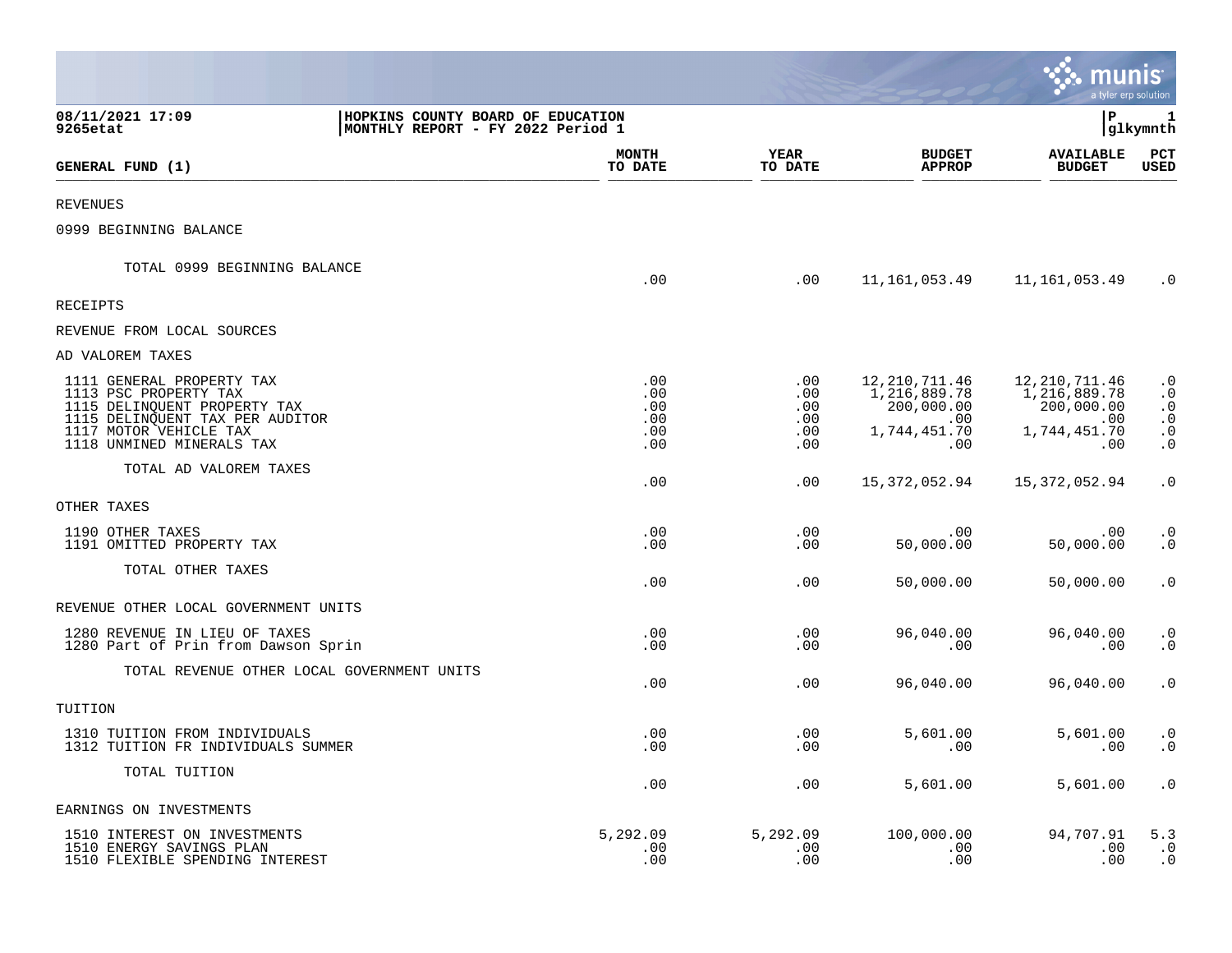

| 08/11/2021 17:09<br>9265etat                                                                                                                                                                                                                                                                                                                                                                                                              | HOPKINS COUNTY BOARD OF EDUCATION<br> MONTHLY REPORT - FY 2022 Period 1                 |                                                                                         |                                                                                                         | P.                                                                                                | 2<br>glkymnth                                                                                                                                                                                                     |
|-------------------------------------------------------------------------------------------------------------------------------------------------------------------------------------------------------------------------------------------------------------------------------------------------------------------------------------------------------------------------------------------------------------------------------------------|-----------------------------------------------------------------------------------------|-----------------------------------------------------------------------------------------|---------------------------------------------------------------------------------------------------------|---------------------------------------------------------------------------------------------------|-------------------------------------------------------------------------------------------------------------------------------------------------------------------------------------------------------------------|
| GENERAL FUND (1)                                                                                                                                                                                                                                                                                                                                                                                                                          | <b>MONTH</b><br>TO DATE                                                                 | <b>YEAR</b><br>TO DATE                                                                  | <b>BUDGET</b><br><b>APPROP</b>                                                                          | <b>AVAILABLE</b><br><b>BUDGET</b>                                                                 | PCT<br><b>USED</b>                                                                                                                                                                                                |
| 1510 Interest on Escrow for SFCC<br>1510 INTEREST FROM TRAN                                                                                                                                                                                                                                                                                                                                                                               | .00<br>.00                                                                              | .00<br>.00                                                                              | .00<br>.00                                                                                              | .00<br>.00                                                                                        | $\cdot$ 0<br>$\cdot$ 0                                                                                                                                                                                            |
| TOTAL EARNINGS ON INVESTMENTS                                                                                                                                                                                                                                                                                                                                                                                                             | 5,292.09                                                                                | 5,292.09                                                                                | 100,000.00                                                                                              | 94,707.91                                                                                         | 5.3                                                                                                                                                                                                               |
| STUDENT ACTIVITIES                                                                                                                                                                                                                                                                                                                                                                                                                        |                                                                                         |                                                                                         |                                                                                                         |                                                                                                   |                                                                                                                                                                                                                   |
| 1750 REVENUE FROM ENTERPRISE ACTIVI                                                                                                                                                                                                                                                                                                                                                                                                       | .00                                                                                     | .00                                                                                     | .00                                                                                                     | .00                                                                                               | $\cdot$ 0                                                                                                                                                                                                         |
| TOTAL STUDENT ACTIVITIES                                                                                                                                                                                                                                                                                                                                                                                                                  | .00                                                                                     | .00                                                                                     | .00                                                                                                     | .00                                                                                               | $\cdot$ 0                                                                                                                                                                                                         |
| COMMUNITY SERVICE ACTIVITIES                                                                                                                                                                                                                                                                                                                                                                                                              |                                                                                         |                                                                                         |                                                                                                         |                                                                                                   |                                                                                                                                                                                                                   |
| 1819 OTHER FEES                                                                                                                                                                                                                                                                                                                                                                                                                           | .00                                                                                     | .00                                                                                     | .00                                                                                                     | .00                                                                                               | $\cdot$ 0                                                                                                                                                                                                         |
| TOTAL COMMUNITY SERVICE ACTIVITIES                                                                                                                                                                                                                                                                                                                                                                                                        | .00                                                                                     | .00                                                                                     | .00                                                                                                     | .00                                                                                               | $\boldsymbol{\cdot}$ 0                                                                                                                                                                                            |
| OTHER REVENUE FROM LOCAL SOURCES                                                                                                                                                                                                                                                                                                                                                                                                          |                                                                                         |                                                                                         |                                                                                                         |                                                                                                   |                                                                                                                                                                                                                   |
| 1911 BUILDING RENTAL<br>1911 BUILDING RENTAL<br>1912 BUS RENTAL<br>1919 OTHER RENTAL INCOME<br>1920 CONTRIBUTIONS DONATIONS<br>1941 TEXTBOOK SALES<br>1942 TEXTBOOK RENTALS<br>1980 REFUND OF PRIOR YR EXPENDITURE<br>1990 MISCELLANEOUS REVENUE<br>1990 FLU SHOT MONEY TO PAY HEALTH D<br>1997 OTHER REIMBURSEMENTS<br>1998 CRIMINAL CHECKS/FINGERPRINTING<br>1999 OTHER MISCELLANEOUS REVENUE<br>TOTAL OTHER REVENUE FROM LOCAL SOURCES | .00<br>.00<br>.00<br>.00<br>.00<br>.00<br>.00<br>.00<br>.00<br>.00<br>.00<br>.00<br>.00 | .00<br>.00<br>.00<br>.00<br>.00<br>.00<br>.00<br>.00<br>.00<br>.00<br>.00<br>.00<br>.00 | 4,500.00<br>.00<br>.00<br>.00.<br>.00<br>.00<br>.00<br>$.00 \,$<br>2,500.00<br>.00<br>.00<br>.00<br>.00 | 4,500.00<br>.00<br>.00<br>.00<br>.00<br>.00<br>.00<br>.00<br>2,500.00<br>.00<br>.00<br>.00<br>.00 | $\cdot$ 0<br>$\cdot$ 0<br>$\cdot$ 0<br>$\cdot$ 0<br>$\boldsymbol{\cdot}$ 0<br>$\cdot$ 0<br>$\overline{0}$<br>$\cdot$ 0<br>$\cdot$ 0<br>$\boldsymbol{\cdot}$ 0<br>$\boldsymbol{\cdot}$ 0<br>$\cdot$ 0<br>$\cdot$ 0 |
|                                                                                                                                                                                                                                                                                                                                                                                                                                           | .00                                                                                     | .00                                                                                     | 7,000.00                                                                                                | 7,000.00                                                                                          | $\cdot$ 0                                                                                                                                                                                                         |
| TOTAL REVENUE FROM LOCAL SOURCES                                                                                                                                                                                                                                                                                                                                                                                                          | 5,292.09                                                                                | 5,292.09                                                                                | 15,630,693.94                                                                                           | 15,625,401.85                                                                                     | $\cdot$ 0                                                                                                                                                                                                         |
| REVENUE FROM STATE SOURCES                                                                                                                                                                                                                                                                                                                                                                                                                |                                                                                         |                                                                                         |                                                                                                         |                                                                                                   |                                                                                                                                                                                                                   |
| STATE PROGRAM                                                                                                                                                                                                                                                                                                                                                                                                                             |                                                                                         |                                                                                         |                                                                                                         |                                                                                                   |                                                                                                                                                                                                                   |
| 3111 SEEK PROGRAM                                                                                                                                                                                                                                                                                                                                                                                                                         | 2,055,419.00                                                                            | 2,055,419.00                                                                            | 27,194,701.00                                                                                           | 25,139,282.00                                                                                     | 7.6                                                                                                                                                                                                               |
| TOTAL STATE PROGRAM                                                                                                                                                                                                                                                                                                                                                                                                                       | 2,055,419.00                                                                            | 2,055,419.00                                                                            | 27,194,701.00                                                                                           | 25,139,282.00                                                                                     | 7.6                                                                                                                                                                                                               |

OTHER STATE FUNDING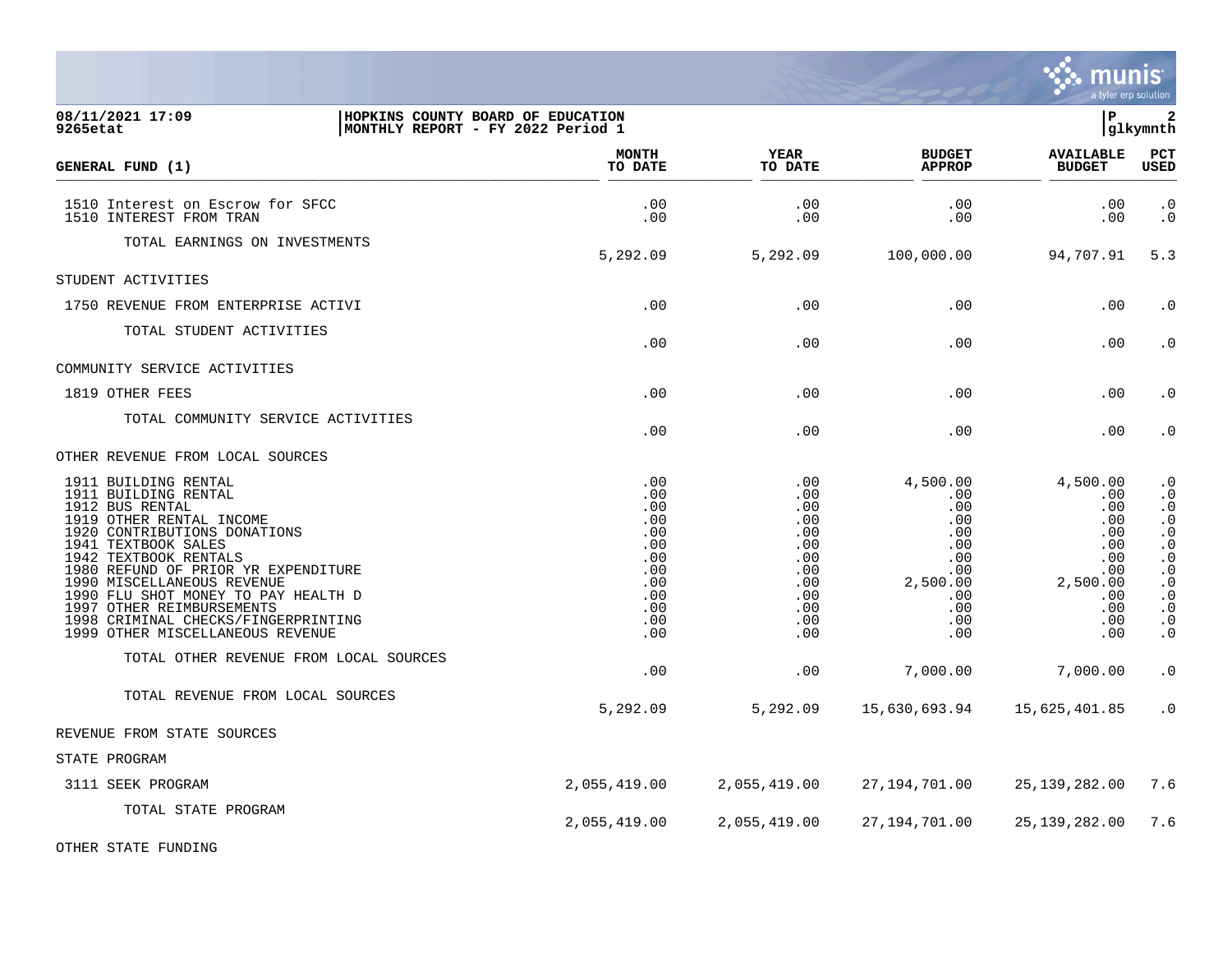

## **08/11/2021 17:09 |HOPKINS COUNTY BOARD OF EDUCATION |P 3 9265etat |MONTHLY REPORT - FY 2022 Period 1 |glkymnth**

| <b>GENERAL FUND (1)</b>                                                                                                                                                                           | <b>MONTH</b><br>TO DATE                | <b>YEAR</b><br>TO DATE                 | <b>BUDGET</b><br><b>APPROP</b>         | <b>AVAILABLE</b><br><b>BUDGET</b>      | <b>PCT</b><br>USED                                                                      |
|---------------------------------------------------------------------------------------------------------------------------------------------------------------------------------------------------|----------------------------------------|----------------------------------------|----------------------------------------|----------------------------------------|-----------------------------------------------------------------------------------------|
| 3122 VOCATIONAL TRANSPORTATION<br>3125 BUS DRVR TRAINING REIMB<br>3126 SUB SALARY REIMB (STATE)<br>3127 FLEXIBLE SPENDING REFUND<br>3128 AUDIT REIMBURSEMENT<br>3129 KSB/KSD TRANSP REIMBURSEMENT | .00<br>.00<br>.00<br>.00<br>.00<br>.00 | .00<br>.00<br>.00<br>.00<br>.00<br>.00 | .00<br>.00<br>.00<br>.00<br>.00<br>.00 | .00<br>.00<br>.00<br>.00<br>.00<br>.00 | $\cdot$ 0<br>$\cdot$ 0<br>$\cdot$ 0<br>$\cdot$ 0<br>$\boldsymbol{\cdot}$ 0<br>$\cdot$ 0 |
| TOTAL OTHER STATE FUNDING                                                                                                                                                                         | .00                                    | .00                                    | .00                                    | .00                                    | $\cdot$ 0                                                                               |
| EXPENDITURE REIMBURSEMENTS                                                                                                                                                                        |                                        |                                        |                                        |                                        |                                                                                         |
| 3130 NATIONAL BOARD CERT. REIMB.<br>3131 STATE MISC REIMBURSEMENTS                                                                                                                                | .00<br>.00                             | .00<br>$.00 \,$                        | 20,000.00<br>.00                       | 20,000.00<br>.00                       | $\cdot$ 0<br>$\cdot$ 0                                                                  |
| TOTAL EXPENDITURE REIMBURSEMENTS                                                                                                                                                                  | .00                                    | .00                                    | 20,000.00                              | 20,000.00                              | $\cdot$ 0                                                                               |
| RESTRICTED                                                                                                                                                                                        |                                        |                                        |                                        |                                        |                                                                                         |
| 3200 RESTRICTED STATE REVENUE                                                                                                                                                                     | .00                                    | .00                                    | .00                                    | .00                                    | $\cdot$ 0                                                                               |
| TOTAL RESTRICTED                                                                                                                                                                                  | .00                                    | .00                                    | .00                                    | .00                                    | $\cdot$ 0                                                                               |
| REVENUE IN LIEU OF TAXES/STATE                                                                                                                                                                    |                                        |                                        |                                        |                                        |                                                                                         |
| 3800 REV. IN LIEU OF TAXES/STATE SO                                                                                                                                                               | 12,700.23                              | 12,700.23                              | 146,350.00                             | 133,649.77                             | 8.7                                                                                     |
| TOTAL REVENUE IN LIEU OF TAXES/STATE                                                                                                                                                              | 12,700.23                              | 12,700.23                              | 146,350.00                             | 133,649.77                             | 8.7                                                                                     |
| REVENUE ON BEHALF PAYMENTS                                                                                                                                                                        |                                        |                                        |                                        |                                        |                                                                                         |
| 3900 ON BEHALF                                                                                                                                                                                    | .00                                    | .00                                    | 11,359,436.46                          | 11,359,436.46                          | $\cdot$ 0                                                                               |
| TOTAL REVENUE ON BEHALF PAYMENTS                                                                                                                                                                  | .00                                    | .00                                    | 11,359,436.46                          | 11,359,436.46                          | $\cdot$ 0                                                                               |
| TOTAL REVENUE FROM STATE SOURCES                                                                                                                                                                  | 2,068,119.23                           | 2,068,119.23                           | 38,720,487.46                          | 36,652,368.23                          | 5.3                                                                                     |
| REVENUE FROM FEDERAL SOURCES                                                                                                                                                                      |                                        |                                        |                                        |                                        |                                                                                         |
| FEDERAL REIMBURSEMENT                                                                                                                                                                             |                                        |                                        |                                        |                                        |                                                                                         |
| 4810 MEDICAID REIMBURSEMENT                                                                                                                                                                       | .00                                    | .00                                    | 100,000.00                             | 100,000.00                             | $\cdot$ 0                                                                               |
| TOTAL FEDERAL REIMBURSEMENT                                                                                                                                                                       | .00                                    | .00                                    | 100,000.00                             | 100,000.00                             | $\cdot$ 0                                                                               |
| TOTAL REVENUE FROM FEDERAL SOURCES                                                                                                                                                                | .00                                    | .00                                    | 100,000.00                             | 100,000.00                             | . 0                                                                                     |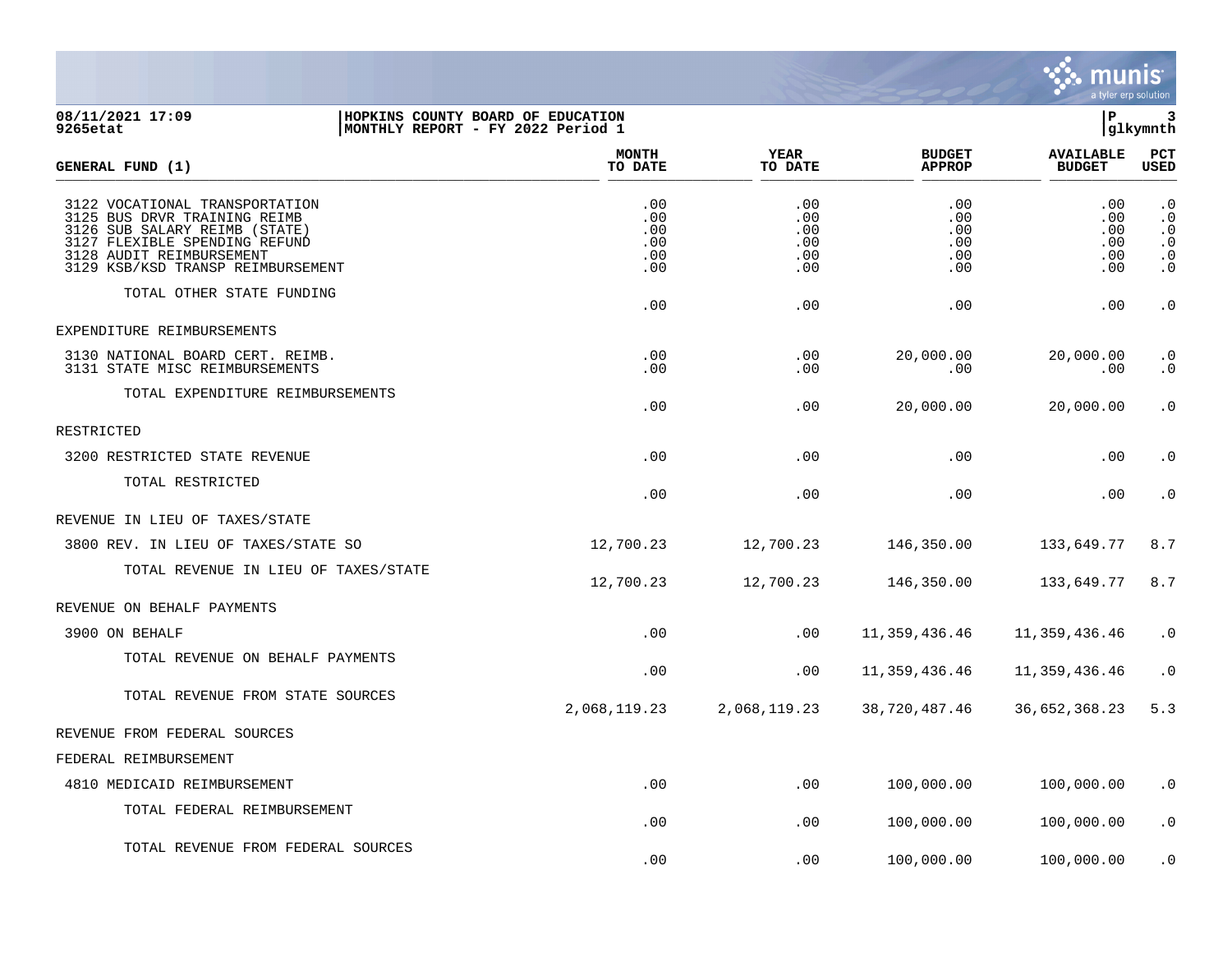|                                                                                                                                                                                    |                                        |                                        |                                        | munis<br>a tyler erp solution               |                                                                                         |
|------------------------------------------------------------------------------------------------------------------------------------------------------------------------------------|----------------------------------------|----------------------------------------|----------------------------------------|---------------------------------------------|-----------------------------------------------------------------------------------------|
| 08/11/2021 17:09<br>HOPKINS COUNTY BOARD OF EDUCATION<br>9265etat<br>MONTHLY REPORT - FY 2022 Period 1                                                                             |                                        |                                        |                                        | ΙP                                          | glkymnth                                                                                |
| GENERAL FUND (1)                                                                                                                                                                   | <b>MONTH</b><br>TO DATE                | <b>YEAR</b><br>TO DATE                 | <b>BUDGET</b><br><b>APPROP</b>         | <b>AVAILABLE</b><br><b>BUDGET</b>           | PCT<br><b>USED</b>                                                                      |
| OTHER RECEIPTS                                                                                                                                                                     |                                        |                                        |                                        |                                             |                                                                                         |
| INTERFUND TRANSFERS                                                                                                                                                                |                                        |                                        |                                        |                                             |                                                                                         |
| 5210 FUND TRANSFER<br>5220 INDIRECT COSTS TRANSFER                                                                                                                                 | .00<br>.00                             | .00<br>.00                             | .00<br>3,450.00                        | .00<br>3,450.00                             | $\cdot$ 0<br>$\cdot$ 0                                                                  |
| TOTAL INTERFUND TRANSFERS                                                                                                                                                          | .00                                    | .00                                    | 3,450.00                               | 3,450.00                                    | $\cdot$ 0                                                                               |
| SALE OR COMP FOR LOSS OF ASSETS                                                                                                                                                    |                                        |                                        |                                        |                                             |                                                                                         |
| 5311 SALE OF LAND & IMPROVEMENTS<br>5312 LOSS COMPENSATION<br>5331 SALE OF BUILDINGS<br>5332 LOSS COMP - BUILDINGS<br>5341 SALE OF EQUIPMENT ETC<br>5342 LOSS COMP - EQUIPMENT ETC | .00<br>.00<br>.00<br>.00<br>.00<br>.00 | .00<br>.00<br>.00<br>.00<br>.00<br>.00 | .00<br>.00<br>.00<br>.00<br>.00<br>.00 | .00<br>$.00 \,$<br>.00<br>.00<br>.00<br>.00 | $\cdot$ 0<br>$\cdot$ 0<br>$\cdot$ 0<br>$\boldsymbol{\cdot}$ 0<br>$\cdot$ 0<br>$\cdot$ 0 |
| TOTAL SALE OR COMP FOR LOSS OF ASSETS                                                                                                                                              | .00                                    | .00                                    | .00                                    | .00                                         | $\cdot$ 0                                                                               |
| CAPITAL LEASE PROCEEDS                                                                                                                                                             |                                        |                                        |                                        |                                             |                                                                                         |
| 5500 CAPITAL LEASE PROCEEDS                                                                                                                                                        | .00                                    | .00                                    | .00                                    | .00                                         | $\cdot$ 0                                                                               |
| TOTAL CAPITAL LEASE PROCEEDS                                                                                                                                                       | .00                                    | .00                                    | .00                                    | .00                                         | $\cdot$ 0                                                                               |
| TOTAL OTHER RECEIPTS                                                                                                                                                               | .00                                    | .00                                    | 3,450.00                               | 3,450.00                                    | $\cdot$ 0                                                                               |
| TOTAL RECEIPTS                                                                                                                                                                     | 2,073,411.32                           | 2,073,411.32                           | 54, 454, 631.40                        | 52,381,220.08                               | 3.8                                                                                     |
| TOTAL REVENUE                                                                                                                                                                      | 2,073,411.32                           | 2,073,411.32                           | 65,615,684.89                          | 63, 542, 273. 57                            | 3.2                                                                                     |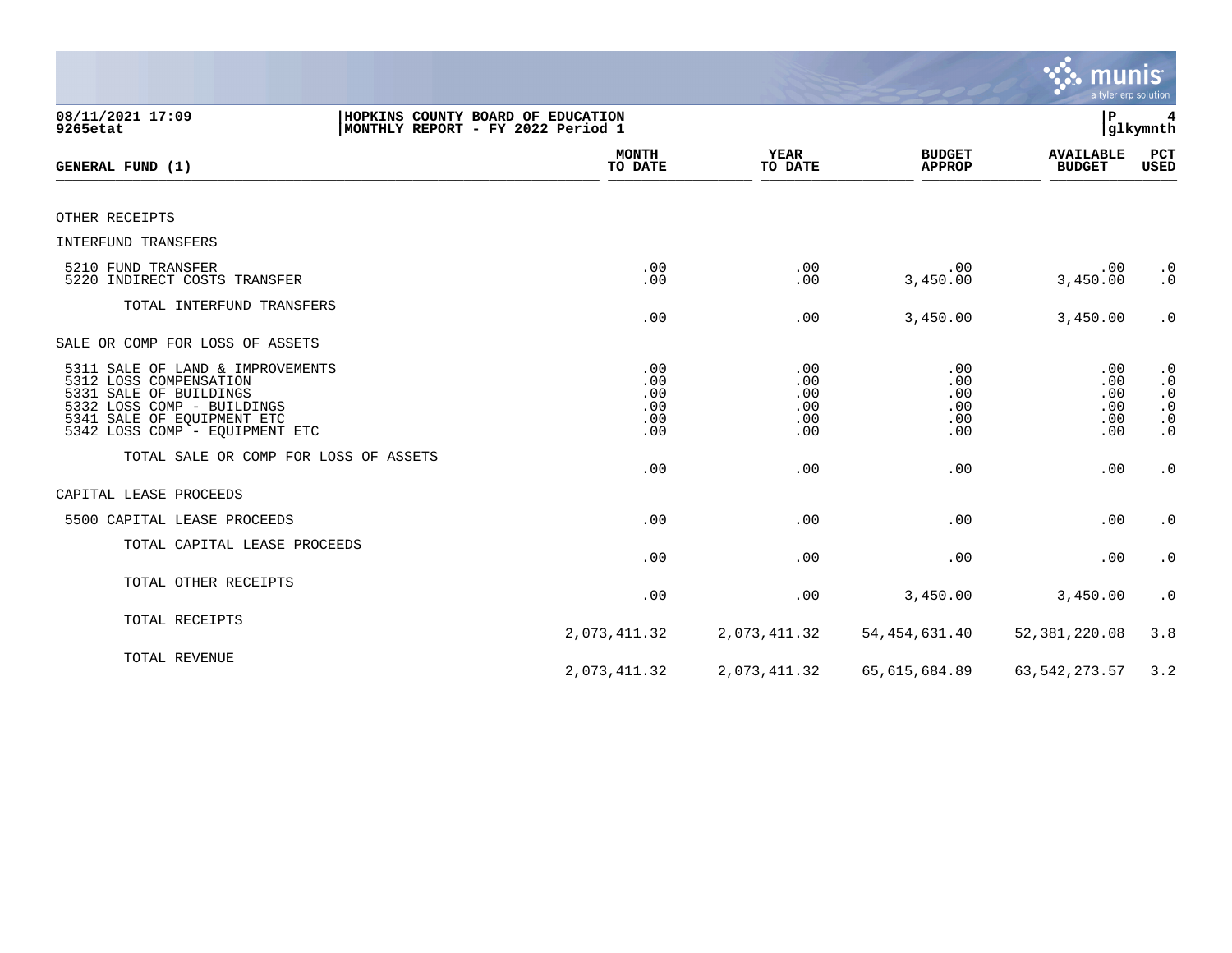

**08/11/2021 17:09 |HOPKINS COUNTY BOARD OF EDUCATION |P 5 |MONTHLY REPORT - FY 2022 Period 1 MONTH YEAR BUDGET AVAILABLE PCT**<br>TO DATE TO DATE APPROP BUDGET USED **GENERAL FUND (1) TO DATE TO DATE APPROP BUDGET USED**  $\frac{10 \text{ Bheb}}{10 \text{ Bheb}}$ EXPENDITURES 1000 INSTRUCTION 0100 SALARIES PERSONNEL SERVICES 39,181.30 39,181.30 22,562,948.80 22,523,767.50 .2 0200 EMPLOYEE BENEFITS 23,998.90 23,998.90 2,730,665.82 2,706,666.92 .9 0280 ON-BEHALF .00 .00 7,559,948.84 7,559,948.84 .0 0300 PURCHASED PROF AND TECH SERV 1,637.82 1,637.82 110,827.50 109,189.68 1.5 0400 PURCHASED PROPERTY SERVICES 28,939.01 28,939.01 165,033.70 136,094.69 17.5 05 . 051,352 OTHER PURCHASED SERVICES . والمستخدم المستخدم المستخدم المستخدم المستخدم المستخدم المستخدم المستخدم المستخدم المستخدم المستخدم المستخدم المستخدم المستخدم المستخدم المستخدم المستخدم المستخدم المستخدم المستخدم 0600 SUPPLIES 43,087.80 43,087.80 308,281.02 265,193.22 14.0 0700 PROPERTY .00 .00 .00 .00 .0 0800 DEBT SERVICE AND MISCELLANEOUS 79.95 79.95 23,950.00 23,870.05 .3 0900 OTHER ITEMS .00 .00 .00 .00 .0 TOTAL 1000 INSTRUCTION 136,924.78 136,924.78 33,513,007.86 33,376,083.08 .4 2100 STUDENT SUPPORT SERVICES 0100 SALARIES PERSONNEL SERVICES 14,331.98 14,331.98 1,403,190.92 1,388,858.94 1.0 0200 EMPLOYEE BENEFITS 2,813.26 2,813.26 108,299.01 105,485.75 2.6 0280 ON-BEHALF .00 .00 389,154.86 389,154.86 .0 0300 PURCHASED PROF AND TECH SERV 42,710.00 42,710.00 182,399.00 139,689.00 23.4 0400 PURCHASED PROPERTY SERVICES .00 .00 .00 .00 .0 0500 OTHER PURCHASED SERVICES 95.00 95.00 15,050.00 14,955.00 .6 0600 SUPPLIES 52.95 52.95 6,990.41 6,937.46 .8 0700 PROPERTY .00 .00 .00 .00 .0 0800 DEBT SERVICE AND MISCELLANEOUS .00 .00 .00 .00 .0 TOTAL 2100 STUDENT SUPPORT SERVICES 60,003.19 60,003.19 2,105,084.20 2,045,081.01 2.9 2200 INSTRUCTIONAL STAFF SUPP SERV 0100 SALARIES PERSONNEL SERVICES 42,834.22 42,834.22 1,259,005.03 1,216,170.81 3.4 0200 EMPLOYEE BENEFITS 5,102.42 5,102.42 105,475.23 100,372.81 4.8 0280 ON-BEHALF .00 .00 425,024.54 425,024.54 .0 0300 PURCHASED PROF AND TECH SERV . والمستخدم المستخدم المستخدم المستخدم المستخدم المستخدم المستخدم المستخدم المستخدم المستخدم المستخدم المستخدم المستخدم المستخدم المستخدم المستخدم المستخدم المستخدم المستخدم المستخدم المس 0400 PURCHASED PROPERTY SERVICES .00 .00 .00 .00 .0 0500 OTHER PURCHASED SERVICES 51.04 51.04 29,400.00 29,348.96 .2 0600 SUPPLIES 9,463.93 9,463.93 217,559.10 208,095.17 4.4 0700 PROPERTY .00 .00 .00 .00 .0 0800 DEBT SERVICE AND MISCELLANEOUS 10.00 10.00 17,200.00 17,190.00 .1 TOTAL 2200 INSTRUCTIONAL STAFF SUPP SERV 57,461.61 57,461.61 2,084,241.90 2,026,780.29 2.8 2300 DISTRICT ADMIN SUPPORT 0100 SALARIES PERSONNEL SERVICES 22,883.94 22,883.94 298,422.57 275,538.63 7.7 0200 EMPLOYEE BENEFITS 3,159.48 3,159.48 2,842,741.78 2,839,582.30 .1

- 
- 0280 ON-BEHALF .00 .00 146,905.50 146,905.50 .0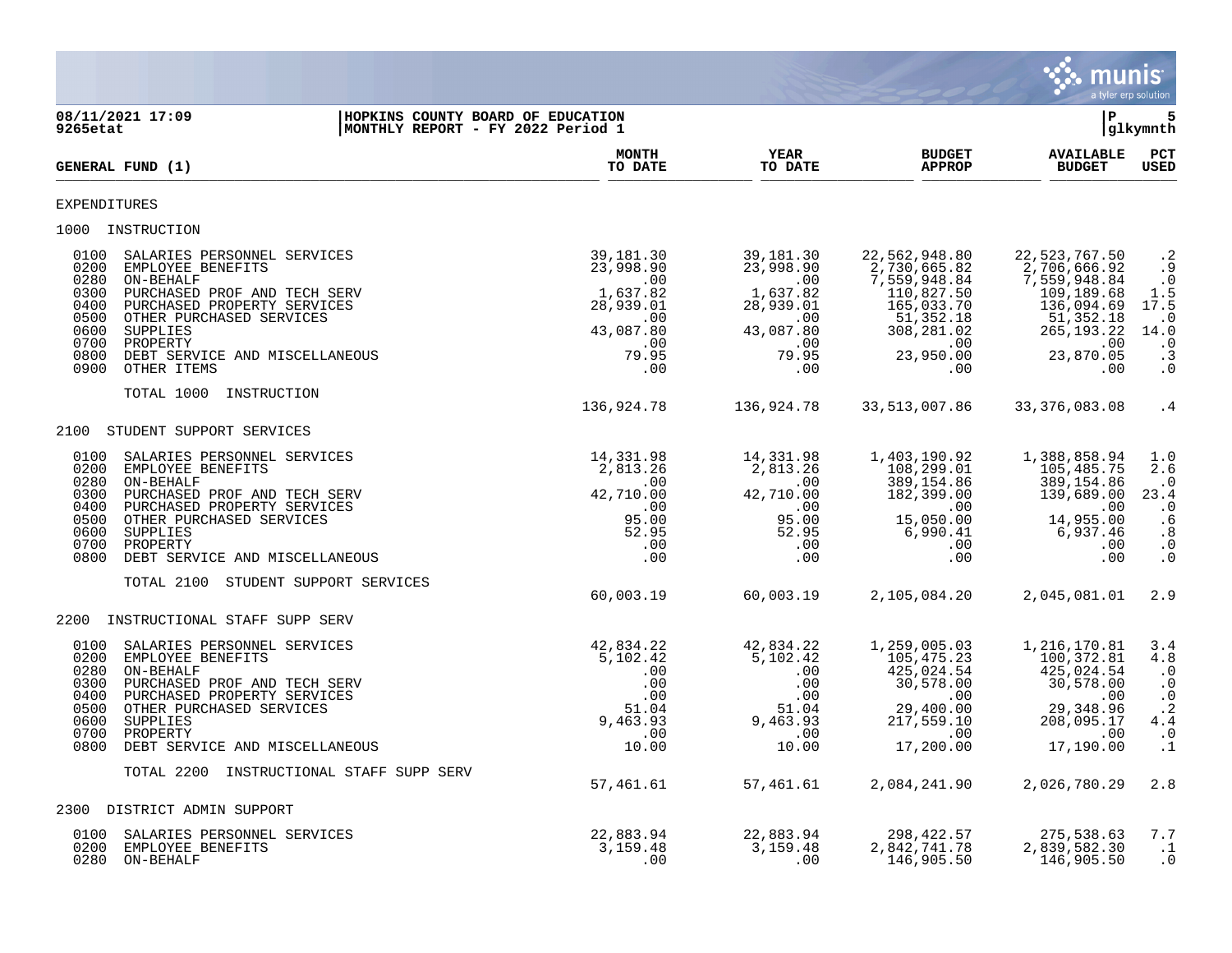

## **08/11/2021 17:09 |HOPKINS COUNTY BOARD OF EDUCATION |P 6 9265etat |MONTHLY REPORT - FY 2022 Period 1 |glkymnth**

|                                                                              | GENERAL FUND (1)                                                                                                                                                                                                                  | <b>MONTH</b><br>TO DATE                                                                             | <b>YEAR</b><br>TO DATE                                                                              | <b>BUDGET</b><br><b>APPROP</b>                                                                                                 | <b>AVAILABLE</b><br><b>BUDGET</b>                                                                                             | PCT<br><b>USED</b>                                                                                      |
|------------------------------------------------------------------------------|-----------------------------------------------------------------------------------------------------------------------------------------------------------------------------------------------------------------------------------|-----------------------------------------------------------------------------------------------------|-----------------------------------------------------------------------------------------------------|--------------------------------------------------------------------------------------------------------------------------------|-------------------------------------------------------------------------------------------------------------------------------|---------------------------------------------------------------------------------------------------------|
| 0300<br>0400<br>0500<br>0600<br>0700<br>0800                                 | PURCHASED PROF AND TECH SERV<br>PURCHASED PROPERTY SERVICES<br>OTHER PURCHASED SERVICES<br>SUPPLIES<br>PROPERTY<br>DEBT SERVICE AND MISCELLANEOUS                                                                                 | 16,238.85<br>413.60<br>536,798.60<br>259.30<br>.00<br>11,276.25                                     | 16,238.85<br>413.60<br>536,798.60<br>259.30<br>.00<br>11,276.25                                     | 145, 313.93<br>51,000.00<br>618,097.40<br>215,692.00<br>.00<br>35,000.00                                                       | 129,075.08<br>50,586.40<br>81,298.80<br>215,432.70<br>.00<br>23,723.75                                                        | 11.2<br>$\overline{\phantom{0}}$ .8<br>86.9<br>$\cdot$ 1<br>$\cdot$ 0<br>32.2                           |
|                                                                              | TOTAL 2300 DISTRICT ADMIN SUPPORT                                                                                                                                                                                                 | 591,030.02                                                                                          | 591,030.02                                                                                          | 4,353,173.18                                                                                                                   | 3,762,143.16                                                                                                                  | 13.6                                                                                                    |
|                                                                              | 2400 SCHOOL ADMIN SUPPORT                                                                                                                                                                                                         |                                                                                                     |                                                                                                     |                                                                                                                                |                                                                                                                               |                                                                                                         |
| 0100<br>0200<br>0280<br>0300<br>0400<br>0500<br>0600<br>0700<br>0800<br>0840 | SALARIES PERSONNEL SERVICES<br>EMPLOYEE BENEFITS<br>ON-BEHALF<br>PURCHASED PROF AND TECH SERV<br>PURCHASED PROPERTY SERVICES<br>OTHER PURCHASED SERVICES<br>SUPPLIES<br>PROPERTY<br>DEBT SERVICE AND MISCELLANEOUS<br>CONTINGENCY | 111,570.73<br>9,204.02<br>.00<br>95.00<br>.00<br>1,987.99<br>765.64<br>.00<br>.00<br>.00            | 111,570.73<br>9,204.02<br>.00<br>95.00<br>.00<br>1,987.99<br>765.64<br>.00<br>.00<br>$.00 \,$       | 2,619,944.63<br>393,286.64<br>880,734.66<br>1,755.00<br>4,500.00<br>25,636.67<br>52,094.31<br>.00<br>8,550.00<br>458, 546.31   | 2,508,373.90<br>384,082.62<br>880,734.66<br>1,660.00<br>4,500.00<br>23,648.68<br>51,328.67<br>.00<br>8,550.00<br>458,546.31   | 4.3<br>2.3<br>$\cdot$ 0<br>5.4<br>$\cdot$ 0<br>7.8<br>1.5<br>$\cdot$ 0<br>$\cdot$ 0<br>$\overline{0}$ . |
|                                                                              | TOTAL 2400<br>SCHOOL ADMIN SUPPORT                                                                                                                                                                                                | 123,623.38                                                                                          | 123,623.38                                                                                          | 4,445,048.22                                                                                                                   | 4,321,424.84                                                                                                                  | 2.8                                                                                                     |
|                                                                              | 2500 BUSINESS SUPPORT SERVICES                                                                                                                                                                                                    |                                                                                                     |                                                                                                     |                                                                                                                                |                                                                                                                               |                                                                                                         |
| 0100<br>0200<br>0280<br>0300<br>0400<br>0500<br>0600<br>0700<br>0800         | SALARIES PERSONNEL SERVICES<br>EMPLOYEE BENEFITS<br>ON-BEHALF<br>PURCHASED PROF AND TECH SERV<br>PURCHASED PROPERTY SERVICES<br>OTHER PURCHASED SERVICES<br>SUPPLIES<br>PROPERTY<br>DEBT SERVICE AND MISCELLANEOUS                | 84,799.91<br>17,003.40<br>$.00 \,$<br>.24<br>.00<br>5,746.93<br>26,408.92<br>17,895.00<br>923.43    | 84,799.91<br>17,003.40<br>.00<br>.24<br>.00<br>5,746.93<br>26,408.92<br>17,895.00<br>923.43         | 1,022,912.84<br>203,880.02<br>352,763.64<br>407,900.00<br>65,377.00<br>164,454.86<br>470,086.91<br>20,000.00<br>10,650.00      | 938, 112.93<br>186,876.62<br>352,763.64<br>407,899.76<br>65,377.00<br>158,707.93<br>443,677.99<br>2,105.00<br>9,726.57        | 8.3<br>8.3<br>$\cdot$ 0<br>$\cdot$ 0<br>$\boldsymbol{\cdot}$ 0<br>3.5<br>5.6<br>89.5<br>8.7             |
|                                                                              | TOTAL 2500 BUSINESS SUPPORT SERVICES                                                                                                                                                                                              | 152,777.83                                                                                          | 152,777.83                                                                                          | 2,718,025.27                                                                                                                   | 2,565,247.44                                                                                                                  | 5.6                                                                                                     |
|                                                                              | 2600 PLANT OPERATIONS AND MAINTENANCE                                                                                                                                                                                             |                                                                                                     |                                                                                                     |                                                                                                                                |                                                                                                                               |                                                                                                         |
| 0100<br>0200<br>0280<br>0300<br>0400<br>0500<br>0600<br>0700<br>0800         | SALARIES PERSONNEL SERVICES<br>EMPLOYEE BENEFITS<br>ON-BEHALF<br>PURCHASED PROF AND TECH SERV<br>PURCHASED PROPERTY SERVICES<br>OTHER PURCHASED SERVICES<br>SUPPLIES<br>PROPERTY<br>DEBT SERVICE AND MISCELLANEOUS                | 112,252.49<br>38,517.42<br>.00<br>6,954.75<br>25,169.42<br>5,307.86<br>174, 119.19<br>.00<br>903.35 | 112,252.49<br>38,517.42<br>.00<br>6,954.75<br>25,169.42<br>5,307.86<br>174, 119.19<br>.00<br>903.35 | 2,011,602.63<br>665,086.63<br>796,055.30<br>483,500.00<br>1,207,100.00<br>69,950.00<br>1,921,375.00<br>135,000.00<br>10,000.00 | 1,899,350.14<br>626,569.21<br>796,055.30<br>476,545.25<br>1,181,930.58<br>64,642.14<br>1,747,255.81<br>135,000.00<br>9,096.65 | 5.6<br>5.8<br>$\cdot$ 0<br>1.4<br>2.1<br>7.6<br>9.1<br>$\cdot$ 0<br>9.0                                 |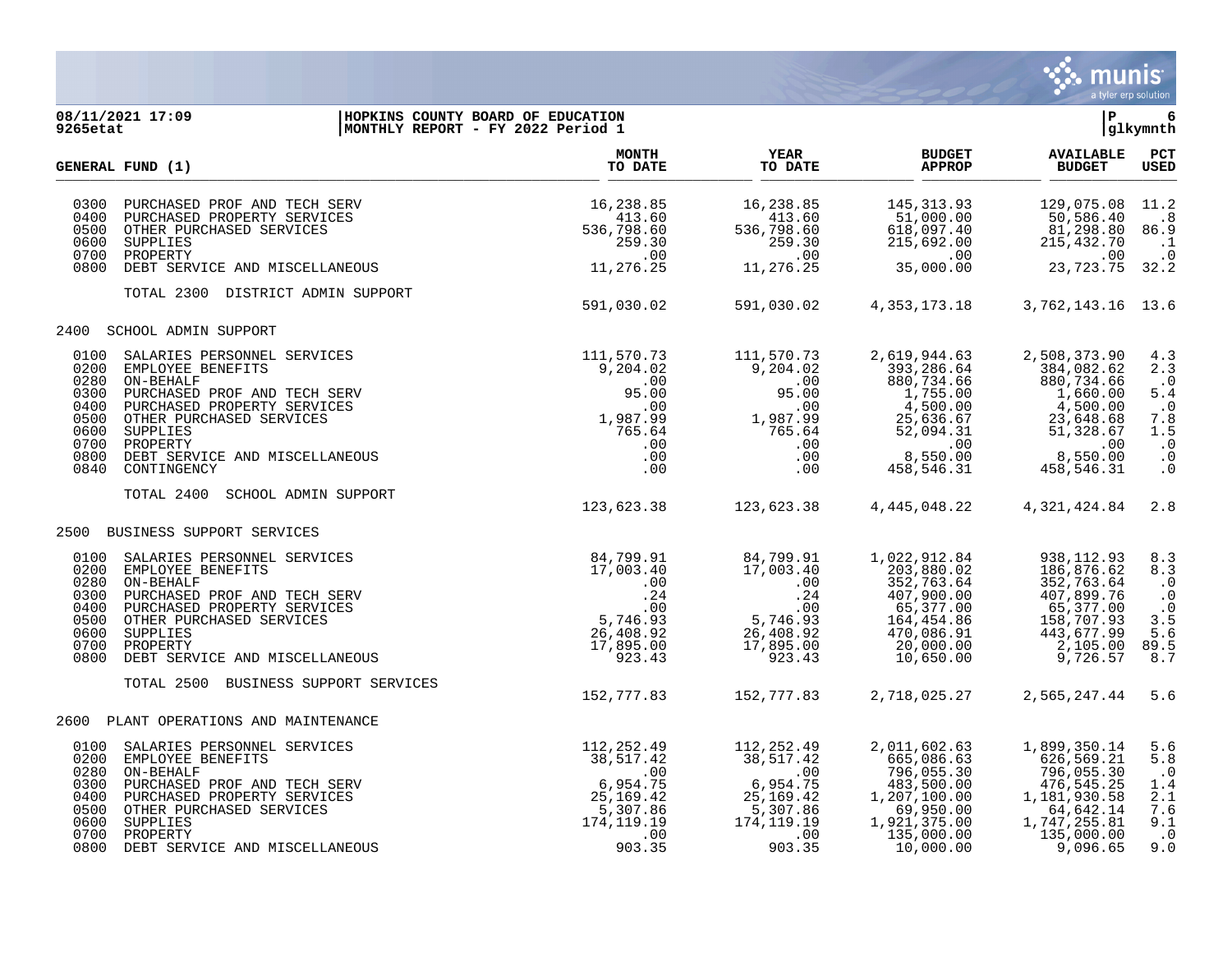

| 08/11/2021 17:09<br>HOPKINS COUNTY BOARD OF EDUCATION<br>MONTHLY REPORT - FY 2022 Period 1<br>9265etat                                                                                                                                                                                     |                                                                                     |                                                                                     |                                                                                                                         | l P                                                                                                                     | $7\phantom{.0}$<br> glkymnth                                                                                         |
|--------------------------------------------------------------------------------------------------------------------------------------------------------------------------------------------------------------------------------------------------------------------------------------------|-------------------------------------------------------------------------------------|-------------------------------------------------------------------------------------|-------------------------------------------------------------------------------------------------------------------------|-------------------------------------------------------------------------------------------------------------------------|----------------------------------------------------------------------------------------------------------------------|
| GENERAL FUND (1)                                                                                                                                                                                                                                                                           | <b>MONTH</b><br>TO DATE                                                             | YEAR<br>TO DATE                                                                     | <b>BUDGET</b><br><b>APPROP</b>                                                                                          | <b>AVAILABLE</b><br><b>BUDGET</b>                                                                                       | PCT<br><b>USED</b>                                                                                                   |
| PLANT OPERATIONS AND MAINTENANCE<br>TOTAL 2600                                                                                                                                                                                                                                             | 363, 224.48                                                                         | 363, 224.48                                                                         | 7,299,669.56                                                                                                            | 6,936,445.08                                                                                                            | 5.0                                                                                                                  |
| STUDENT TRANSPORTATION<br>2700                                                                                                                                                                                                                                                             |                                                                                     |                                                                                     |                                                                                                                         |                                                                                                                         |                                                                                                                      |
| 0100<br>SALARIES PERSONNEL SERVICES<br>0200<br>EMPLOYEE BENEFITS<br>0280<br>ON-BEHALF<br>0300<br>PURCHASED PROF AND TECH SERV<br>0400<br>PURCHASED PROPERTY SERVICES<br>0500<br>OTHER PURCHASED SERVICES<br>0600<br>SUPPLIES<br>0700<br>PROPERTY<br>0800<br>DEBT SERVICE AND MISCELLANEOUS | 32,530.25<br>10,469.08<br>.00<br>.00<br>75.00<br>88.99<br>8,952.68<br>.00<br>438.12 | 32,530.25<br>10,469.08<br>.00<br>.00<br>75.00<br>88.99<br>8,952.68<br>.00<br>438.12 | 1,773,502.32<br>574,700.53<br>711,999.52<br>16, 350.00<br>9,000.00<br>13,350.00<br>565,550.00<br>420,000.00<br>7,000.00 | 1,740,972.07<br>564, 231.45<br>711,999.52<br>16,350.00<br>8,925.00<br>13,261.01<br>556,597.32<br>420,000.00<br>6,561.88 | 1.8<br>1.8<br>$\cdot$ 0<br>$\cdot$ 0<br>$\cdot$ 8<br>.7<br>1.6<br>$\cdot$ 0<br>6.3                                   |
| TOTAL 2700<br>STUDENT TRANSPORTATION                                                                                                                                                                                                                                                       | 52,554.12                                                                           | 52,554.12                                                                           | 4,091,452.37                                                                                                            | 4,038,898.25                                                                                                            | 1.3                                                                                                                  |
| 2900<br>OTHER INSTRUCTIONAL                                                                                                                                                                                                                                                                |                                                                                     |                                                                                     |                                                                                                                         |                                                                                                                         |                                                                                                                      |
| 0600<br>SUPPLIES                                                                                                                                                                                                                                                                           | .00                                                                                 | .00                                                                                 | .00                                                                                                                     | .00                                                                                                                     | $\cdot$ 0                                                                                                            |
| TOTAL 2900<br>OTHER INSTRUCTIONAL                                                                                                                                                                                                                                                          | .00                                                                                 | .00                                                                                 | .00                                                                                                                     | .00                                                                                                                     | $\cdot$ 0                                                                                                            |
| 3100<br>FOOD SERVICE OPERATION                                                                                                                                                                                                                                                             |                                                                                     |                                                                                     |                                                                                                                         |                                                                                                                         |                                                                                                                      |
| 0280<br>ON-BEHALF                                                                                                                                                                                                                                                                          | .00                                                                                 | .00                                                                                 | .00                                                                                                                     | .00                                                                                                                     | $\cdot$ 0                                                                                                            |
| TOTAL 3100<br>FOOD SERVICE OPERATION                                                                                                                                                                                                                                                       | .00                                                                                 | .00                                                                                 | .00                                                                                                                     | $.00 \,$                                                                                                                | $\cdot$ 0                                                                                                            |
| COMMUNITY SERVICES<br>3300                                                                                                                                                                                                                                                                 |                                                                                     |                                                                                     |                                                                                                                         |                                                                                                                         |                                                                                                                      |
| 0100<br>SALARIES PERSONNEL SERVICES<br>0200<br>EMPLOYEE BENEFITS<br>0500<br>OTHER PURCHASED SERVICES<br>0600<br>SUPPLIES<br>0700<br>PROPERTY                                                                                                                                               | .00<br>.00<br>.00<br>.00<br>.00                                                     | .00<br>.00<br>.00<br>.00<br>.00                                                     | .00<br>.00<br>.00<br>.00<br>.00                                                                                         | .00<br>.00<br>$.00 \,$<br>.00<br>$.00 \,$                                                                               | $\boldsymbol{\cdot}$ 0<br>$\cdot$ 0<br>$\boldsymbol{\cdot}$ 0<br>$\begin{smallmatrix} 0 \\ 0 \\ 0 \end{smallmatrix}$ |
| COMMUNITY SERVICES<br>TOTAL 3300                                                                                                                                                                                                                                                           | .00                                                                                 | .00                                                                                 | .00                                                                                                                     | .00                                                                                                                     | $\cdot$ 0                                                                                                            |
| DEBT SERVICE<br>5100                                                                                                                                                                                                                                                                       |                                                                                     |                                                                                     |                                                                                                                         |                                                                                                                         |                                                                                                                      |
| 0800<br>DEBT SERVICE AND MISCELLANEOUS<br>0900<br>OTHER ITEMS                                                                                                                                                                                                                              | .00<br>.00                                                                          | .00<br>.00                                                                          | 42,948.76<br>.00                                                                                                        | 42,948.76<br>$.00 \,$                                                                                                   | $\cdot$ 0<br>$\boldsymbol{\cdot}$ 0                                                                                  |
| TOTAL 5100 DEBT SERVICE                                                                                                                                                                                                                                                                    | .00                                                                                 | .00                                                                                 | 42,948.76                                                                                                               | 42,948.76                                                                                                               | $\cdot$ 0                                                                                                            |

5200 FUND TRANSFERS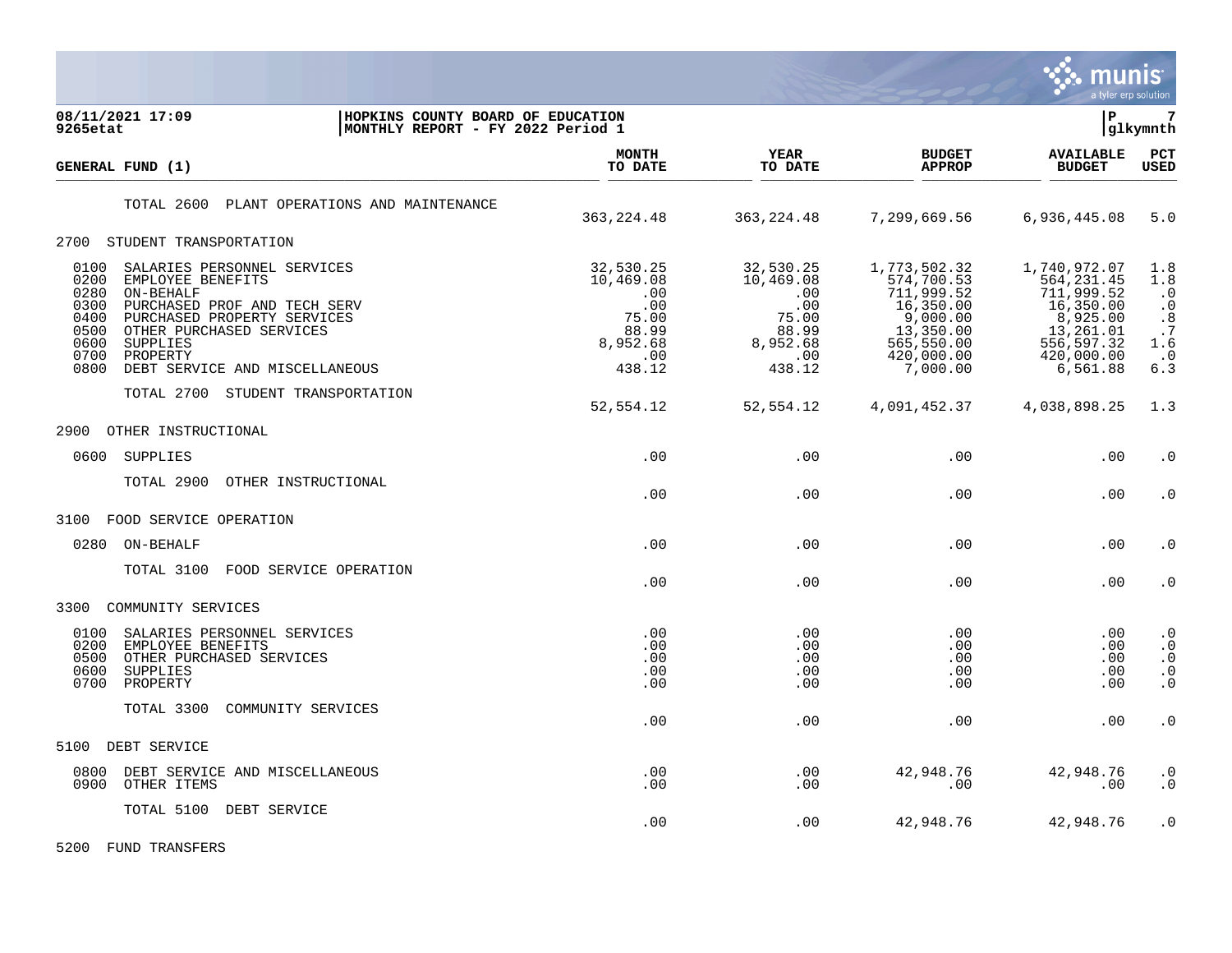

| 9265etat | 08/11/2021 17:09                | HOPKINS COUNTY BOARD OF EDUCATION<br>MONTHLY REPORT - FY 2022 Period 1 |                 |                                | $\mathbf{P}$                      | 8<br> glkymnth |
|----------|---------------------------------|------------------------------------------------------------------------|-----------------|--------------------------------|-----------------------------------|----------------|
|          | GENERAL FUND (1)                | <b>MONTH</b><br>TO DATE                                                | YEAR<br>TO DATE | <b>BUDGET</b><br><b>APPROP</b> | <b>AVAILABLE</b><br><b>BUDGET</b> | PCT<br>USED    |
| 0900     | OTHER ITEMS                     | .00                                                                    | .00             | 126,500.00                     | 126,500.00                        | .0             |
|          | TOTAL 5200<br>TRANSFERS<br>FUND | .00                                                                    | .00             | 126,500.00                     | 126,500.00                        | .0             |
|          | 5300 CONTINGENCY                |                                                                        |                 |                                |                                   |                |
| 0840     | CONTINGENCY                     | .00                                                                    | .00             | 4,836,533.57                   | 4,836,533.57                      | $\cdot$ 0      |
|          | TOTAL 5300 CONTINGENCY          | .00                                                                    | .00             | 4,836,533.57                   | 4,836,533.57                      | $\cdot$ 0      |
|          | TOTAL EXPENDITURES              | 1,537,599.41                                                           | 1,537,599.41    | 65,615,684.89                  | 64,078,085.48                     | 2.3            |
|          | TOTAL FOR GENERAL FUND (1)      | 535,811.91                                                             | 535,811.91      | .00                            | $-535, 811.91$                    | .0             |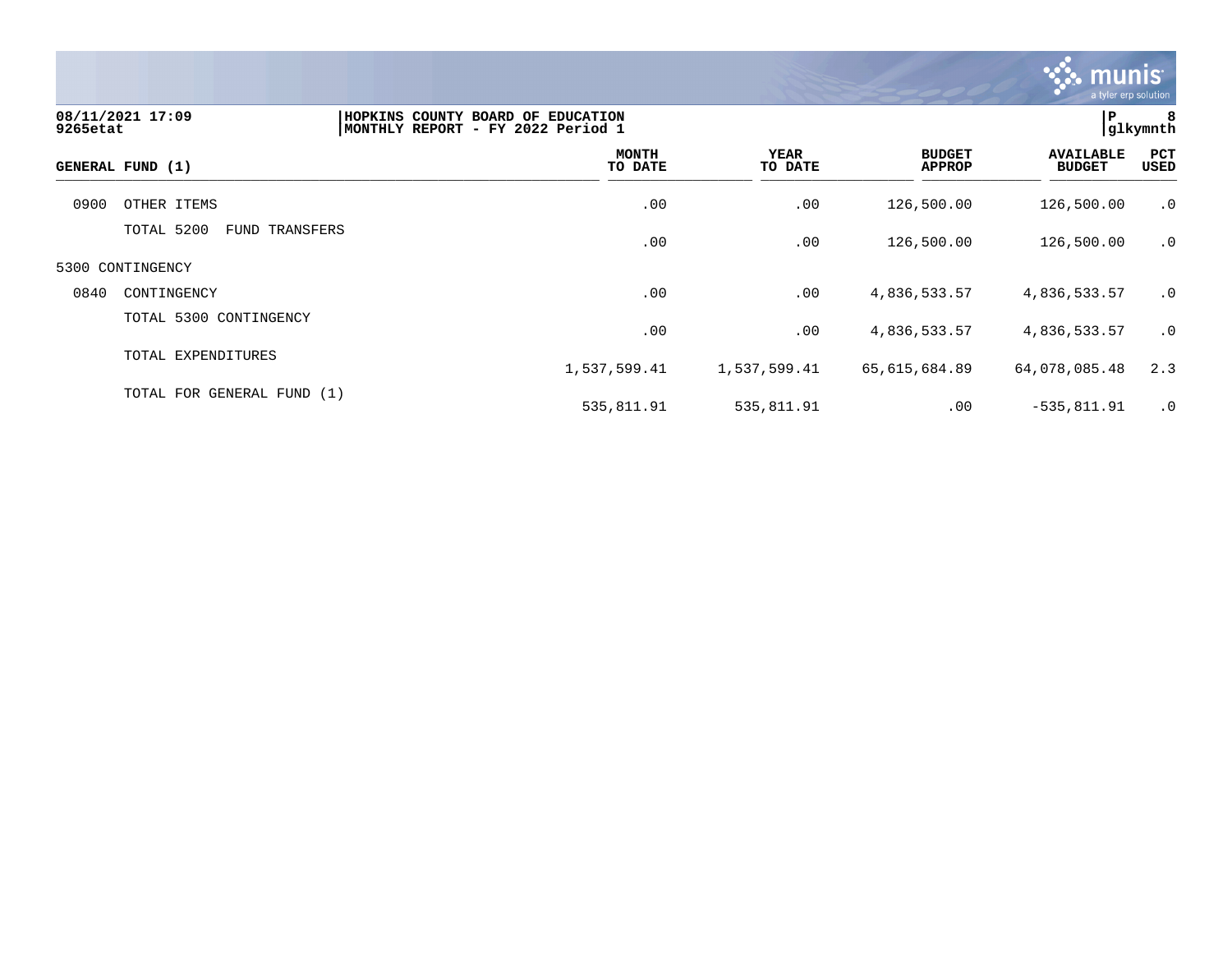|                                                                                                        |                         |                         |                                | munis                             | a tyler erp solution   |
|--------------------------------------------------------------------------------------------------------|-------------------------|-------------------------|--------------------------------|-----------------------------------|------------------------|
| 08/11/2021 17:09<br>HOPKINS COUNTY BOARD OF EDUCATION<br>9265etat<br>MONTHLY REPORT - FY 2022 Period 1 |                         |                         |                                | lР                                | 9<br> glkymnth         |
| SPECIAL REVENUE (2)                                                                                    | <b>MONTH</b><br>TO DATE | <b>YEAR</b><br>TO DATE  | <b>BUDGET</b><br><b>APPROP</b> | <b>AVAILABLE</b><br><b>BUDGET</b> | PCT<br><b>USED</b>     |
| <b>REVENUES</b>                                                                                        |                         |                         |                                |                                   |                        |
| 0999 BEGINNING BALANCE                                                                                 |                         |                         |                                |                                   |                        |
| TOTAL 0999 BEGINNING BALANCE                                                                           | .00                     | .00                     | .00                            | .00                               | $\cdot$ 0              |
| RECEIPTS                                                                                               |                         |                         |                                |                                   |                        |
| REVENUE FROM LOCAL SOURCES                                                                             |                         |                         |                                |                                   |                        |
| EARNINGS ON INVESTMENTS                                                                                |                         |                         |                                |                                   |                        |
| 1510 INTEREST ON INVESTMENTS                                                                           | 164.84                  | 164.84                  | .00                            | $-164.84$                         | $\cdot$ 0              |
| TOTAL EARNINGS ON INVESTMENTS                                                                          | 164.84                  | 164.84                  | .00                            | $-164.84$                         | $\cdot$ 0              |
| STUDENT ACTIVITIES                                                                                     |                         |                         |                                |                                   |                        |
| 1750 REVENUE FROM ENTERPRISE ACTIVI<br>1790 OTHER STUD INCOME DIST ACT FUN                             | .00<br>820.05           | .00<br>820.05           | .00<br>.00                     | .00<br>$-820.05$                  | $\cdot$ 0<br>$\cdot$ 0 |
| TOTAL STUDENT ACTIVITIES                                                                               | 820.05                  | 820.05                  | .00                            | $-820.05$                         | $\cdot$ 0              |
| OTHER REVENUE FROM LOCAL SOURCES                                                                       |                         |                         |                                |                                   |                        |
| 1920 CONTRIBUTIONS DONATIONS<br>1990 MISCELLANEOUS REVENUE<br>1999 FUND TRANSFER                       | 76,391.94<br>.00<br>.00 | 76,391.94<br>.00<br>.00 | 25,000.00<br>.00<br>.00        | $-51, 391.94$ 305.6<br>.00<br>.00 | $\cdot$ 0<br>$\cdot$ 0 |
| TOTAL OTHER REVENUE FROM LOCAL SOURCES                                                                 | 76,391.94               | 76,391.94               | 25,000.00                      | $-51,391.94$ 305.6                |                        |
| TOTAL REVENUE FROM LOCAL SOURCES                                                                       | 77,376.83               | 77,376.83               | 25,000.00                      | $-52,376.83$ 309.5                |                        |
| REVENUE FROM STATE SOURCES                                                                             |                         |                         |                                |                                   |                        |
| STATE PROGRAM                                                                                          |                         |                         |                                |                                   |                        |
| 3111 SEEK PROGRAM                                                                                      | .00                     | .00                     | .00                            | .00                               | $\cdot$ 0              |
| TOTAL STATE PROGRAM                                                                                    | .00                     | .00                     | .00                            | .00                               | $\cdot$ 0              |
| EXPENDITURE REIMBURSEMENTS                                                                             |                         |                         |                                |                                   |                        |
| 3131 STATE MISC REIMBURSEMENTS<br>TOTAL EXPENDITURE REIMBURSEMENTS                                     | .00                     | .00                     | .00                            | .00                               | $\cdot$ 0              |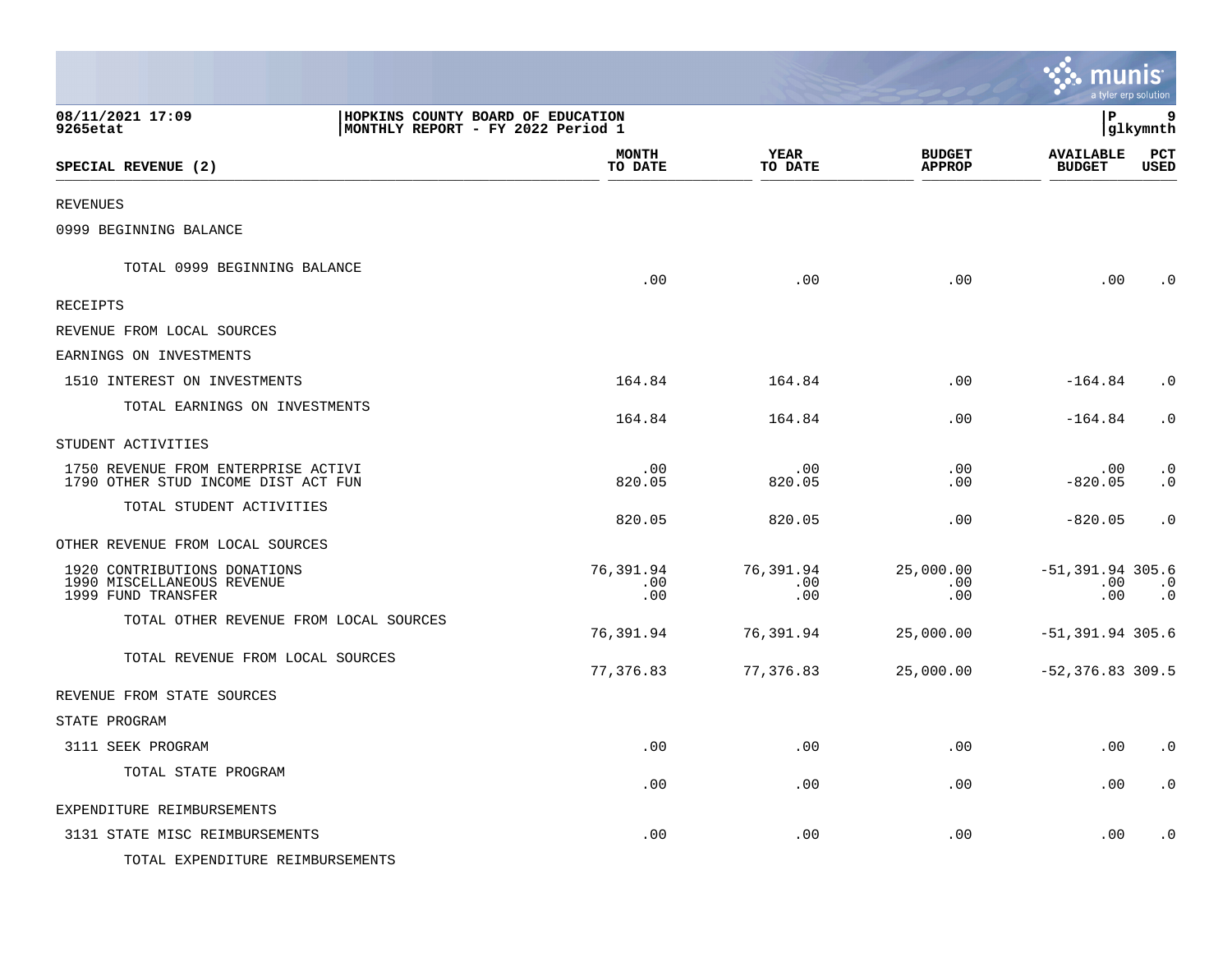

| 08/11/2021 17:09<br>9265etat                                                                                                           | HOPKINS COUNTY BOARD OF EDUCATION<br>MONTHLY REPORT - FY 2022 Period 1 |                                   |                                | P.                                | 10<br>glkymnth                                   |
|----------------------------------------------------------------------------------------------------------------------------------------|------------------------------------------------------------------------|-----------------------------------|--------------------------------|-----------------------------------|--------------------------------------------------|
| SPECIAL REVENUE (2)                                                                                                                    | <b>MONTH</b><br>TO DATE                                                | <b>YEAR</b><br>TO DATE            | <b>BUDGET</b><br><b>APPROP</b> | <b>AVAILABLE</b><br><b>BUDGET</b> | PCT<br><b>USED</b>                               |
|                                                                                                                                        | .00                                                                    | .00                               | .00                            | .00                               | $\cdot$ 0                                        |
| RESTRICTED                                                                                                                             |                                                                        |                                   |                                |                                   |                                                  |
| 3200 RESTRICTED STATE REVENUE<br>3200 REVENUE HIGH SCHOOL                                                                              | 1,621,715.64<br>.00                                                    | 1,621,715.64<br>.00               | .00<br>.00                     | $-1,621,715.64$<br>.00            | $\cdot$ 0<br>$\cdot$ 0                           |
| TOTAL RESTRICTED                                                                                                                       | 1,621,715.64                                                           | 1,621,715.64                      | .00                            | $-1,621,715.64$                   | $\cdot$ 0                                        |
| REVENUE ON BEHALF PAYMENTS                                                                                                             |                                                                        |                                   |                                |                                   |                                                  |
| 3900 ON BEHALF                                                                                                                         | .00                                                                    | .00                               | .00                            | .00                               | $\cdot$ 0                                        |
| TOTAL REVENUE ON BEHALF PAYMENTS                                                                                                       | .00                                                                    | .00                               | .00                            | .00                               | $\cdot$ 0                                        |
| TOTAL REVENUE FROM STATE SOURCES                                                                                                       | 1,621,715.64                                                           | 1,621,715.64                      | .00                            | $-1,621,715.64$                   | $\cdot$ 0                                        |
| REVENUE FROM FEDERAL SOURCES                                                                                                           |                                                                        |                                   |                                |                                   |                                                  |
| RESTRICTED DIRECT                                                                                                                      |                                                                        |                                   |                                |                                   |                                                  |
| 4300 RESTRICTED DIRECT FEDERAL<br>4300 EARLINGTON CHILD CARE RECT<br>4300 GVINE CHILD CARE RECEIPT<br>4300 SSIDE RECEIPT FOR CHILDCARE | $-17,908,02$<br>.00<br>.00<br>.00                                      | $-17,908.02$<br>.00<br>.00<br>.00 | $.00 \,$<br>.00<br>.00<br>.00  | 17,908.02<br>.00<br>.00<br>.00    | $\cdot$ 0<br>$\cdot$ 0<br>$\cdot$ 0<br>$\cdot$ 0 |
| TOTAL RESTRICTED DIRECT                                                                                                                | $-17,908.02$                                                           | $-17,908.02$                      | .00                            | 17,908.02                         | $\cdot$ 0                                        |
| RESTRICTED THROUGH THE STATE                                                                                                           |                                                                        |                                   |                                |                                   |                                                  |
| 4500 RESTRICTED FED THRU STATE                                                                                                         | $-1,549,190.22$                                                        | $-1,549,190.22$                   | 94,726.00                      | $1,643,916.22******$              |                                                  |
| TOTAL RESTRICTED THROUGH THE STATE                                                                                                     | $-1,549,190.22$                                                        | $-1,549,190.22$                   | 94,726.00                      | $1,643,916.22******$              |                                                  |
| THROUGH INTERMEDIATE AGENCIES                                                                                                          |                                                                        |                                   |                                |                                   |                                                  |
| 4700 FEDERAL REV THRU INTERMED SRC                                                                                                     | .00                                                                    | .00                               | .00                            | .00                               | $\cdot$ 0                                        |
| TOTAL THROUGH INTERMEDIATE AGENCIES                                                                                                    | .00                                                                    | .00                               | .00                            | .00                               | $\cdot$ 0                                        |
| TOTAL REVENUE FROM FEDERAL SOURCES                                                                                                     | $-1,567,098.24$                                                        | $-1,567,098.24$                   | 94,726.00                      | 1,661,824.24******                |                                                  |
| OTHER RECEIPTS                                                                                                                         |                                                                        |                                   |                                |                                   |                                                  |

INTERFUND TRANSFERS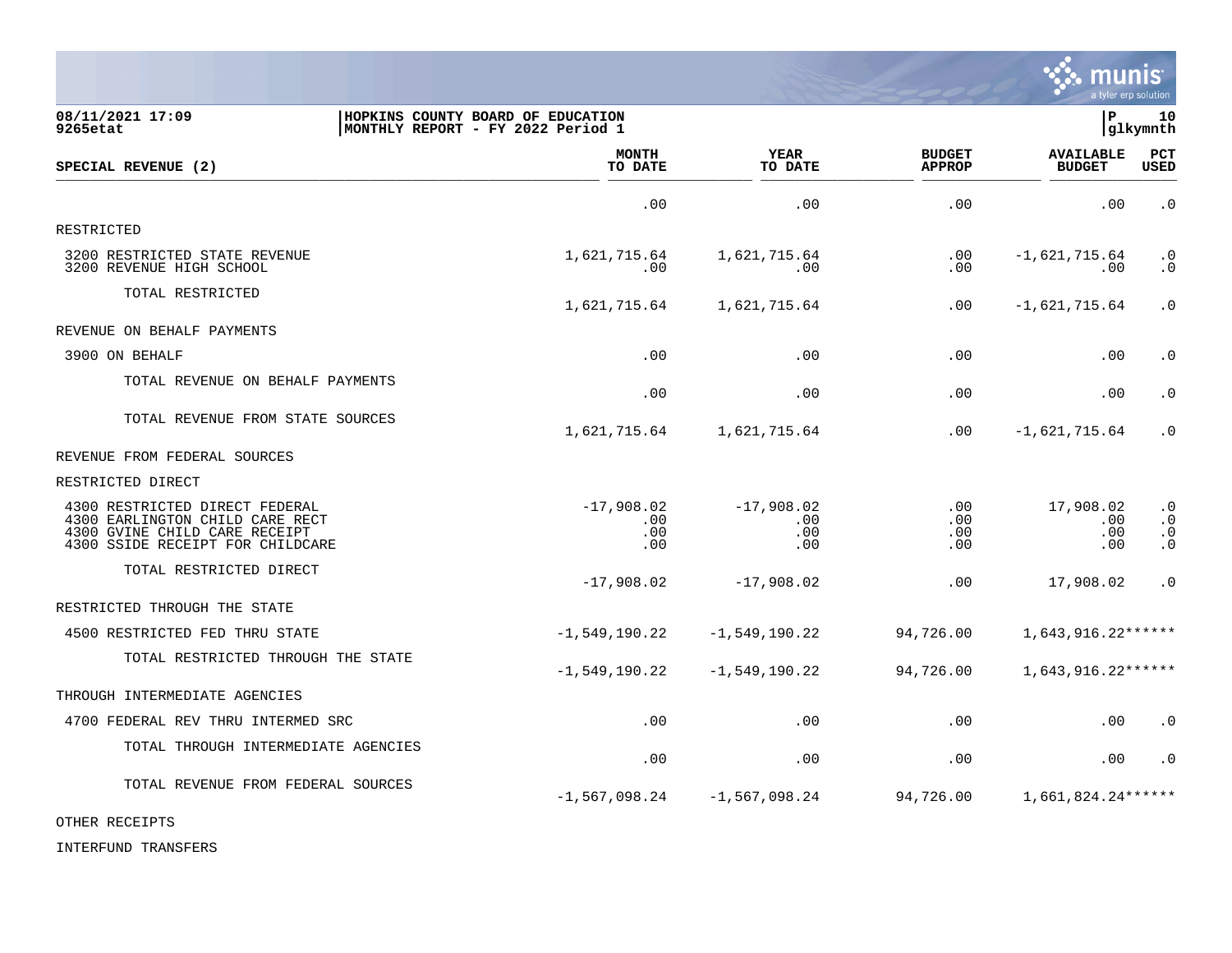

131,994.23 131,994.23 144,726.00 12,731.77 91.2

| 08/11/2021 17:09<br>9265etat                          | HOPKINS COUNTY BOARD OF EDUCATION<br>MONTHLY REPORT - FY 2022 Period 1 |                         |                        |                                | ΙP                                | 11<br>glkymnth  |
|-------------------------------------------------------|------------------------------------------------------------------------|-------------------------|------------------------|--------------------------------|-----------------------------------|-----------------|
| SPECIAL REVENUE (2)                                   |                                                                        | <b>MONTH</b><br>TO DATE | <b>YEAR</b><br>TO DATE | <b>BUDGET</b><br><b>APPROP</b> | <b>AVAILABLE</b><br><b>BUDGET</b> | PCT<br>USED     |
| 5210 FUND TRANSFER<br>INDIRECT COSTS TRANSFER<br>5220 |                                                                        | .00<br>.00              | .00<br>.00             | 25,000.00<br>.00               | 25,000.00<br>.00                  | .0<br>$\cdot$ 0 |
| TOTAL INTERFUND TRANSFERS                             |                                                                        | .00                     | .00                    | 25,000.00                      | 25,000.00                         | $\cdot$ 0       |
| SALE OR COMP FOR LOSS OF ASSETS                       |                                                                        |                         |                        |                                |                                   |                 |
| 5341 SALE OF EQUIPMENT ETC                            |                                                                        | .00                     | .00                    | .00                            | .00                               | .0              |
| TOTAL SALE OR COMP FOR LOSS OF ASSETS                 |                                                                        | .00                     | .00                    | .00                            | .00                               | .0              |
| TOTAL OTHER RECEIPTS                                  |                                                                        | .00                     | .00                    | 25,000.00                      | 25,000.00                         | .0              |
| TOTAL RECEIPTS                                        |                                                                        | 131,994.23              | 131,994.23             | 144,726.00                     | 12,731.77 91.2                    |                 |
| TOTAL REVENUE                                         |                                                                        |                         |                        |                                |                                   |                 |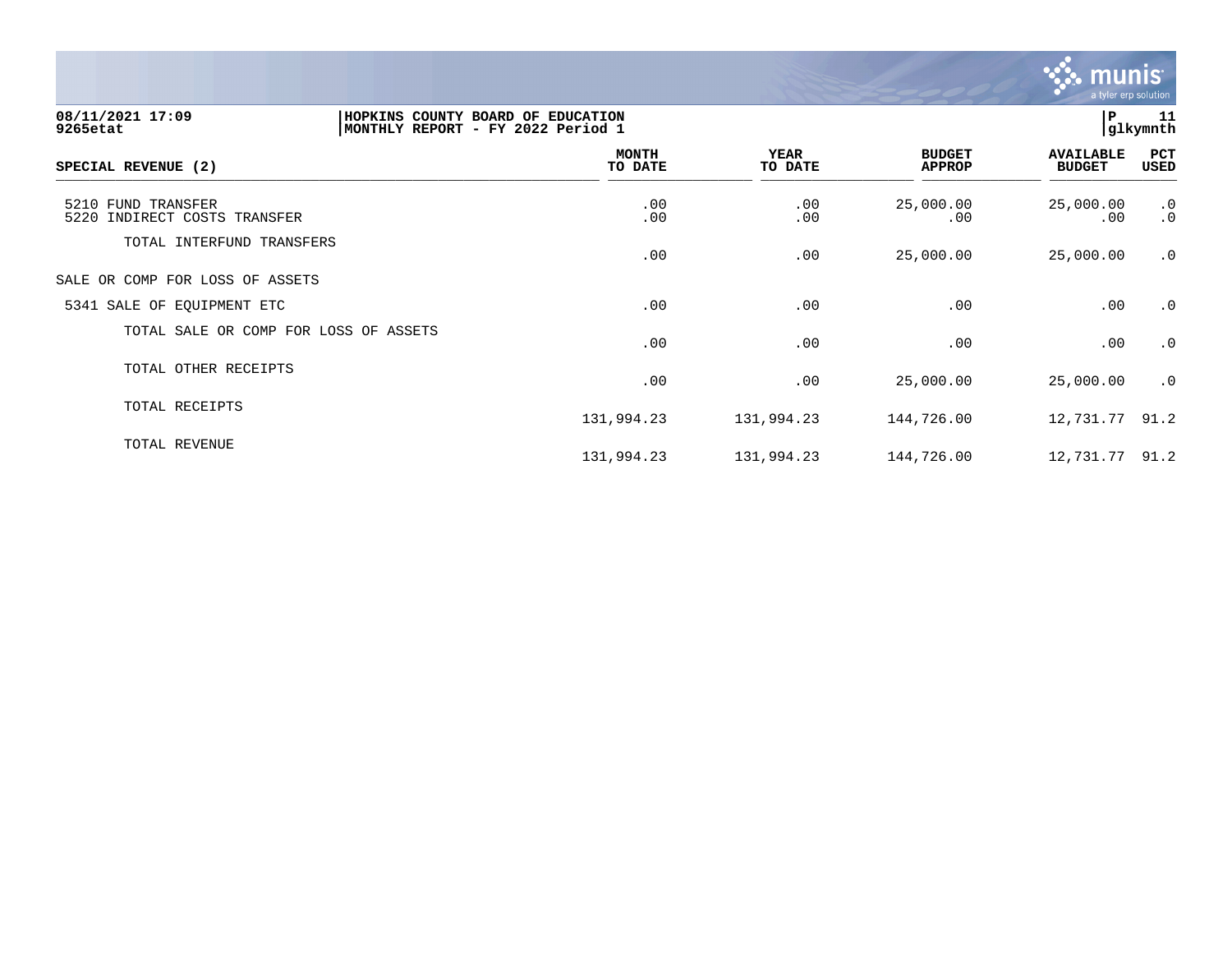

**08/11/2021 17:09 |HOPKINS COUNTY BOARD OF EDUCATION |P 12 MONTHLY REPORT - FY 2022 Period 1 MONTH YEAR BUDGET AVAILABLE PCT** SPECIAL REVENUE (2)  $\frac{10 \text{ B}}{10 \text{ B}}$   $\frac{10 \text{ B}}{10 \text{ B}}$   $\frac{10 \text{ B}}{10 \text{ B}}$   $\frac{10 \text{ B}}{10 \text{ B}}$   $\frac{10 \text{ B}}{10 \text{ B}}$   $\frac{10 \text{ B}}{10 \text{ B}}$   $\frac{10 \text{ B}}{10 \text{ B}}$ EXPENDITURES 1000 INSTRUCTION 0100 SALARIES PERSONNEL SERVICES 25,585.46 25,585.46 13,561.48 -12,023.98 188.7 0200 EMPLOYEE BENEFITS 2,111.49 2,111.49 .00 -2,111.49 .0 0300 PURCHASED PROF AND TECH SERV  $2,578.00$   $2,578.00$   $2,578.00$   $6,750.00$   $4,172.00$   $38.2$ <br>00 .00 00 .00 0400 PURCHASED PROPERTY SERVICES .00 .00 .00 .00 .0 0500 OTHER PURCHASED SERVICES<br>0600 SUPPLIES 0600 SUPPLIES 1,777,370.89 1,777,370.89 63,137.52 -1,714,233.37\*\*\*\*\*\* 0700 PROPERTY .00 .00 .00 .00 .0 0800 DEBT SERVICE AND MISCELLANEOUS 551.73 551.73 .00 -551.73 .0 0900 OTHER ITEMS TOTAL 1000 INSTRUCTION 1,810,388.33 1,810,388.33 94,726.00 -1,715,662.33\*\*\*\*\*\* 2100 STUDENT SUPPORT SERVICES 0100 SALARIES PERSONNEL SERVICES .00 .00 .00 .00 .0 0200 EMPLOYEE BENEFITS .00 .00 .00 .00 .0 0300 PURCHASED PROF AND TECH SERV .00 .00 .00 .00 .0 0400 PURCHASED PROPERTY SERVICES .00 .00 .00 .00 .0 0500 OTHER PURCHASED SERVICES .00 .00 .00 .00 .0 0600 SUPPLIES 17,779.02 17,779.02 .00 -17,779.02 .0 0700 PROPERTY .00 .00 .00 .00 .0 0800 DEBT SERVICE AND MISCELLANEOUS .00 .00 .00 .00 .0 TOTAL 2100 STUDENT SUPPORT SERVICES 17,779.02 17,779.02 .00 -17,779.02 .0 2200 INSTRUCTIONAL STAFF SUPP SERV 0100 SALARIES PERSONNEL SERVICES .00 .00 .00 .00 .0 0200 EMPLOYEE BENEFITS .00 .00 .00 .00 .0 0300 PURCHASED PROF AND TECH SERV .00 .00 .00 .00 .0 0500 OTHER PURCHASED SERVICES .00 .00 .00 .00 .0 0600 SUPPLIES .00 .00 .00 .00 .0 0700 PROPERTY .00 .00 .00 .00 .0 TOTAL 2200 INSTRUCTIONAL STAFF SUPP SERV .00 .00 .00 .00 .0 2300 DISTRICT ADMIN SUPPORT 0500 OTHER PURCHASED SERVICES .00 .00 .00 .00 .0 TOTAL 2300 DISTRICT ADMIN SUPPORT .00 .00 .00 .00 .0 2400 SCHOOL ADMIN SUPPORT

0100 SALARIES PERSONNEL SERVICES .00 .00 .00 .00 .0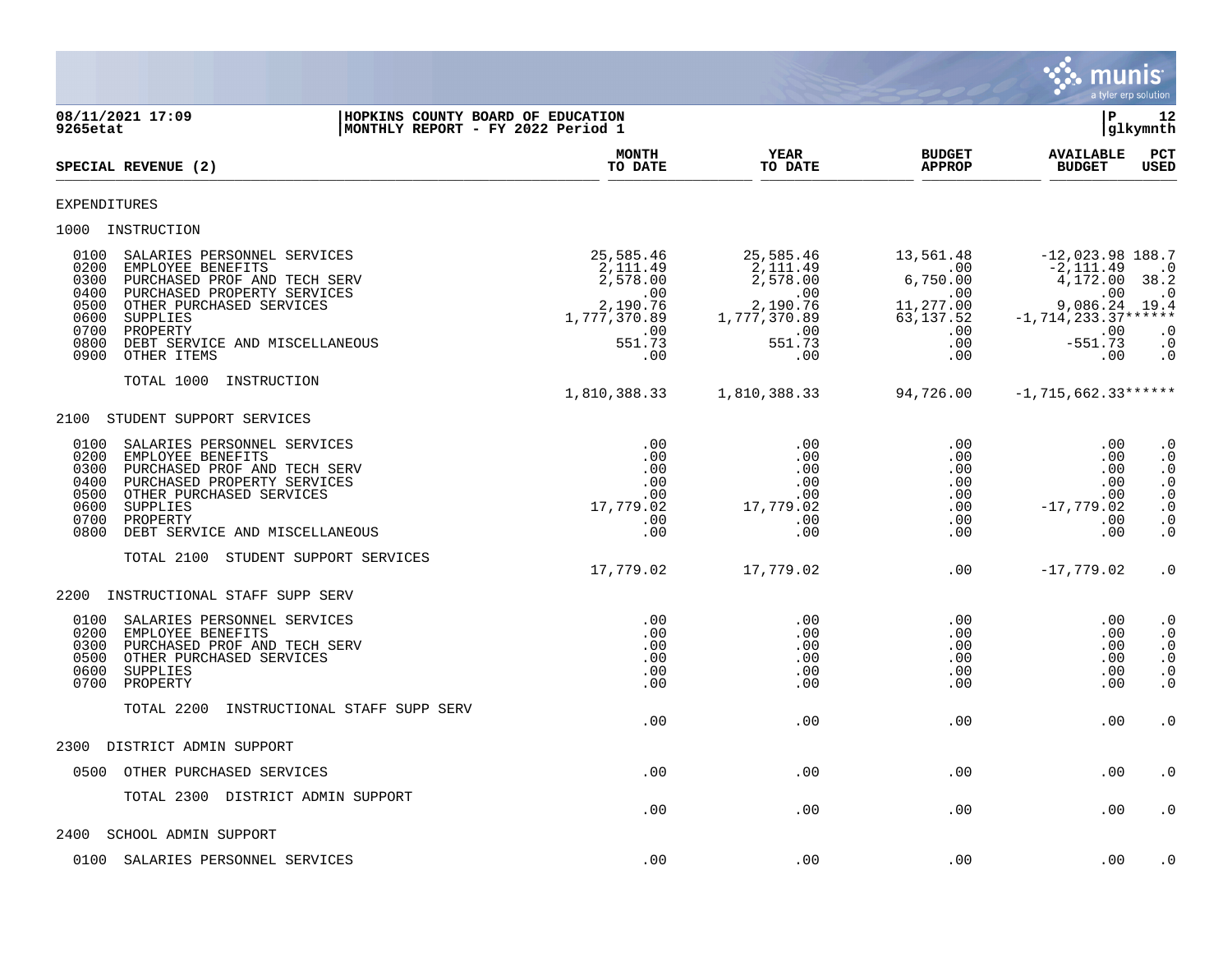

| 9265etat     | 08/11/2021 17:09<br>HOPKINS COUNTY BOARD OF EDUCATION<br> MONTHLY REPORT - FY 2022 Period 1 |                         |                 |                                | l P                               | 13<br> glkymnth        |
|--------------|---------------------------------------------------------------------------------------------|-------------------------|-----------------|--------------------------------|-----------------------------------|------------------------|
|              | SPECIAL REVENUE (2)                                                                         | <b>MONTH</b><br>TO DATE | YEAR<br>TO DATE | <b>BUDGET</b><br><b>APPROP</b> | <b>AVAILABLE</b><br><b>BUDGET</b> | PCT<br><b>USED</b>     |
| 0200         | EMPLOYEE BENEFITS                                                                           | .00                     | .00             | .00                            | .00                               | $\cdot$ 0              |
|              | TOTAL 2400 SCHOOL ADMIN SUPPORT                                                             | .00                     | .00             | .00                            | .00                               | $\cdot$ 0              |
|              | 2500 BUSINESS SUPPORT SERVICES                                                              |                         |                 |                                |                                   |                        |
|              |                                                                                             |                         |                 |                                |                                   |                        |
| 0100<br>0200 | SALARIES PERSONNEL SERVICES<br>EMPLOYEE BENEFITS                                            | .00<br>.00              | .00<br>.00      | .00<br>.00                     | .00<br>$.00 \,$                   | $\cdot$ 0<br>$\cdot$ 0 |
| 0300         | PURCHASED PROF AND TECH SERV                                                                | .00                     | .00             | .00                            | .00                               | $\cdot$ 0              |
| 0500         | OTHER PURCHASED SERVICES                                                                    | .00                     | .00             | .00                            | .00                               | $\cdot$ 0              |
| 0600         | SUPPLIES                                                                                    | .00                     | .00             | .00                            | .00                               | $\boldsymbol{\cdot}$ 0 |
| 0700         | PROPERTY                                                                                    | .00                     | .00             | .00                            | .00                               | $\cdot$ 0              |
| 0800         | DEBT SERVICE AND MISCELLANEOUS                                                              | .00                     | .00             | .00                            | .00                               | . 0                    |
|              | TOTAL 2500 BUSINESS SUPPORT SERVICES                                                        | .00                     | .00             | .00                            | .00                               | $\cdot$ 0              |
|              | 2600 PLANT OPERATIONS AND MAINTENANCE                                                       |                         |                 |                                |                                   |                        |
|              | 0100 SALARIES PERSONNEL SERVICES                                                            | .00                     | .00             | .00                            | .00                               | $\cdot$ 0              |
| 0200         | EMPLOYEE BENEFITS                                                                           | .00                     | .00             | .00                            | .00                               | $\cdot$ 0              |
| 0300         | PURCHASED PROF AND TECH SERV                                                                | .00                     | .00             | .00                            | .00                               | $\cdot$ 0              |
| 0400<br>0500 | PURCHASED PROPERTY SERVICES<br>OTHER PURCHASED SERVICES                                     | 9,000.00<br>.00.        | 9,000.00<br>.00 | .00<br>.00                     | $-9,000.00$<br>.00                | $\cdot$ 0<br>$\cdot$ 0 |
| 0600         | SUPPLIES                                                                                    | 21,579.81               | 21,579.81       | .00                            | $-21, 579.81$                     | $\cdot$ 0              |
| 0700         | PROPERTY                                                                                    | .00                     | .00             | 50,000.00                      | 50,000.00                         | $\cdot$ 0              |
|              | TOTAL 2600 PLANT OPERATIONS AND MAINTENANCE                                                 |                         |                 |                                |                                   |                        |
|              |                                                                                             | 30,579.81               | 30,579.81       | 50,000.00                      | 19,420.19                         | 61.2                   |
|              | 2700 STUDENT TRANSPORTATION                                                                 |                         |                 |                                |                                   |                        |
|              | 0100 SALARIES PERSONNEL SERVICES                                                            | .00                     | .00             | .00                            | .00                               | $\cdot$ 0              |
| 0200         | EMPLOYEE BENEFITS                                                                           | .00                     | .00             | .00                            | .00                               | $\cdot$ 0              |
| 0600<br>0800 | SUPPLIES                                                                                    | .00                     | .00             | .00                            | .00                               | $\cdot$ 0              |
|              | DEBT SERVICE AND MISCELLANEOUS                                                              | .00                     | .00             | .00                            | .00                               | $\cdot$ 0              |
|              | TOTAL 2700 STUDENT TRANSPORTATION                                                           | .00                     | .00             | .00                            | .00                               | . $\boldsymbol{0}$     |
|              | 2900 OTHER INSTRUCTIONAL                                                                    |                         |                 |                                |                                   |                        |
|              |                                                                                             |                         |                 |                                |                                   |                        |
| 0600<br>0800 | SUPPLIES<br>DEBT SERVICE AND MISCELLANEOUS                                                  | .00<br>.00              | .00<br>.00      | .00<br>.00                     | $.00 \,$<br>.00                   | $\cdot$ 0<br>$\cdot$ 0 |
|              | TOTAL 2900 OTHER INSTRUCTIONAL                                                              |                         |                 |                                |                                   |                        |
|              |                                                                                             | .00                     | .00             | .00                            | .00                               | $\cdot$ 0              |
|              | 3100 FOOD SERVICE OPERATION                                                                 |                         |                 |                                |                                   |                        |
|              | 0100 SALARIES PERSONNEL SERVICES                                                            | .00                     | .00             | .00                            | .00                               | $\cdot$ 0              |

0200 EMPLOYEE BENEFITS .00 .00 .00 .00 .0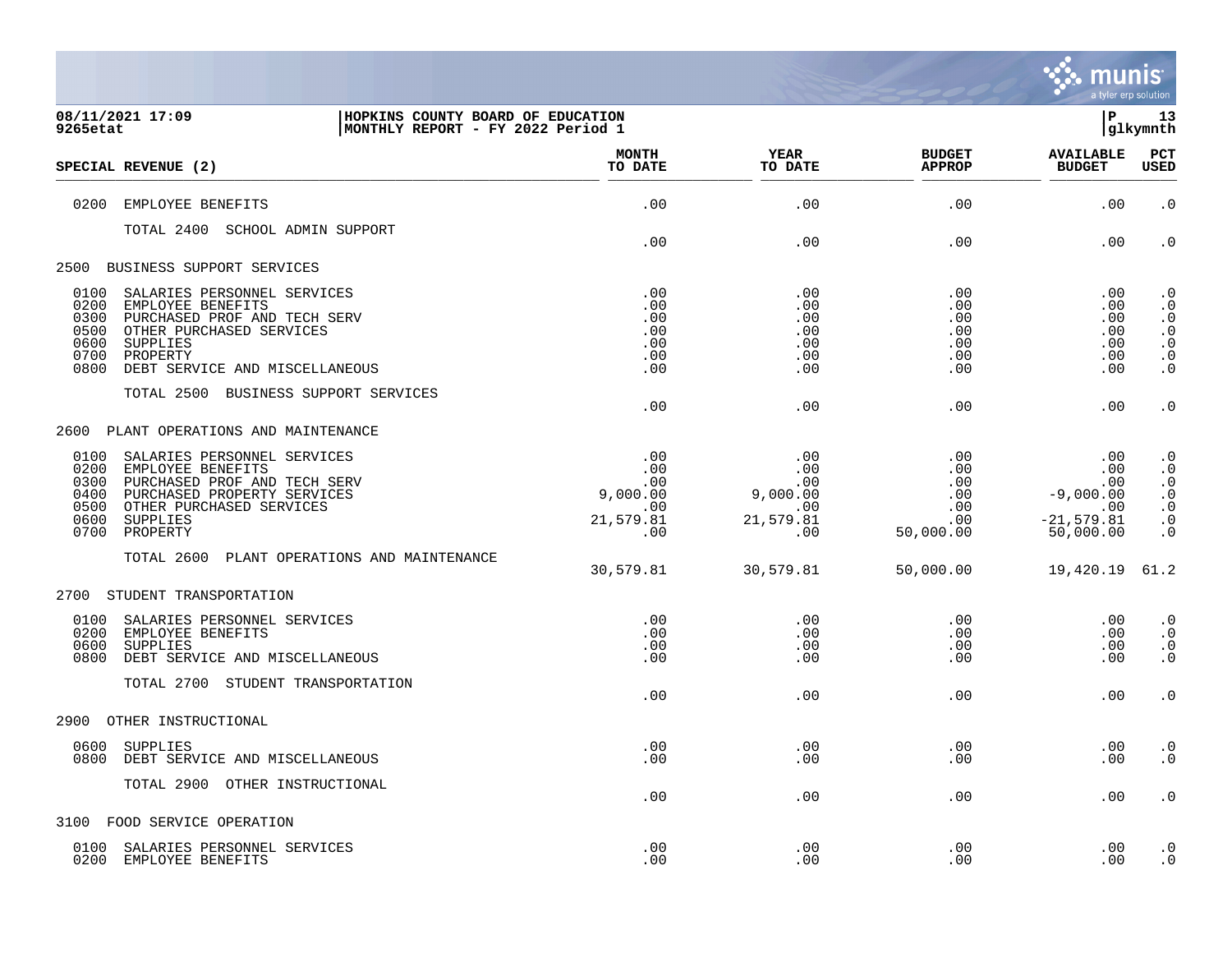

| 08/11/2021 17:09<br>9265etat                                 |                                                                                                                                                                                                       | HOPKINS COUNTY BOARD OF EDUCATION<br>MONTHLY REPORT - FY 2022 Period 1 |                                                      |                                                      | İР                                                   | 14<br>glkymnth                                                                                                                              |
|--------------------------------------------------------------|-------------------------------------------------------------------------------------------------------------------------------------------------------------------------------------------------------|------------------------------------------------------------------------|------------------------------------------------------|------------------------------------------------------|------------------------------------------------------|---------------------------------------------------------------------------------------------------------------------------------------------|
|                                                              | SPECIAL REVENUE (2)                                                                                                                                                                                   | <b>MONTH</b><br>TO DATE                                                | <b>YEAR</b><br>TO DATE                               | <b>BUDGET</b><br><b>APPROP</b>                       | <b>AVAILABLE</b><br><b>BUDGET</b>                    | PCT<br>USED                                                                                                                                 |
| 0600                                                         | SUPPLIES                                                                                                                                                                                              | .00                                                                    | .00                                                  | .00                                                  | .00                                                  | $\cdot$ 0                                                                                                                                   |
|                                                              | TOTAL 3100 FOOD SERVICE OPERATION                                                                                                                                                                     | .00                                                                    | .00                                                  | .00                                                  | .00                                                  | $\cdot$ 0                                                                                                                                   |
|                                                              | 3200 DAY CARE OPERATIONS                                                                                                                                                                              |                                                                        |                                                      |                                                      |                                                      |                                                                                                                                             |
| 0100<br>0200                                                 | SALARIES PERSONNEL SERVICES<br>EMPLOYEE BENEFITS                                                                                                                                                      | .00<br>.00                                                             | .00<br>.00                                           | .00<br>.00                                           | .00<br>.00                                           | $\cdot$ 0<br>$\overline{0}$ .                                                                                                               |
|                                                              | TOTAL 3200 DAY CARE OPERATIONS                                                                                                                                                                        | .00                                                                    | .00                                                  | .00                                                  | .00                                                  | $\cdot$ 0                                                                                                                                   |
|                                                              | 3300 COMMUNITY SERVICES                                                                                                                                                                               |                                                                        |                                                      |                                                      |                                                      |                                                                                                                                             |
| 0100<br>0200<br>0300<br>0400<br>0500<br>0600<br>0700<br>0800 | SALARIES PERSONNEL SERVICES<br>EMPLOYEE BENEFITS<br>PURCHASED PROF AND TECH SERV<br>PURCHASED PROPERTY SERVICES<br>OTHER PURCHASED SERVICES<br>SUPPLIES<br>PROPERTY<br>DEBT SERVICE AND MISCELLANEOUS | .00<br>.00<br>.00<br>.00<br>.00<br>.00<br>.00<br>.00                   | .00<br>.00<br>.00<br>.00<br>.00<br>.00<br>.00<br>.00 | .00<br>.00<br>.00<br>.00<br>.00<br>.00<br>.00<br>.00 | .00<br>.00<br>.00<br>.00<br>.00<br>.00<br>.00<br>.00 | $\begin{smallmatrix} 0.1 \\ 0.1 \end{smallmatrix}$<br>$\begin{smallmatrix} 0 & 0 \\ 0 & 0 \\ 0 & 0 \\ 0 & 0 \end{smallmatrix}$<br>$\cdot$ 0 |
|                                                              | TOTAL 3300 COMMUNITY SERVICES                                                                                                                                                                         | .00                                                                    | .00                                                  | .00                                                  | .00                                                  | $\cdot$ 0                                                                                                                                   |
| 5100                                                         | DEBT SERVICE                                                                                                                                                                                          |                                                                        |                                                      |                                                      |                                                      |                                                                                                                                             |
|                                                              | 0800 DEBT SERVICE AND MISCELLANEOUS                                                                                                                                                                   | .00                                                                    | .00                                                  | .00                                                  | .00                                                  | $\cdot$ 0                                                                                                                                   |
|                                                              | TOTAL 5100 DEBT SERVICE                                                                                                                                                                               | .00                                                                    | .00                                                  | .00                                                  | .00                                                  | $\cdot$ 0                                                                                                                                   |
| 5200                                                         | <b>FUND TRANSFERS</b>                                                                                                                                                                                 |                                                                        |                                                      |                                                      |                                                      |                                                                                                                                             |
| 0800<br>0900                                                 | DEBT SERVICE AND MISCELLANEOUS<br>OTHER ITEMS                                                                                                                                                         | .00<br>.00                                                             | .00<br>.00                                           | .00<br>.00                                           | .00<br>.00                                           | $\cdot$ 0<br>$\cdot$ 0                                                                                                                      |
|                                                              | TOTAL 5200 FUND TRANSFERS                                                                                                                                                                             | .00                                                                    | .00                                                  | .00                                                  | .00                                                  | $\cdot$ 0                                                                                                                                   |
|                                                              | TOTAL EXPENDITURES                                                                                                                                                                                    | 1,858,747.16                                                           | 1,858,747.16                                         | 144,726.00                                           | $-1,714,021.16******$                                |                                                                                                                                             |
|                                                              | TOTAL FOR SPECIAL REVENUE (2)                                                                                                                                                                         | $-1,726,752.93$                                                        | $-1,726,752.93$                                      | .00                                                  | 1,726,752.93                                         | $\cdot$ 0                                                                                                                                   |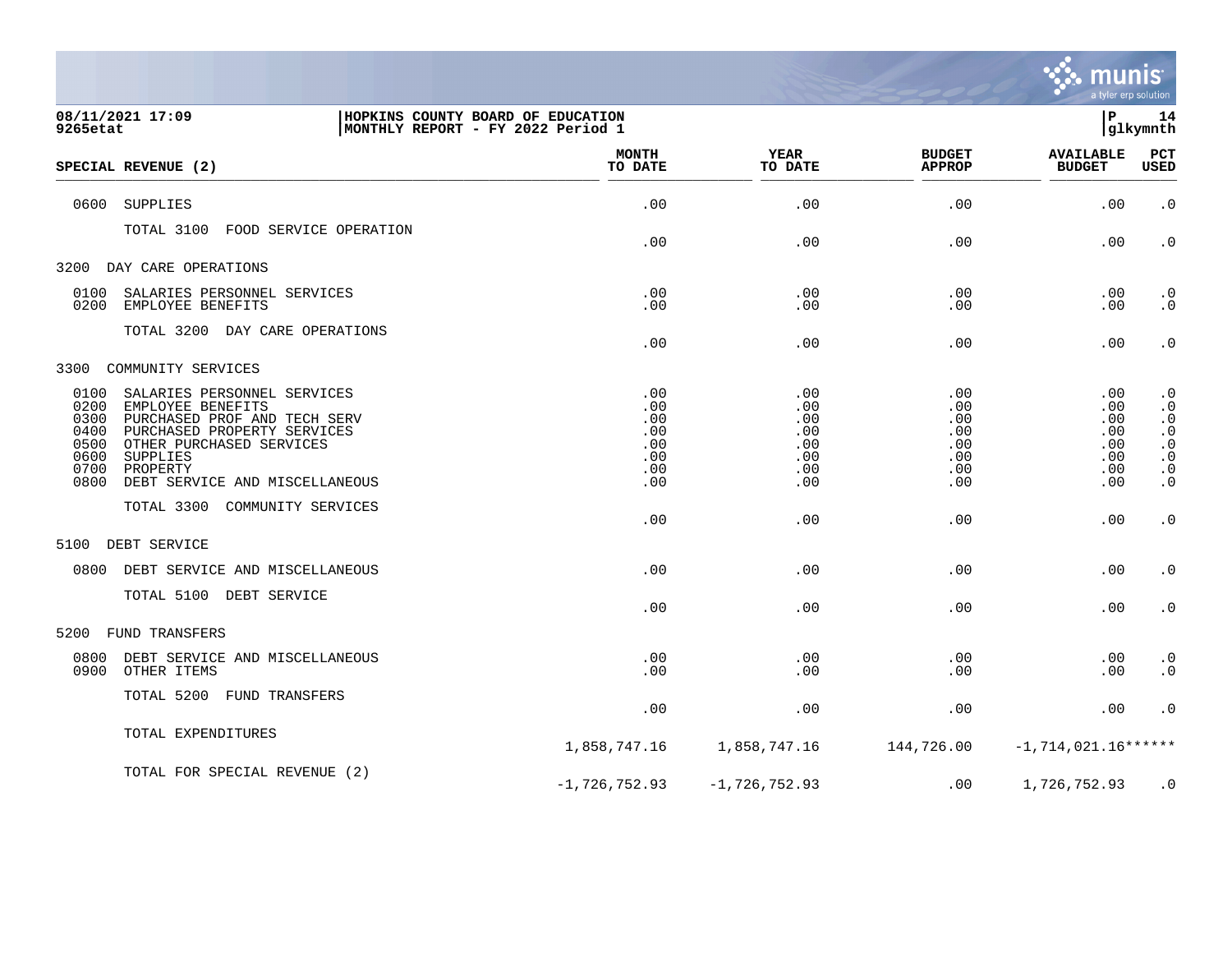|                                                            |                                                                        |                         |                        |                                | <u>្ញ: munis</u><br>a tyler erp solution |                                     |
|------------------------------------------------------------|------------------------------------------------------------------------|-------------------------|------------------------|--------------------------------|------------------------------------------|-------------------------------------|
| 08/11/2021 17:09<br>9265etat                               | HOPKINS COUNTY BOARD OF EDUCATION<br>MONTHLY REPORT - FY 2022 Period 1 |                         |                        |                                | l P                                      | 15<br>glkymnth                      |
| DIST ACTIVITY (SPEC REV ANN) (                             |                                                                        | <b>MONTH</b><br>TO DATE | <b>YEAR</b><br>TO DATE | <b>BUDGET</b><br><b>APPROP</b> | <b>AVAILABLE</b><br><b>BUDGET</b>        | PCT<br><b>USED</b>                  |
| <b>REVENUES</b>                                            |                                                                        |                         |                        |                                |                                          |                                     |
| 0999 BEGINNING BALANCE                                     |                                                                        |                         |                        |                                |                                          |                                     |
| TOTAL 0999 BEGINNING BALANCE                               |                                                                        | .00                     | .00                    | .00                            | .00                                      | $\cdot$ 0                           |
| <b>RECEIPTS</b>                                            |                                                                        |                         |                        |                                |                                          |                                     |
| REVENUE FROM LOCAL SOURCES                                 |                                                                        |                         |                        |                                |                                          |                                     |
| STUDENT ACTIVITIES                                         |                                                                        |                         |                        |                                |                                          |                                     |
| 1790 OTHER STUD INCOME DIST ACT FUN                        |                                                                        | .00                     | .00                    | .00                            | .00                                      | $\cdot$ 0                           |
| TOTAL STUDENT ACTIVITIES                                   |                                                                        | .00                     | .00                    | .00                            | .00                                      | $\cdot$ 0                           |
| OTHER REVENUE FROM LOCAL SOURCES                           |                                                                        |                         |                        |                                |                                          |                                     |
| 1920 CONTRIBUTIONS DONATIONS<br>1990 MISCELLANEOUS REVENUE |                                                                        | .00<br>.00              | .00<br>.00             | .00<br>.00                     | .00<br>.00                               | $\boldsymbol{\cdot}$ 0<br>$\cdot$ 0 |
| TOTAL OTHER REVENUE FROM LOCAL SOURCES                     |                                                                        | .00                     | .00                    | .00                            | .00                                      | $\boldsymbol{\cdot}$ 0              |
| TOTAL REVENUE FROM LOCAL SOURCES                           |                                                                        | .00                     | .00                    | .00                            | .00                                      | $\boldsymbol{\cdot}$ 0              |
| OTHER RECEIPTS                                             |                                                                        |                         |                        |                                |                                          |                                     |
| INTERFUND TRANSFERS                                        |                                                                        |                         |                        |                                |                                          |                                     |
| 5210 FUND TRANSFER                                         |                                                                        | .00                     | .00                    | .00                            | .00                                      | $\cdot$ 0                           |
| TOTAL INTERFUND TRANSFERS                                  |                                                                        | .00                     | .00                    | .00                            | .00                                      | $\cdot$ 0                           |
| TOTAL OTHER RECEIPTS                                       |                                                                        | .00                     | .00                    | .00                            | .00                                      | $\boldsymbol{\cdot}$ 0              |
| TOTAL RECEIPTS                                             |                                                                        | .00                     | .00                    | .00                            | .00                                      | $\cdot$ 0                           |
| TOTAL REVENUE                                              |                                                                        | .00                     | .00                    | .00                            | .00                                      | $\boldsymbol{\cdot}$ 0              |

and the contract of the contract of the contract of the contract of the contract of the contract of the contract of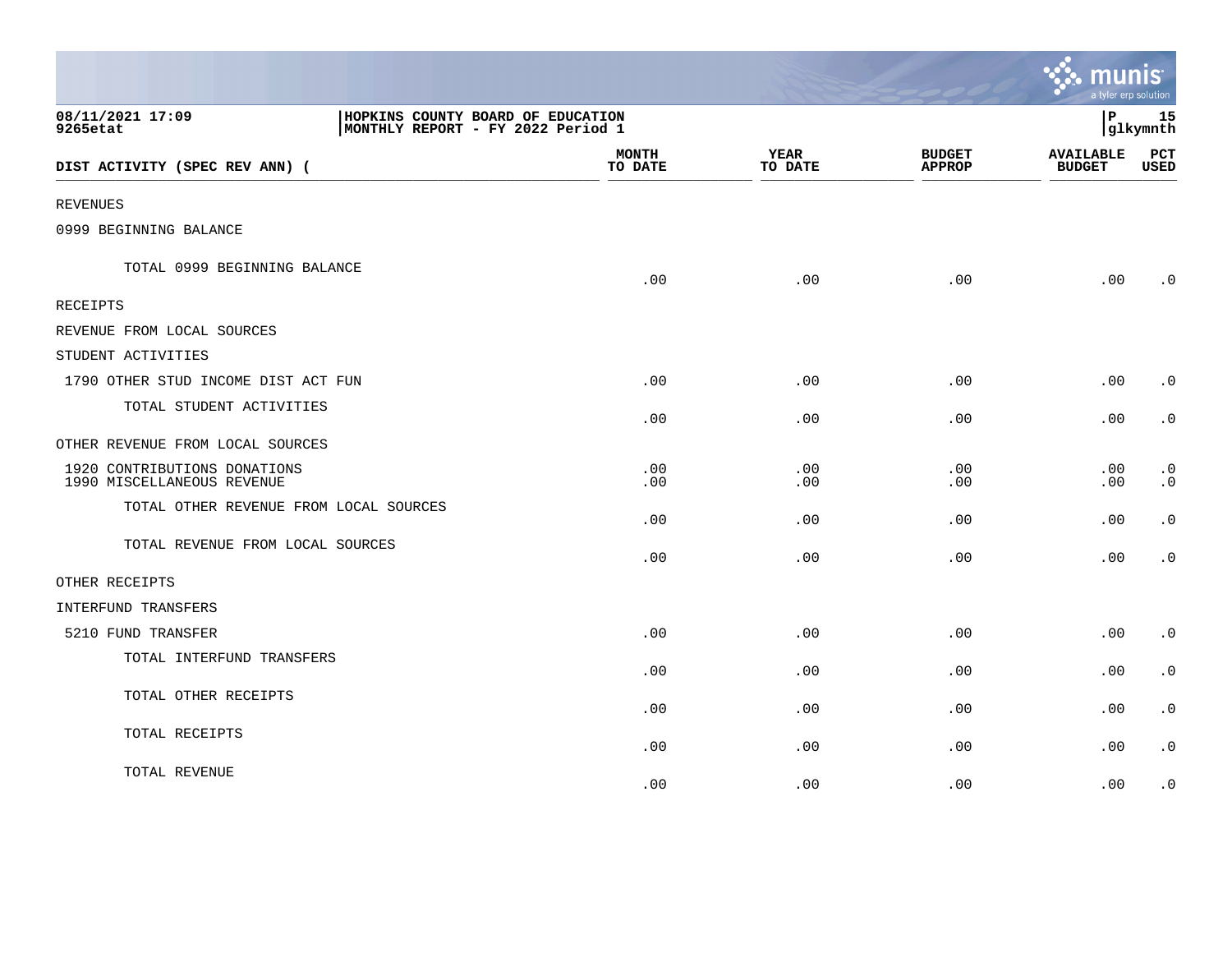

08/11/2021 17:09 **| HOPKINS COUNTY BOARD OF EDUCATION**<br>9265etat | MONTHLY REPORT - FY 2022 Period 1 **MONTHLY REPORT - FY 2022 Period 1 MONTH YEAR BUDGET AVAILABLE PCT DIST ACTIVITY (SPEC REV ANN) (**  $\frac{10 \text{ Bhe}}{10 \text{ Bhe}}$   $\frac{10 \text{ Bhe}}{10 \text{ Bhe}}$   $\frac{10 \text{ Bhe}}{10 \text{ Bhe}}$   $\frac{10 \text{ Bhe}}{10 \text{ Bhe}}$   $\frac{10 \text{ Bhe}}{10 \text{ Bhe}}$   $\frac{10 \text{ Bhe}}{10 \text{ Bhe}}$   $\frac{10 \text{ Bhe}}{10 \text{ Bhe}}$ EXPENDITURES 1000 INSTRUCTION 0300 PURCHASED PROF AND TECH SERV .00 .00 .00 .00 .0 0400 PURCHASED PROPERTY SERVICES .00 .00 .00 .00 .0 0500 OTHER PURCHASED SERVICES .00 .00 .00 .00 .0 0600 SUPPLIES 544.94 544.94 .00 -544.94 .0 0700 PROPERTY .00 .00 .00 .00 .0 0800 DEBT SERVICE AND MISCELLANEOUS .00 .00 .00 .00 .0 0840 CONTINGENCY TOTAL 1000 INSTRUCTION 2,560.45 2,560.45 .00 -2,560.45 .0 2200 INSTRUCTIONAL STAFF SUPP SERV 0300 PURCHASED PROF AND TECH SERV .00 .00 .00 .00 .0 0500 OTHER PURCHASED SERVICES 92.40 92.40 .00 -92.40 .0 0600 SUPPLIES .00 .00 .00 .00 .0 TOTAL 2200 INSTRUCTIONAL STAFF SUPP SERV 92.40 92.40 .00 -92.40 .0 2600 PLANT OPERATIONS AND MAINTENANCE 0400 PURCHASED PROPERTY SERVICES 151.00 151.00 .00 -151.00 .0 0600 SUPPLIES .00 .00 .00 .00 .0 0700 PROPERTY .00 .00 .00 .00 .0 TOTAL 2600 PLANT OPERATIONS AND MAINTENANCE 151.00 151.00 .00 -151.00 .0 2700 STUDENT TRANSPORTATION 0300 PURCHASED PROF AND TECH SERV .00 .00 .00 .00 .0 0800 DEBT SERVICE AND MISCELLANEOUS TOTAL 2700 STUDENT TRANSPORTATION .00 .00 .00 .00 .0 TOTAL EXPENDITURES 2,803.85 2,803.85 .00 -2,803.85 .0 TOTAL FOR DIST ACTIVITY (SPEC REV ANN) (21)  $-2.803.85$   $-2.803.85$   $-2.803.85$   $-2.803.85$   $-2.803.85$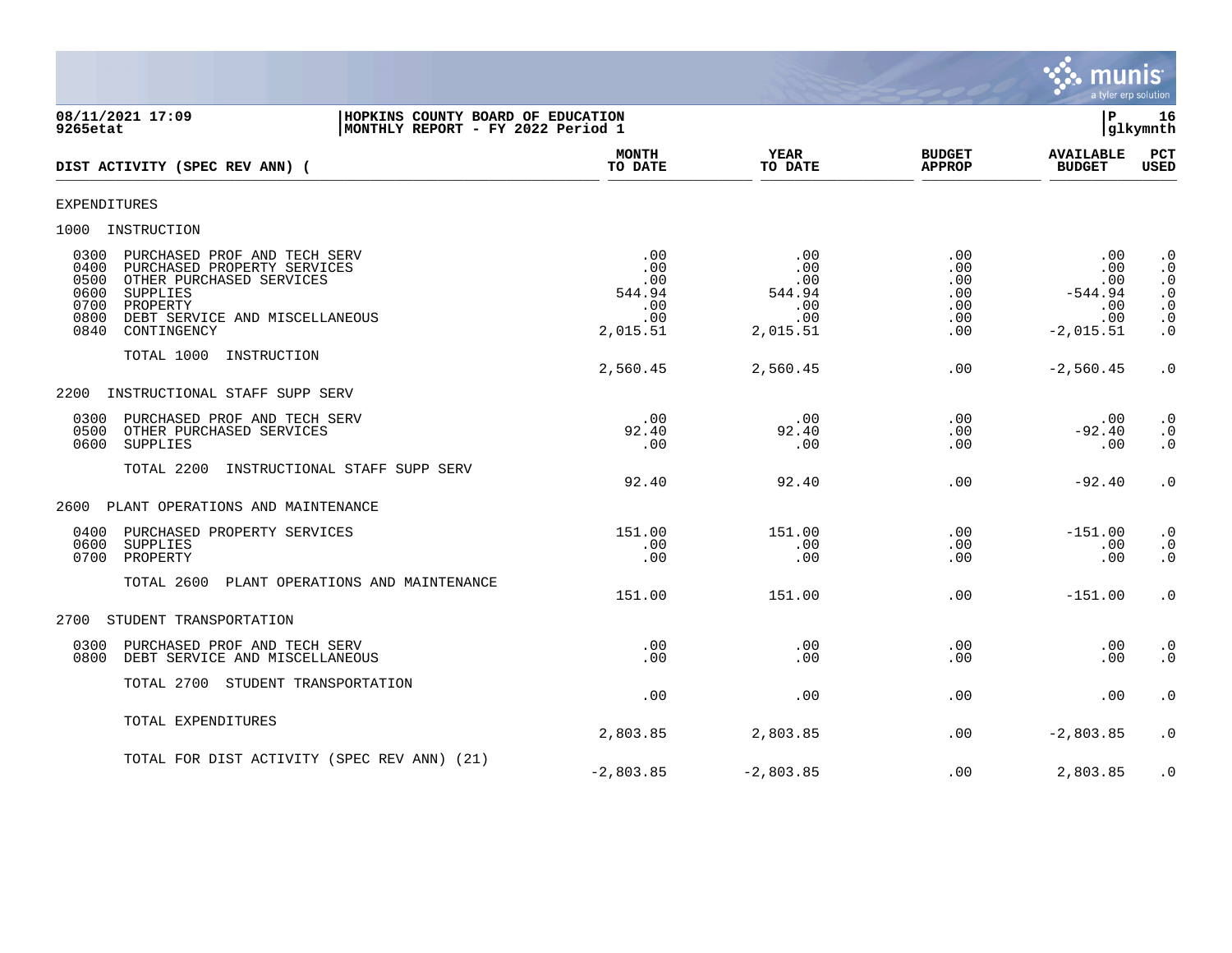|                                     |                                                                        |                         |                        |                                | $\mathbf{\ddot{v}}$ munis<br>a tyler erp solution |                |
|-------------------------------------|------------------------------------------------------------------------|-------------------------|------------------------|--------------------------------|---------------------------------------------------|----------------|
| 08/11/2021 17:09<br>9265etat        | HOPKINS COUNTY BOARD OF EDUCATION<br>MONTHLY REPORT - FY 2022 Period 1 |                         |                        |                                | $\mathbf{P}$                                      | 17<br>glkymnth |
| STUDENT ACTIVITY (SPEC REV ANN)     |                                                                        | <b>MONTH</b><br>TO DATE | <b>YEAR</b><br>TO DATE | <b>BUDGET</b><br><b>APPROP</b> | <b>AVAILABLE</b><br><b>BUDGET</b>                 | PCT<br>USED    |
| <b>REVENUES</b>                     |                                                                        |                         |                        |                                |                                                   |                |
| RECEIPTS                            |                                                                        |                         |                        |                                |                                                   |                |
| REVENUE FROM LOCAL SOURCES          |                                                                        |                         |                        |                                |                                                   |                |
| STUDENT ACTIVITIES                  |                                                                        |                         |                        |                                |                                                   |                |
| 1790 OTHER STUD INCOME DIST ACT FUN |                                                                        | .00                     | .00                    | .00                            | .00                                               | $\cdot$ 0      |
| TOTAL STUDENT ACTIVITIES            |                                                                        | .00                     | .00                    | .00                            | .00                                               | $\cdot$ 0      |
| TOTAL REVENUE FROM LOCAL SOURCES    |                                                                        | .00                     | .00                    | .00                            | .00                                               | $\cdot$ 0      |
| TOTAL RECEIPTS                      |                                                                        | .00                     | .00                    | .00                            | .00                                               | $\cdot$ 0      |
| TOTAL REVENUE                       |                                                                        | .00                     | .00                    | .00                            | .00                                               | $\cdot$ 0      |

the contract of the contract of the contract of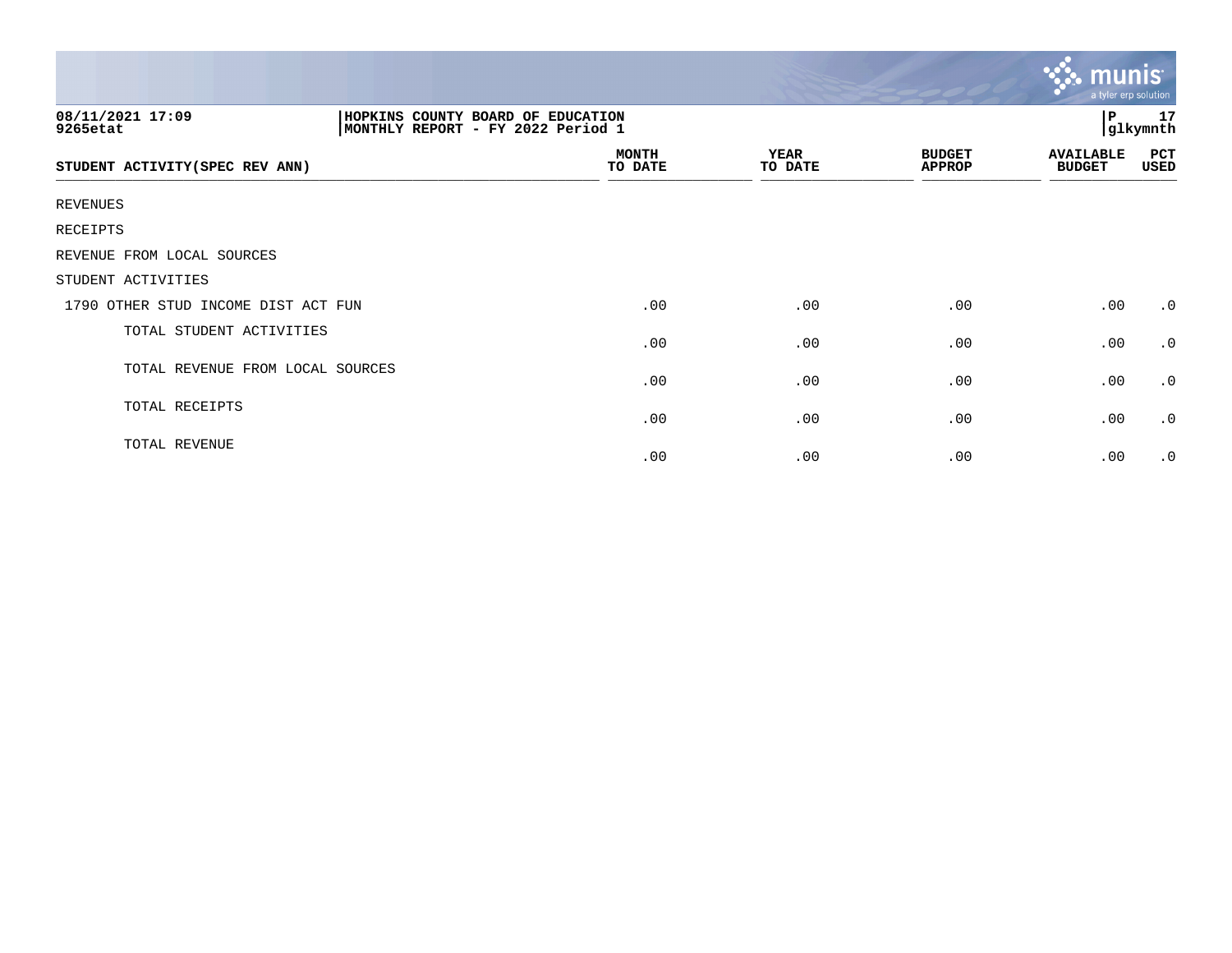

| 08/11/2021 17:09<br>HOPKINS COUNTY BOARD OF EDUCATION<br>MONTHLY REPORT - FY 2022 Period 1<br>9265etat                                                                        |                                 |                                      |                                  | l P                               | 18<br> glkymnth                                               |
|-------------------------------------------------------------------------------------------------------------------------------------------------------------------------------|---------------------------------|--------------------------------------|----------------------------------|-----------------------------------|---------------------------------------------------------------|
| STUDENT ACTIVITY (SPEC REV ANN)                                                                                                                                               | <b>MONTH</b><br>TO DATE         | YEAR<br>TO DATE                      | <b>BUDGET</b><br><b>APPROP</b>   | <b>AVAILABLE</b><br><b>BUDGET</b> | PCT<br><b>USED</b>                                            |
| <b>EXPENDITURES</b>                                                                                                                                                           |                                 |                                      |                                  |                                   |                                                               |
| 1000 INSTRUCTION                                                                                                                                                              |                                 |                                      |                                  |                                   |                                                               |
| SALARIES PERSONNEL SERVICES<br>0100<br>0300<br>PURCHASED PROF AND TECH SERV<br>0500<br>OTHER PURCHASED SERVICES<br>0600<br>SUPPLIES<br>DEBT SERVICE AND MISCELLANEOUS<br>0800 | .00<br>.00<br>.00<br>.00<br>.00 | .00<br>$.00 \,$<br>.00<br>.00<br>.00 | .00<br>.00.<br>.00<br>.00<br>.00 | .00<br>.00<br>.00<br>.00<br>.00   | $\cdot$ 0<br>$\cdot$ 0<br>$\cdot$ 0<br>$\cdot$ 0<br>$\cdot$ 0 |
| TOTAL 1000 INSTRUCTION                                                                                                                                                        | .00                             | .00                                  | .00                              | .00                               | $\boldsymbol{\cdot}$ 0                                        |
| INSTRUCTIONAL STAFF SUPP SERV<br>2200                                                                                                                                         |                                 |                                      |                                  |                                   |                                                               |
| 0100<br>SALARIES PERSONNEL SERVICES<br>0300<br>PURCHASED PROF AND TECH SERV<br>0500<br>OTHER PURCHASED SERVICES<br>0600<br>SUPPLIES<br>0800<br>DEBT SERVICE AND MISCELLANEOUS | .00<br>.00<br>.00<br>.00<br>.00 | .00<br>.00<br>.00<br>.00<br>.00      | .00<br>.00<br>.00<br>.00<br>.00  | .00<br>.00<br>.00<br>.00<br>.00   | $\cdot$ 0<br>$\cdot$ 0<br>$\cdot$ 0<br>$\cdot$ 0<br>$\cdot$ 0 |
| TOTAL 2200 INSTRUCTIONAL STAFF SUPP SERV                                                                                                                                      | .00                             | .00                                  | .00                              | .00                               | $\cdot$ 0                                                     |
| 2700<br>STUDENT TRANSPORTATION                                                                                                                                                |                                 |                                      |                                  |                                   |                                                               |
| 0100<br>SALARIES PERSONNEL SERVICES<br>0300 PURCHASED PROF AND TECH SERV<br>0500<br>OTHER PURCHASED SERVICES<br>0600<br>SUPPLIES<br>0800<br>DEBT SERVICE AND MISCELLANEOUS    | .00<br>.00<br>.00<br>.00<br>.00 | .00<br>.00<br>.00<br>.00<br>.00      | .00<br>.00<br>.00<br>.00.<br>.00 | .00<br>.00<br>.00<br>.00<br>.00   | $\cdot$ 0<br>$\cdot$ 0<br>$\cdot$ 0<br>$\cdot$ 0<br>$\cdot$ 0 |
| TOTAL 2700 STUDENT TRANSPORTATION                                                                                                                                             | .00                             | .00.                                 | .00                              | .00                               | $\cdot$ 0                                                     |
| <b>FUND TRANSFERS</b><br>5200                                                                                                                                                 |                                 |                                      |                                  |                                   |                                                               |
| 0900<br>OTHER ITEMS                                                                                                                                                           | .00                             | .00                                  | .00                              | .00                               | $\cdot$ 0                                                     |
| TOTAL 5200 FUND TRANSFERS                                                                                                                                                     | .00                             | .00                                  | .00                              | .00                               | $\cdot$ 0                                                     |
| TOTAL EXPENDITURES                                                                                                                                                            | .00                             | .00                                  | .00                              | .00                               | $\cdot$ 0                                                     |
| TOTAL FOR STUDENT ACTIVITY (SPEC REV ANN) (25)                                                                                                                                | .00                             | .00                                  | .00                              | .00                               | $\cdot$ 0                                                     |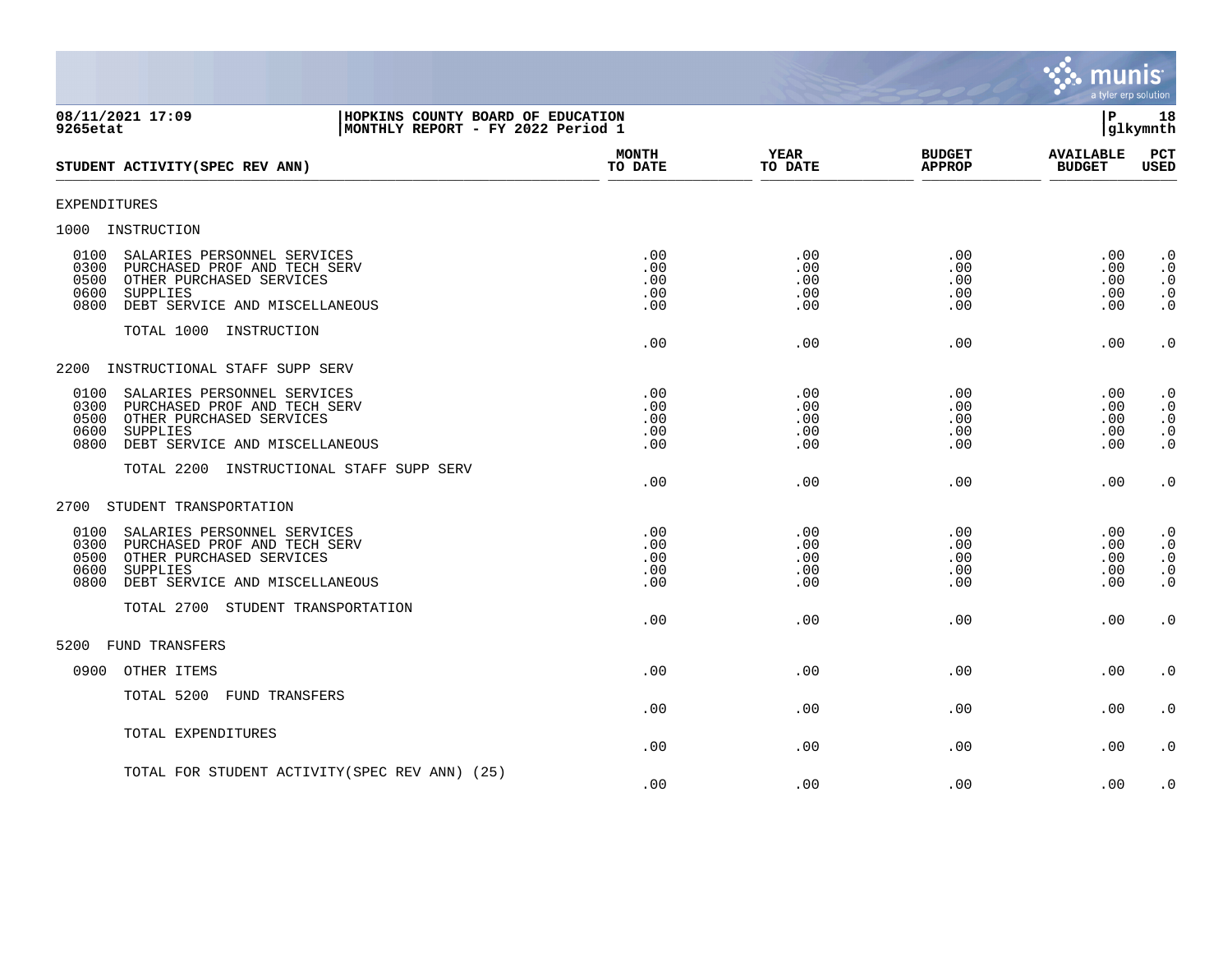|                                                                  |                                                                        |                 |                                | a tyler erp solution              |                        |
|------------------------------------------------------------------|------------------------------------------------------------------------|-----------------|--------------------------------|-----------------------------------|------------------------|
| 08/11/2021 17:09<br>9265etat                                     | HOPKINS COUNTY BOARD OF EDUCATION<br>MONTHLY REPORT - FY 2022 Period 1 |                 |                                | P                                 | 19<br>glkymnth         |
| CAPITAL OUTLAY FUND (310)                                        | <b>MONTH</b><br>TO DATE                                                | YEAR<br>TO DATE | <b>BUDGET</b><br><b>APPROP</b> | <b>AVAILABLE</b><br><b>BUDGET</b> | PCT<br><b>USED</b>     |
| <b>REVENUES</b>                                                  |                                                                        |                 |                                |                                   |                        |
| 0999 BEGINNING BALANCE                                           |                                                                        |                 |                                |                                   |                        |
| TOTAL 0999 BEGINNING BALANCE                                     | .00                                                                    | .00             | .00                            | .00                               | $\cdot$ 0              |
| RECEIPTS                                                         |                                                                        |                 |                                |                                   |                        |
| REVENUE FROM LOCAL SOURCES                                       |                                                                        |                 |                                |                                   |                        |
| EARNINGS ON INVESTMENTS                                          |                                                                        |                 |                                |                                   |                        |
| 1510 INTEREST ON INVESTMENTS<br>1510 Interest on Escrow for SFCC | .00<br>.00                                                             | .00<br>.00      | .00<br>.00                     | .00<br>.00                        | $\cdot$ 0<br>$\cdot$ 0 |
| TOTAL EARNINGS ON INVESTMENTS                                    | .00                                                                    | .00             | .00                            | .00                               | $\cdot$ 0              |
| TOTAL REVENUE FROM LOCAL SOURCES                                 | .00                                                                    | .00             | .00                            | .00                               | $\cdot$ 0              |
| REVENUE FROM STATE SOURCES                                       |                                                                        |                 |                                |                                   |                        |
| RESTRICTED                                                       |                                                                        |                 |                                |                                   |                        |
| 3200 RESTRICTED STATE REVENUE                                    | 308,170.00                                                             | 308,170.00      | 594,712.00                     | 286,542.00                        | 51.8                   |
| TOTAL RESTRICTED                                                 | 308,170.00                                                             | 308,170.00      | 594,712.00                     | 286,542.00                        | 51.8                   |
| TOTAL REVENUE FROM STATE SOURCES                                 | 308,170.00                                                             | 308,170.00      | 594,712.00                     | 286,542.00 51.8                   |                        |
| OTHER RECEIPTS                                                   |                                                                        |                 |                                |                                   |                        |
| INTERFUND TRANSFERS                                              |                                                                        |                 |                                |                                   |                        |
| 5210 FUND TRANSFER                                               | .00                                                                    | .00             | .00                            | .00                               | $\cdot$ 0              |
| TOTAL INTERFUND TRANSFERS                                        | .00                                                                    | .00             | .00                            | .00                               | $\cdot$ 0              |
| TOTAL OTHER RECEIPTS                                             | .00                                                                    | .00             | .00                            | .00                               | $\cdot$ 0              |
| TOTAL RECEIPTS                                                   | 308,170.00                                                             | 308,170.00      | 594,712.00                     | 286,542.00                        | 51.8                   |
| TOTAL REVENUE                                                    | 308,170.00                                                             | 308,170.00      | 594,712.00                     | 286,542.00 51.8                   |                        |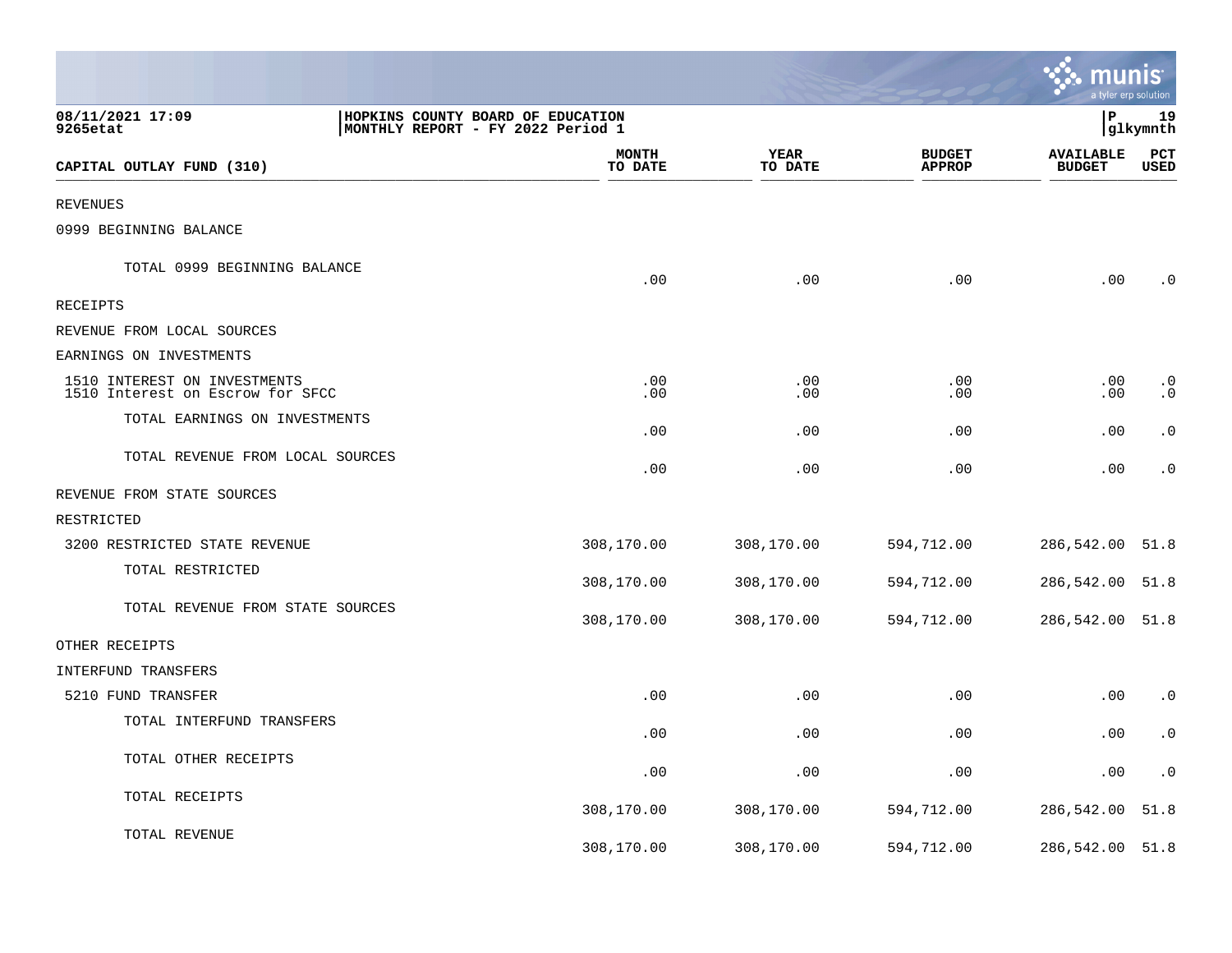

| 08/11/2021 17:09<br>9265etat                                  | HOPKINS COUNTY BOARD OF EDUCATION<br>MONTHLY REPORT - FY 2022 Period 1 |                         |                        |                                | ∣P                                | 20<br> glkymnth        |
|---------------------------------------------------------------|------------------------------------------------------------------------|-------------------------|------------------------|--------------------------------|-----------------------------------|------------------------|
| CAPITAL OUTLAY FUND (310)                                     |                                                                        | <b>MONTH</b><br>TO DATE | <b>YEAR</b><br>TO DATE | <b>BUDGET</b><br><b>APPROP</b> | <b>AVAILABLE</b><br><b>BUDGET</b> | PCT<br><b>USED</b>     |
| EXPENDITURES                                                  |                                                                        |                         |                        |                                |                                   |                        |
| ARCHITECTURAL/ENGIN<br>4300                                   |                                                                        |                         |                        |                                |                                   |                        |
| 0400<br>PURCHASED PROPERTY SERVICES                           |                                                                        | .00                     | .00                    | .00                            | .00                               | $\cdot$ 0              |
| TOTAL 4300                                                    | ARCHITECTURAL/ENGIN                                                    | .00                     | .00                    | .00                            | .00                               | $\cdot$ 0              |
| 5100<br>DEBT SERVICE                                          |                                                                        |                         |                        |                                |                                   |                        |
| DEBT SERVICE AND MISCELLANEOUS<br>0800<br>0840<br>CONTINGENCY |                                                                        | .00<br>.00              | .00<br>.00             | .00<br>.00                     | .00<br>.00                        | $\cdot$ 0<br>$\cdot$ 0 |
| TOTAL 5100<br>DEBT SERVICE                                    |                                                                        | .00                     | .00                    | .00                            | .00                               | $\cdot$ 0              |
| 5200<br>FUND TRANSFERS                                        |                                                                        |                         |                        |                                |                                   |                        |
| 0900<br>OTHER ITEMS                                           |                                                                        | .00                     | .00                    | 594,712.00                     | 594,712.00                        | $\cdot$ 0              |
| TOTAL 5200                                                    | <b>FUND TRANSFERS</b>                                                  | .00                     | .00                    | 594,712.00                     | 594,712.00                        | $\cdot$ 0              |
| TOTAL EXPENDITURES                                            |                                                                        | .00                     | .00                    | 594,712.00                     | 594,712.00                        | $\cdot$ 0              |
| TOTAL FOR CAPITAL OUTLAY FUND (310)                           |                                                                        | 308,170.00              | 308,170.00             | .00                            | $-308, 170.00$                    | $\cdot$ 0              |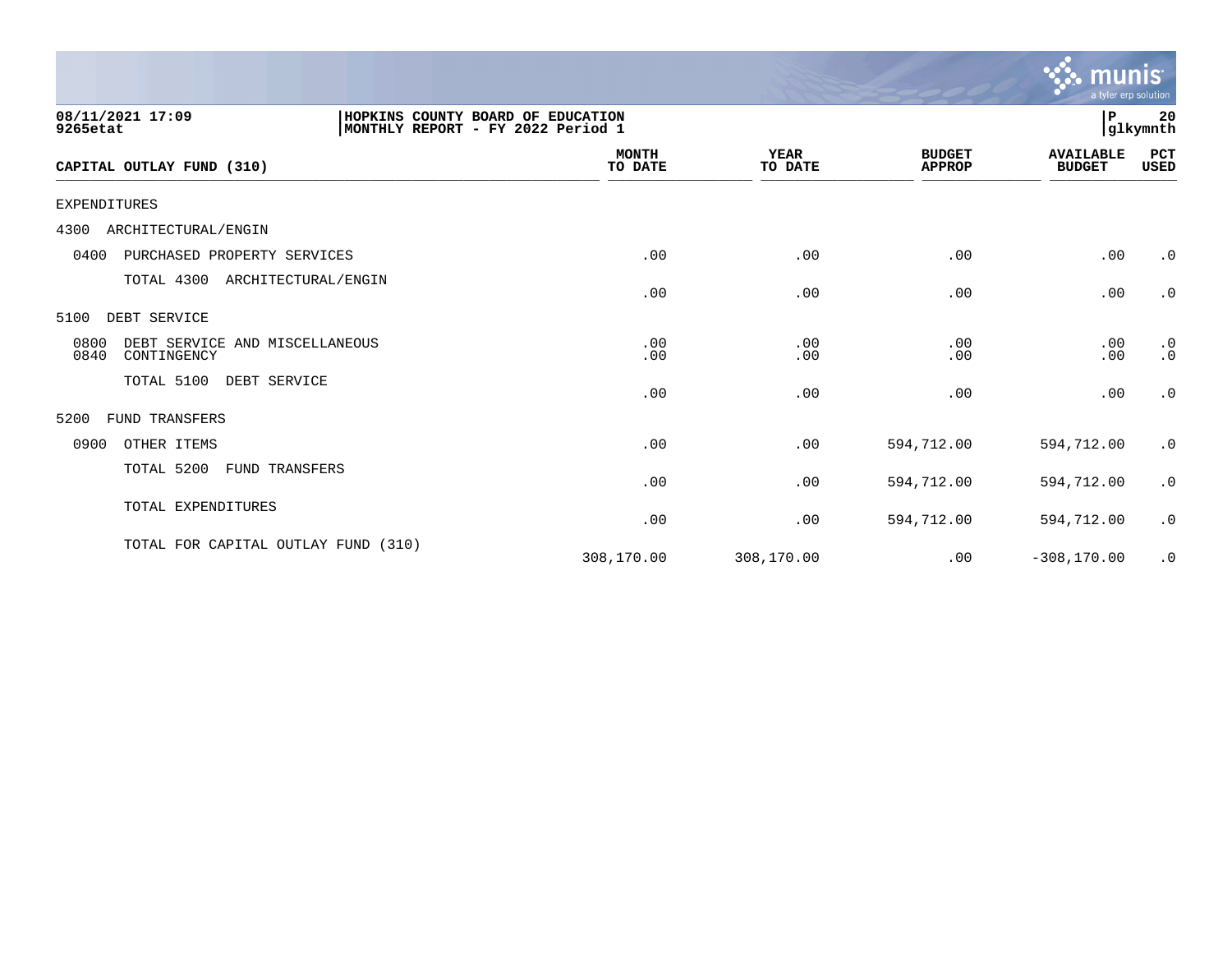|                                                                                                                                                                         |                                                                        |                                        |                                             |                                                 | munis<br>a tyler erp solution                   |                                                                            |
|-------------------------------------------------------------------------------------------------------------------------------------------------------------------------|------------------------------------------------------------------------|----------------------------------------|---------------------------------------------|-------------------------------------------------|-------------------------------------------------|----------------------------------------------------------------------------|
| 08/11/2021 17:09<br>9265etat                                                                                                                                            | HOPKINS COUNTY BOARD OF EDUCATION<br>MONTHLY REPORT - FY 2022 Period 1 |                                        |                                             |                                                 | l P                                             | 21<br> glkymnth                                                            |
| BUILDING FUND (5 CENT LEVY) (3                                                                                                                                          |                                                                        | <b>MONTH</b><br>TO DATE                | <b>YEAR</b><br>TO DATE                      | <b>BUDGET</b><br><b>APPROP</b>                  | <b>AVAILABLE</b><br><b>BUDGET</b>               | PCT<br><b>USED</b>                                                         |
| <b>REVENUES</b>                                                                                                                                                         |                                                                        |                                        |                                             |                                                 |                                                 |                                                                            |
| 0999 BEGINNING BALANCE                                                                                                                                                  |                                                                        |                                        |                                             |                                                 |                                                 |                                                                            |
| TOTAL 0999 BEGINNING BALANCE                                                                                                                                            |                                                                        | .00                                    | .00                                         | .00                                             | .00                                             | $\cdot$ 0                                                                  |
| RECEIPTS                                                                                                                                                                |                                                                        |                                        |                                             |                                                 |                                                 |                                                                            |
| REVENUE FROM LOCAL SOURCES                                                                                                                                              |                                                                        |                                        |                                             |                                                 |                                                 |                                                                            |
| AD VALOREM TAXES                                                                                                                                                        |                                                                        |                                        |                                             |                                                 |                                                 |                                                                            |
| 1111 GENERAL PROPERTY TAX<br>1113 PSC PROPERTY TAX<br>1115 DELINQUENT PROPERTY TAX<br>1116 DISTILLED SPIRITS TAX<br>1117 MOTOR VEHICLE TAX<br>1118 UNMINED MINERALS TAX |                                                                        | .00<br>.00<br>.00<br>.00<br>.00<br>.00 | $.00 \,$<br>.00<br>.00<br>.00<br>.00<br>.00 | 1,463,359.00<br>.00<br>.00<br>.00<br>.00<br>.00 | 1,463,359.00<br>.00<br>.00<br>.00<br>.00<br>.00 | $\cdot$ 0<br>$\cdot$ 0<br>$\cdot$ 0<br>$\cdot$ 0<br>$\cdot$ 0<br>$\cdot$ 0 |
| TOTAL AD VALOREM TAXES                                                                                                                                                  |                                                                        | .00                                    | .00                                         | 1,463,359.00                                    | 1,463,359.00                                    | $\cdot$ 0                                                                  |
| PENALTIES & INTEREST ON TAXES                                                                                                                                           |                                                                        |                                        |                                             |                                                 |                                                 |                                                                            |
| 1140 PENALTIES & INTEREST ON TAXES                                                                                                                                      |                                                                        | .00                                    | .00                                         | .00                                             | .00                                             | $\cdot$ 0                                                                  |
| TOTAL PENALTIES & INTEREST ON TAXES                                                                                                                                     |                                                                        | .00                                    | .00                                         | .00                                             | .00                                             | $\cdot$ 0                                                                  |
| OTHER TAXES                                                                                                                                                             |                                                                        |                                        |                                             |                                                 |                                                 |                                                                            |
| 1191 OMITTED PROPERTY TAX<br>1192 EXCISE TAX                                                                                                                            |                                                                        | .00<br>.00                             | .00<br>.00                                  | .00<br>.00                                      | .00<br>.00                                      | $\cdot$ 0<br>$\cdot$ 0                                                     |
| TOTAL OTHER TAXES                                                                                                                                                       |                                                                        | .00                                    | .00                                         | .00                                             | .00                                             | $\cdot$ 0                                                                  |
| EARNINGS ON INVESTMENTS                                                                                                                                                 |                                                                        |                                        |                                             |                                                 |                                                 |                                                                            |
| 1510 INTEREST ON INVESTMENTS<br>1510 Interest on Escrow for SFCC                                                                                                        |                                                                        | .00<br>.00                             | .00<br>.00                                  | .00<br>.00                                      | .00<br>.00                                      | $\cdot$ 0<br>$\cdot$ 0                                                     |
| TOTAL EARNINGS ON INVESTMENTS                                                                                                                                           |                                                                        | .00                                    | .00                                         | .00                                             | .00                                             | $\cdot$ 0                                                                  |
| TOTAL REVENUE FROM LOCAL SOURCES                                                                                                                                        |                                                                        | .00                                    | .00                                         | 1,463,359.00                                    | 1,463,359.00                                    | $\cdot$ 0                                                                  |
| REVENUE FROM STATE SOURCES                                                                                                                                              |                                                                        |                                        |                                             |                                                 |                                                 |                                                                            |

 $\bullet$ 

RESTRICTED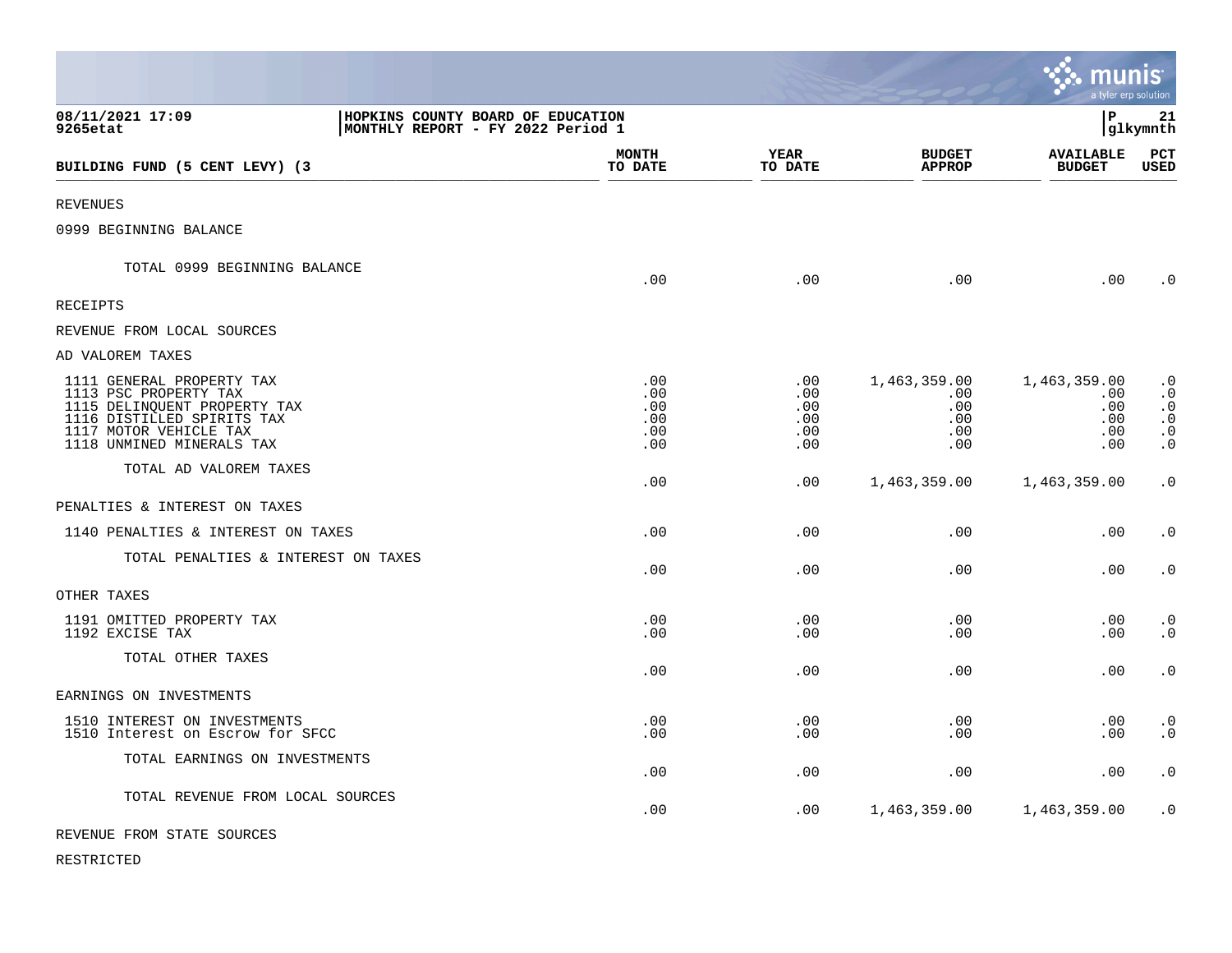

| 08/11/2021 17:09<br>9265etat                                                                                                                                                       | HOPKINS COUNTY BOARD OF EDUCATION<br>MONTHLY REPORT - FY 2022 Period 1 |                                        |                                        | l P                                    | 22<br>glkymnth                                                             |
|------------------------------------------------------------------------------------------------------------------------------------------------------------------------------------|------------------------------------------------------------------------|----------------------------------------|----------------------------------------|----------------------------------------|----------------------------------------------------------------------------|
| BUILDING FUND (5 CENT LEVY) (3                                                                                                                                                     | <b>MONTH</b><br>TO DATE                                                | <b>YEAR</b><br>TO DATE                 | <b>BUDGET</b><br><b>APPROP</b>         | <b>AVAILABLE</b><br><b>BUDGET</b>      | PCT<br><b>USED</b>                                                         |
|                                                                                                                                                                                    |                                                                        |                                        |                                        |                                        |                                                                            |
| 3200 RESTRICTED STATE REVENUE                                                                                                                                                      | 447,382.00                                                             | 447,382.00                             | 1,260,423.00                           | 813,041.00                             | 35.5                                                                       |
| TOTAL RESTRICTED                                                                                                                                                                   | 447,382.00                                                             | 447,382.00                             | 1,260,423.00                           | 813,041.00                             | 35.5                                                                       |
| TOTAL REVENUE FROM STATE SOURCES                                                                                                                                                   | 447,382.00                                                             | 447,382.00                             | 1,260,423.00                           | 813,041.00 35.5                        |                                                                            |
| OTHER RECEIPTS                                                                                                                                                                     |                                                                        |                                        |                                        |                                        |                                                                            |
| INTERFUND TRANSFERS                                                                                                                                                                |                                                                        |                                        |                                        |                                        |                                                                            |
| 5210 FUND TRANSFER                                                                                                                                                                 | .00                                                                    | .00                                    | .00                                    | .00                                    | $\cdot$ 0                                                                  |
| TOTAL INTERFUND TRANSFERS                                                                                                                                                          | .00                                                                    | .00                                    | .00                                    | .00                                    | $\cdot$ 0                                                                  |
| SALE OR COMP FOR LOSS OF ASSETS                                                                                                                                                    |                                                                        |                                        |                                        |                                        |                                                                            |
| 5311 SALE OF LAND & IMPROVEMENTS<br>5312 LOSS COMPENSATION<br>5331 SALE OF BUILDINGS<br>5332 LOSS COMP - BUILDINGS<br>5341 SALE OF EQUIPMENT ETC<br>5342 LOSS COMP - EQUIPMENT ETC | .00<br>.00<br>.00<br>.00<br>.00<br>.00                                 | .00<br>.00<br>.00<br>.00<br>.00<br>.00 | .00<br>.00<br>.00<br>.00<br>.00<br>.00 | .00<br>.00<br>.00<br>.00<br>.00<br>.00 | $\cdot$ 0<br>$\cdot$ 0<br>$\cdot$ 0<br>$\cdot$ 0<br>$\cdot$ 0<br>$\cdot$ 0 |
| TOTAL SALE OR COMP FOR LOSS OF ASSETS                                                                                                                                              | .00                                                                    | .00                                    | .00                                    | .00                                    | $\cdot$ 0                                                                  |
| SPECIAL ITEMS                                                                                                                                                                      |                                                                        |                                        |                                        |                                        |                                                                            |
| 5630 SPECIAL ITEMS                                                                                                                                                                 | .00                                                                    | .00                                    | .00                                    | .00                                    | $\cdot$ 0                                                                  |
| TOTAL SPECIAL ITEMS                                                                                                                                                                | .00                                                                    | .00                                    | .00                                    | .00                                    | $\cdot$ 0                                                                  |
| TOTAL OTHER RECEIPTS                                                                                                                                                               | .00                                                                    | .00                                    | .00                                    | .00                                    | $\cdot$ 0                                                                  |
| TOTAL RECEIPTS                                                                                                                                                                     | 447,382.00                                                             | 447,382.00                             | 2,723,782.00                           | 2,276,400.00                           | 16.4                                                                       |
| TOTAL REVENUE                                                                                                                                                                      | 447,382.00                                                             | 447,382.00                             | 2,723,782.00                           | 2,276,400.00 16.4                      |                                                                            |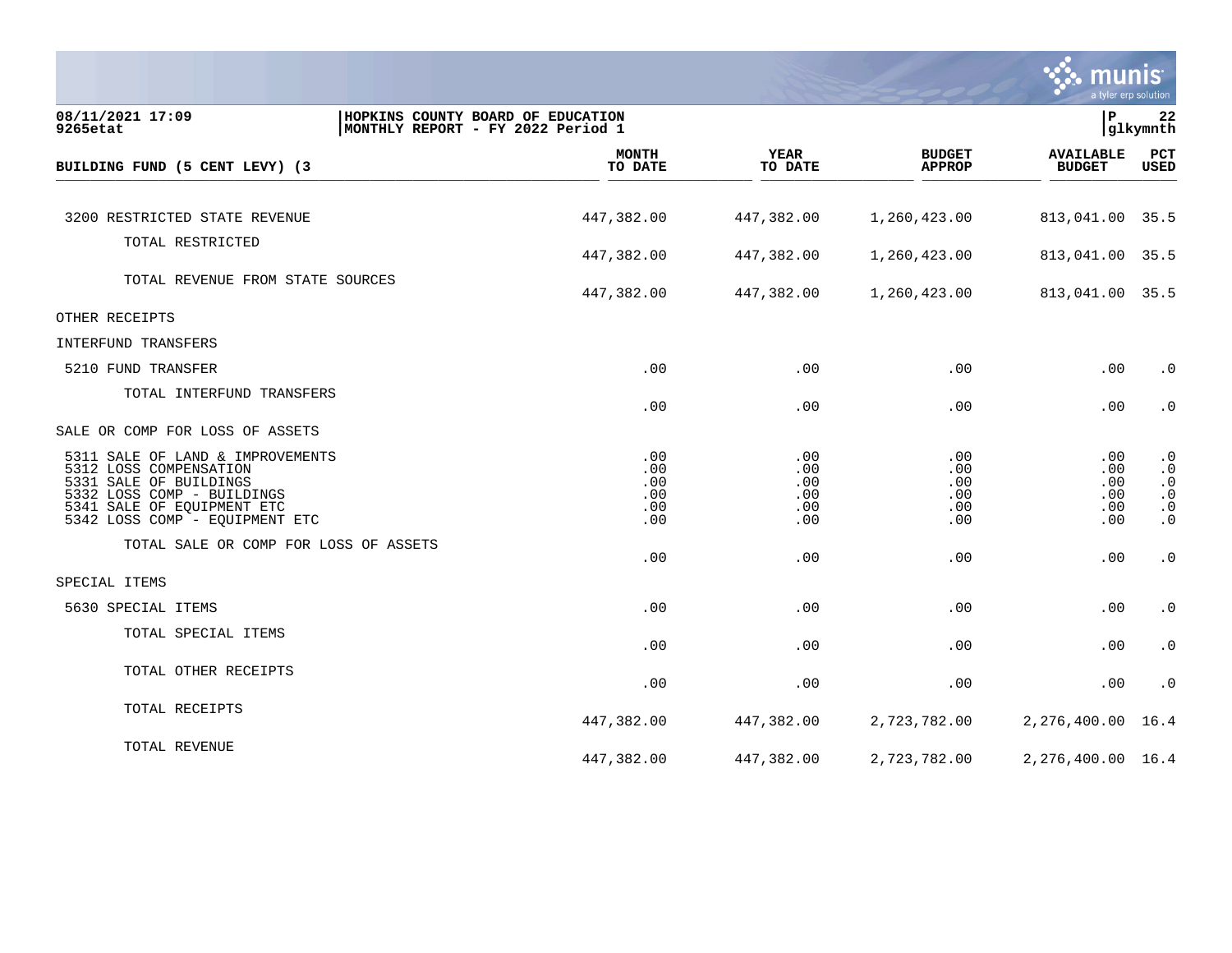|                                                                                                         |                         |                        |                                | <b>munis</b><br>a tyler erp solution |                                     |
|---------------------------------------------------------------------------------------------------------|-------------------------|------------------------|--------------------------------|--------------------------------------|-------------------------------------|
| 08/11/2021 17:09<br>HOPKINS COUNTY BOARD OF EDUCATION<br>9265etat<br> MONTHLY REPORT - FY 2022 Period 1 |                         |                        |                                | P                                    | 23<br> glkymnth                     |
| BUILDING FUND (5 CENT LEVY) (3                                                                          | <b>MONTH</b><br>TO DATE | <b>YEAR</b><br>TO DATE | <b>BUDGET</b><br><b>APPROP</b> | <b>AVAILABLE</b><br><b>BUDGET</b>    | PCT<br>USED                         |
| <b>EXPENDITURES</b>                                                                                     |                         |                        |                                |                                      |                                     |
| 4300<br>ARCHITECTURAL/ENGIN                                                                             |                         |                        |                                |                                      |                                     |
| 0400<br>PURCHASED PROPERTY SERVICES                                                                     | .00                     | .00                    | .00                            | .00                                  | $\cdot$ 0                           |
| TOTAL 4300<br>ARCHITECTURAL/ENGIN                                                                       | .00                     | .00                    | .00                            | .00                                  | $\cdot$ 0                           |
| DEBT SERVICE<br>5100                                                                                    |                         |                        |                                |                                      |                                     |
| 0800<br>DEBT SERVICE AND MISCELLANEOUS<br>0840<br>CONTINGENCY<br>0900<br>OTHER ITEMS                    | .00<br>.00<br>.00       | .00<br>.00<br>.00      | .00<br>.00<br>.00              | .00<br>.00<br>.00                    | $\cdot$ 0<br>$\cdot$ 0<br>$\cdot$ 0 |
| TOTAL 5100<br>DEBT SERVICE                                                                              | .00                     | .00                    | .00                            | .00                                  | $\cdot$ 0                           |
| 5200<br><b>FUND TRANSFERS</b>                                                                           |                         |                        |                                |                                      |                                     |
| 0900<br>OTHER ITEMS                                                                                     | .00                     | .00                    | 2,723,782.00                   | 2,723,782.00                         | $\cdot$ 0                           |
| TOTAL 5200<br>FUND TRANSFERS                                                                            | .00                     | .00                    | 2,723,782.00                   | 2,723,782.00                         | $\cdot$ 0                           |
| TOTAL EXPENDITURES                                                                                      | .00                     | .00                    | 2,723,782.00                   | 2,723,782.00                         | $\cdot$ 0                           |
| TOTAL FOR BUILDING FUND (5 CENT LEVY) (320)                                                             | 447,382.00              | 447,382.00             | .00                            | $-447,382.00$                        | $\cdot$ 0                           |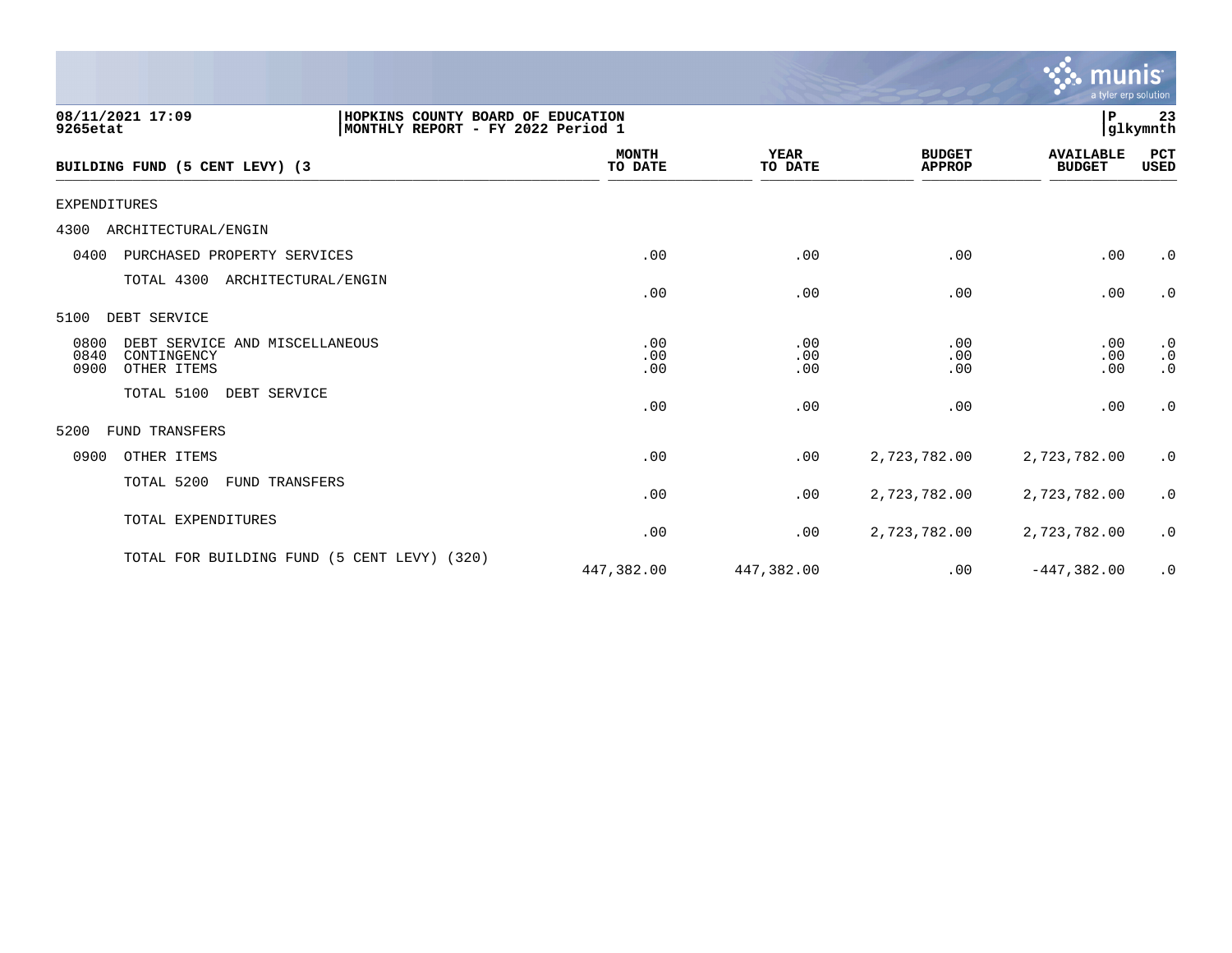|                                                                                                        |                         |                        |                                | <u>ः munis</u><br>a tyler erp solution |                        |
|--------------------------------------------------------------------------------------------------------|-------------------------|------------------------|--------------------------------|----------------------------------------|------------------------|
| 08/11/2021 17:09<br>HOPKINS COUNTY BOARD OF EDUCATION<br>MONTHLY REPORT - FY 2022 Period 1<br>9265etat |                         |                        |                                | lР                                     | 24<br>glkymnth         |
| CONSTRUCTION FUND (360)                                                                                | <b>MONTH</b><br>TO DATE | <b>YEAR</b><br>TO DATE | <b>BUDGET</b><br><b>APPROP</b> | <b>AVAILABLE</b><br><b>BUDGET</b>      | PCT<br><b>USED</b>     |
| <b>REVENUES</b>                                                                                        |                         |                        |                                |                                        |                        |
| 0999 BEGINNING BALANCE                                                                                 |                         |                        |                                |                                        |                        |
| TOTAL 0999 BEGINNING BALANCE                                                                           | .00                     | .00                    | .00                            | .00                                    | $\cdot$ 0              |
| RECEIPTS                                                                                               |                         |                        |                                |                                        |                        |
| REVENUE FROM LOCAL SOURCES                                                                             |                         |                        |                                |                                        |                        |
| EARNINGS ON INVESTMENTS                                                                                |                         |                        |                                |                                        |                        |
| 1510 INTEREST ON INVESTMENTS                                                                           | .00                     | .00                    | .00                            | .00                                    | $\cdot$ 0              |
| TOTAL EARNINGS ON INVESTMENTS                                                                          | .00                     | .00                    | .00                            | .00                                    | $\cdot$ 0              |
| OTHER REVENUE FROM LOCAL SOURCES                                                                       |                         |                        |                                |                                        |                        |
| 1920 CONTRIBUTIONS DONATIONS                                                                           | .00                     | .00                    | .00                            | .00                                    | . 0                    |
| TOTAL OTHER REVENUE FROM LOCAL SOURCES                                                                 | .00                     | .00                    | .00                            | .00                                    | $\cdot$ 0              |
| TOTAL REVENUE FROM LOCAL SOURCES                                                                       | .00                     | .00                    | .00                            | .00                                    | . 0                    |
| REVENUE FROM STATE SOURCES                                                                             |                         |                        |                                |                                        |                        |
| EXPENDITURE REIMBURSEMENTS                                                                             |                         |                        |                                |                                        |                        |
| 3131 STATE MISC REIMBURSEMENTS                                                                         | .00                     | .00                    | .00                            | .00                                    | $\cdot$ 0              |
| TOTAL EXPENDITURE REIMBURSEMENTS                                                                       | .00                     | .00                    | .00                            | .00                                    | $\cdot$ 0              |
| TOTAL REVENUE FROM STATE SOURCES                                                                       | .00                     | .00                    | .00                            | .00                                    | $\cdot$ 0              |
| OTHER RECEIPTS                                                                                         |                         |                        |                                |                                        |                        |
| BOND ISSUANCE                                                                                          |                         |                        |                                |                                        |                        |
| 5110 BOND PRINCIPAL PROCEEDS<br>5120 BOND PREMIUM                                                      | .00<br>.00              | .00<br>.00             | .00<br>.00                     | .00<br>.00                             | $\cdot$ 0<br>$\cdot$ 0 |
| TOTAL BOND ISSUANCE                                                                                    | .00                     | .00                    | .00                            | .00                                    | $\cdot$ 0              |
| INTERFUND TRANSFERS                                                                                    |                         |                        |                                |                                        |                        |

 $\mathcal{L}$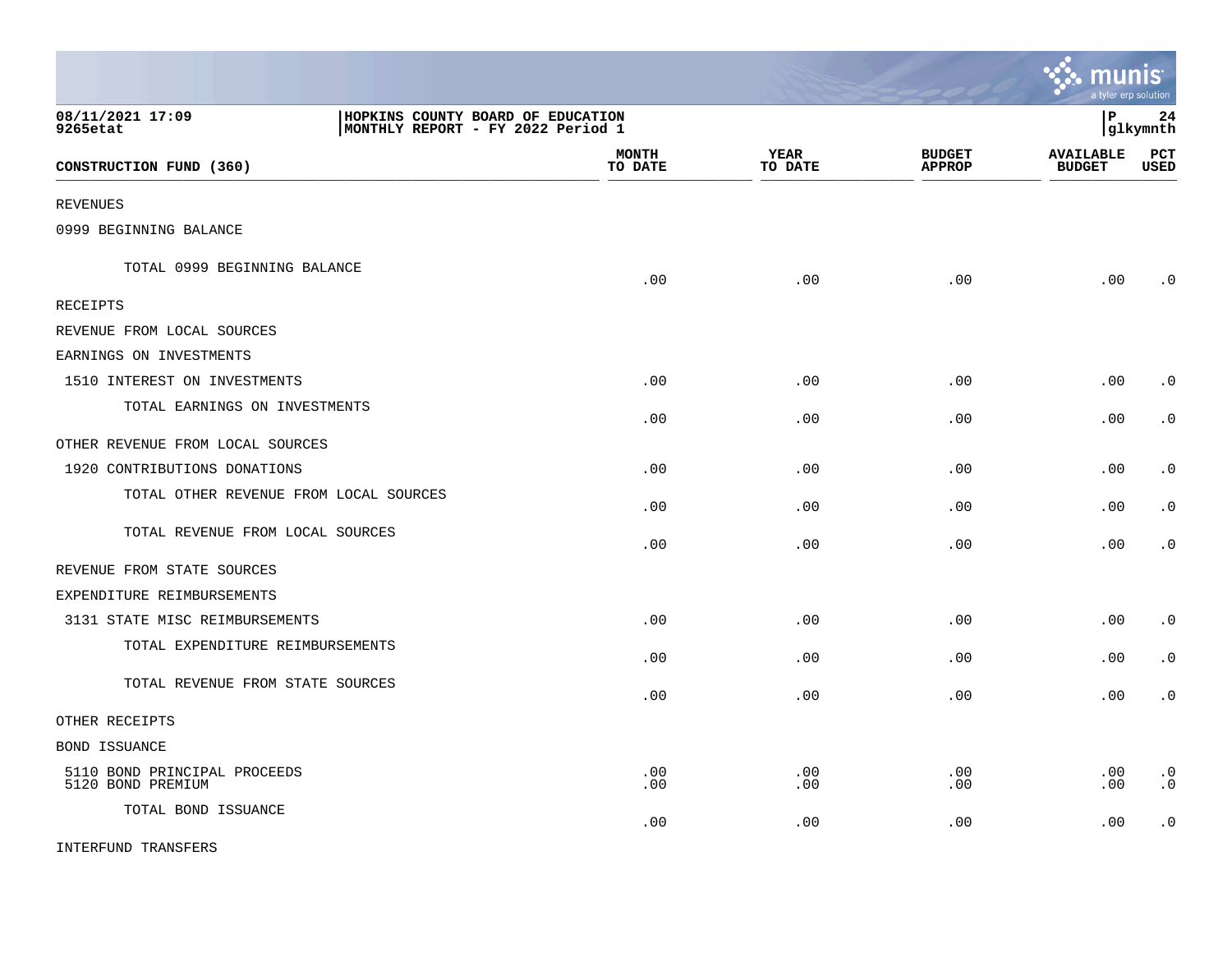

| 08/11/2021 17:09<br>9265etat          | HOPKINS<br>COUNTY BOARD OF EDUCATION<br> MONTHLY REPORT - FY 2022 Period 1 |                         |                        |                                |                                   |                    |  |
|---------------------------------------|----------------------------------------------------------------------------|-------------------------|------------------------|--------------------------------|-----------------------------------|--------------------|--|
| CONSTRUCTION FUND (360)               |                                                                            | <b>MONTH</b><br>TO DATE | <b>YEAR</b><br>TO DATE | <b>BUDGET</b><br><b>APPROP</b> | <b>AVAILABLE</b><br><b>BUDGET</b> | PCT<br><b>USED</b> |  |
| 5210 FUND TRANSFER                    |                                                                            | .00                     | .00                    | .00                            | .00                               | .0                 |  |
| TOTAL INTERFUND TRANSFERS             |                                                                            | .00                     | .00                    | .00                            | .00                               | $\cdot$ 0          |  |
| SALE OR COMP FOR LOSS OF ASSETS       |                                                                            |                         |                        |                                |                                   |                    |  |
| 5332 LOSS COMP - BUILDINGS            |                                                                            | .00                     | .00                    | .00                            | .00                               | $\cdot$ 0          |  |
| TOTAL SALE OR COMP FOR LOSS OF ASSETS |                                                                            | .00                     | .00                    | .00                            | .00                               | $\cdot$ 0          |  |
| TOTAL OTHER RECEIPTS                  |                                                                            | .00                     | .00                    | .00                            | .00                               | $\cdot$ 0          |  |
| TOTAL RECEIPTS                        |                                                                            | .00                     | .00                    | .00                            | .00                               | $\cdot$ 0          |  |
| TOTAL REVENUE                         |                                                                            | .00                     | .00                    | .00                            | .00                               | $\cdot$ 0          |  |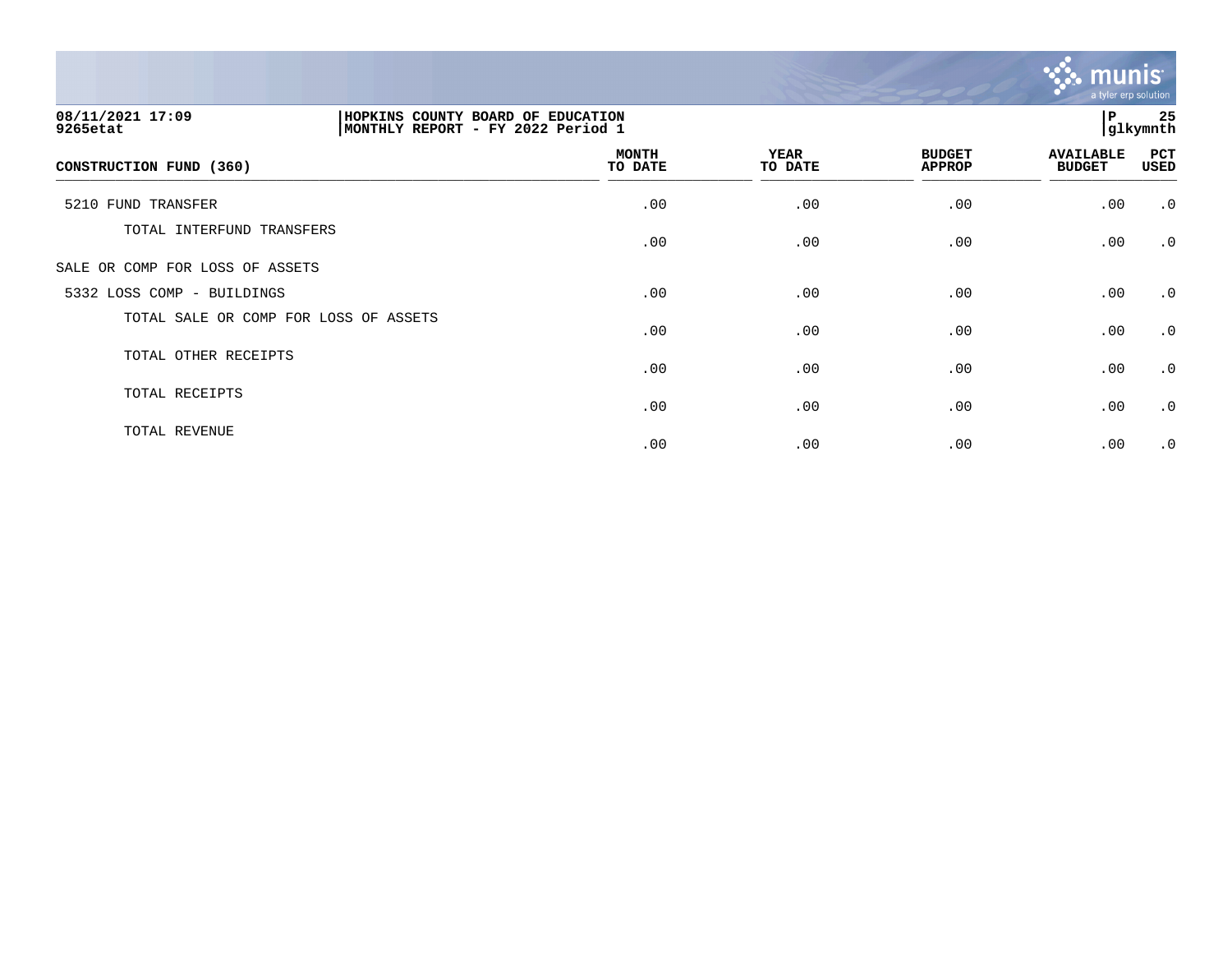

**08/11/2021 17:09 |HOPKINS COUNTY BOARD OF EDUCATION |P 26 9265etat |MONTHLY REPORT - FY 2022 Period 1 |glkymnth MONTH YEAR BUDGET AVAILABLE PCT CONSTRUCTION FUND (360)**  $\frac{10 \text{ Bhe}}{10 \text{ Bhe}}$   $\frac{10 \text{ Bhe}}{10 \text{ Bhe}}$   $\frac{10 \text{ Bhe}}{10 \text{ Bhe}}$   $\frac{10 \text{ Bhe}}{10 \text{ Bhe}}$   $\frac{10 \text{ Bhe}}{10 \text{ Bhe}}$   $\frac{10 \text{ Bhe}}{10 \text{ Bhe}}$ EXPENDITURES 4100 LAND/SITE ACQUISITIONS 0300 PURCHASED PROF AND TECH SERV .00 .00 .00 .00 .0 0400 PURCHASED PROPERTY SERVICES .00 .00 .00 .00 .0 0500 OTHER PURCHASED SERVICES .00 .00 .00 .00 .0 0600 SUPPLIES .00 .00 .00 .00 .0 0700 PROPERTY .00 .00 .00 .00 .0 TOTAL 4100 LAND/SITE ACQUISITIONS .00 .00 .00 .00 .0 4500 BUILDING ACQUISTIONS & CONSTRUCTION 0300 PURCHASED PROF AND TECH SERV 15,118.30 15,118.30 .00 -15,118.30 .0 0400 PURCHASED PROPERTY SERVICES .00 .00 .00 .00 .0 0500 OTHER PURCHASED SERVICES .00 .00 .00 .00 .0 0600 SUPPLIES .00 .00 .00 .00 .0 0700 PROPERTY .00 .00 .00 .00 .0 0800 DEBT SERVICE AND MISCELLANEOUS .00 .00 .00 .00 .0 0840 CONTINGENCY .00 .00 .00 .00 .0 0900 OTHER ITEMS .00 .00 .00 .00 .0 TOTAL 4500 BUILDING ACQUISTIONS & CONSTRUCTION 15,118.30 15,118.30 .00 -15,118.30 .0 4600 SITE IMPROVEMENT 0700 PROPERTY .00 .00 .00 .00 .0 TOTAL 4600 SITE IMPROVEMENT .00 .00 .00 .00 .0 4700 BUILDING IMPROVEMENTS 0100 SALARIES PERSONNEL SERVICES .00 .00 .00 .00 .0 0200 EMPLOYEE BENEFITS .00 .00 .00 .00 .0 0300 PURCHASED PROF AND TECH SERV .00 .00 .00 .00 .0 0400 PURCHASED PROPERTY SERVICES .00 .00 .00 .00 .0 0500 OTHER PURCHASED SERVICES .00 .00 .00 .00 .0 0600 SUPPLIES .00 .00 .00 .00 .0 0700 PROPERTY .00 .00 .00 .00 .0 0800 DEBT SERVICE AND MISCELLANEOUS .00 .00 .00 .00 .0 0840 CONTINGENCY .00 .00 .00 .00 .0 0900 OTHER ITEMS .00 .00 .00 .00 .0 TOTAL 4700 BUILDING IMPROVEMENTS .00 .00 .00 .00 .0 4900 OTHER - FACILITIES

0400 PURCHASED PROPERTY SERVICES .00 .00 .00 .00 .0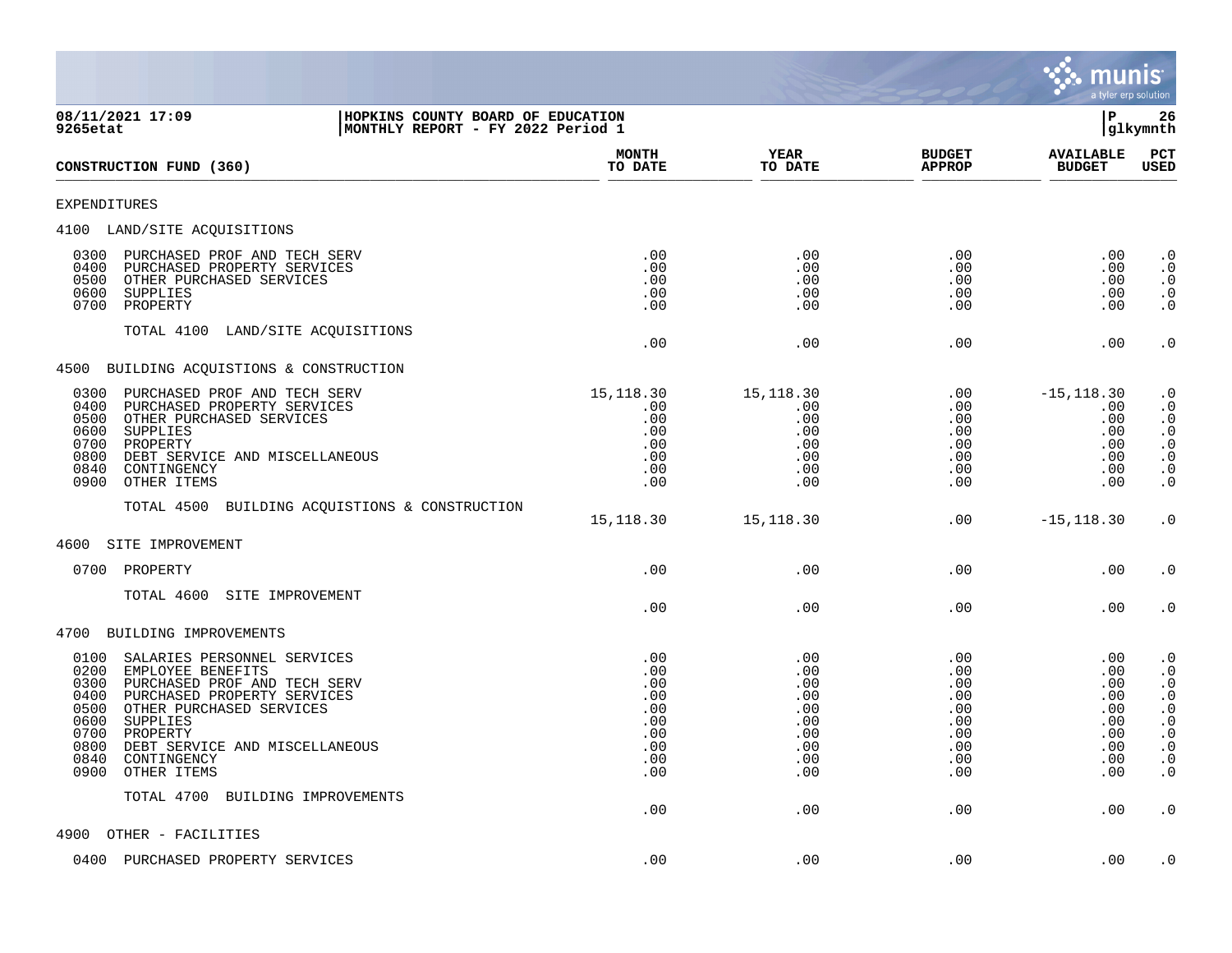

| 08/11/2021 17:09<br>9265etat                                  | HOPKINS COUNTY BOARD OF EDUCATION<br>MONTHLY REPORT - FY 2022 Period 1 |                         |                        |                                | P                                 | 27<br>glkymnth         |
|---------------------------------------------------------------|------------------------------------------------------------------------|-------------------------|------------------------|--------------------------------|-----------------------------------|------------------------|
| CONSTRUCTION FUND (360)                                       |                                                                        | <b>MONTH</b><br>TO DATE | <b>YEAR</b><br>TO DATE | <b>BUDGET</b><br><b>APPROP</b> | <b>AVAILABLE</b><br><b>BUDGET</b> | PCT<br>USED            |
| 0600<br>SUPPLIES<br>0700<br>PROPERTY                          |                                                                        | .00<br>.00              | .00<br>.00             | .00<br>.00                     | .00<br>.00                        | .0<br>$\cdot$ 0        |
| TOTAL 4900                                                    | OTHER - FACILITIES                                                     | .00                     | .00                    | .00                            | .00                               | $\cdot$ 0              |
| 5100<br>DEBT SERVICE                                          |                                                                        |                         |                        |                                |                                   |                        |
| 0800<br>DEBT SERVICE AND MISCELLANEOUS<br>0900<br>OTHER ITEMS |                                                                        | .00<br>.00              | .00<br>.00             | .00<br>.00                     | .00<br>.00                        | $\cdot$ 0<br>$\cdot$ 0 |
| TOTAL 5100                                                    | DEBT SERVICE                                                           | .00                     | .00                    | .00                            | .00                               | $\cdot$ 0              |
| 5200<br><b>FUND TRANSFERS</b>                                 |                                                                        |                         |                        |                                |                                   |                        |
| 0900<br>OTHER ITEMS                                           |                                                                        | .00                     | .00                    | .00                            | .00                               | $\cdot$ 0              |
| TOTAL 5200                                                    | FUND TRANSFERS                                                         | .00                     | .00                    | .00                            | .00                               | $\cdot$ 0              |
| TOTAL EXPENDITURES                                            |                                                                        | 15, 118.30              | 15,118.30              | .00                            | $-15, 118.30$                     | .0                     |
| TOTAL FOR CONSTRUCTION FUND (360)                             |                                                                        | $-15, 118.30$           | $-15, 118.30$          | .00                            | 15,118.30                         | $\cdot$ 0              |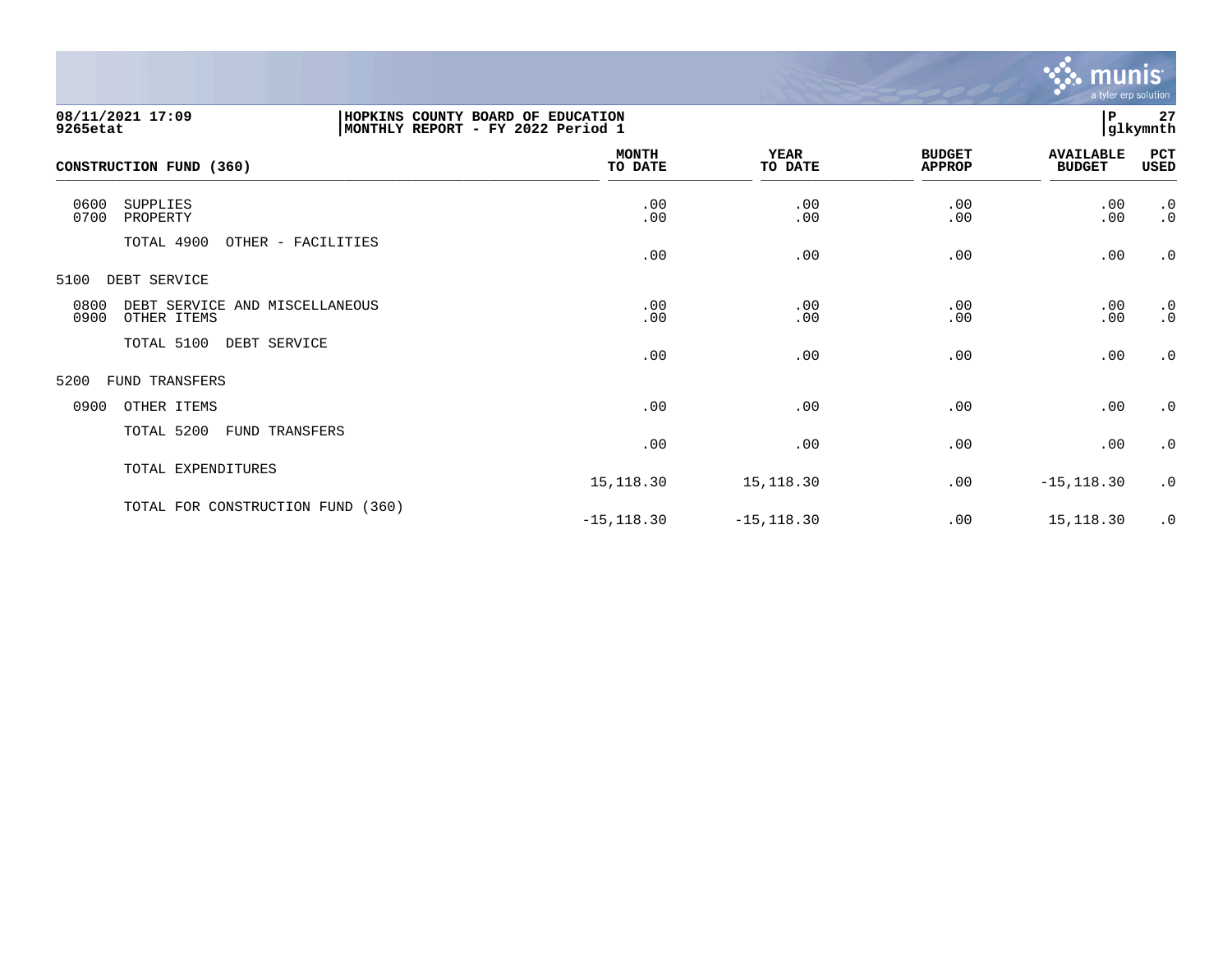|                                                                                 |                                                                        |                        |                                | munis                             | a tyler erp solution                |
|---------------------------------------------------------------------------------|------------------------------------------------------------------------|------------------------|--------------------------------|-----------------------------------|-------------------------------------|
| 08/11/2021 17:09<br>9265etat                                                    | HOPKINS COUNTY BOARD OF EDUCATION<br>MONTHLY REPORT - FY 2022 Period 1 |                        |                                | l P                               | 28<br> glkymnth                     |
| DEBT SERVICE FUND (400)                                                         | <b>MONTH</b><br>TO DATE                                                | <b>YEAR</b><br>TO DATE | <b>BUDGET</b><br><b>APPROP</b> | <b>AVAILABLE</b><br><b>BUDGET</b> | PCT<br><b>USED</b>                  |
| <b>REVENUES</b>                                                                 |                                                                        |                        |                                |                                   |                                     |
| 0999 BEGINNING BALANCE                                                          |                                                                        |                        |                                |                                   |                                     |
| TOTAL 0999 BEGINNING BALANCE                                                    | .00                                                                    | .00                    | .00                            | .00                               | $\cdot$ 0                           |
| <b>RECEIPTS</b>                                                                 |                                                                        |                        |                                |                                   |                                     |
| REVENUE FROM LOCAL SOURCES                                                      |                                                                        |                        |                                |                                   |                                     |
| EARNINGS ON INVESTMENTS                                                         |                                                                        |                        |                                |                                   |                                     |
| 1510 INTEREST ON INVESTMENTS                                                    | .00                                                                    | .00                    | .00                            | .00                               | $\cdot$ 0                           |
| TOTAL EARNINGS ON INVESTMENTS                                                   | .00                                                                    | .00                    | .00                            | .00                               | $\cdot$ 0                           |
| TOTAL REVENUE FROM LOCAL SOURCES                                                | .00                                                                    | .00                    | .00                            | .00                               | $\cdot$ 0                           |
| REVENUE FROM STATE SOURCES                                                      |                                                                        |                        |                                |                                   |                                     |
| RESTRICTED                                                                      |                                                                        |                        |                                |                                   |                                     |
| 3200 RESTRICTED STATE REVENUE                                                   | .00                                                                    | .00                    | .00                            | .00                               | $\cdot$ 0                           |
| TOTAL RESTRICTED                                                                | .00                                                                    | .00                    | .00                            | .00                               | $\cdot$ 0                           |
| REVENUE ON BEHALF PAYMENTS                                                      |                                                                        |                        |                                |                                   |                                     |
| 3900 ON BEHALF                                                                  | .00                                                                    | .00                    | 1,206,580.56                   | 1,206,580.56                      | $\cdot$ 0                           |
| TOTAL REVENUE ON BEHALF PAYMENTS                                                | .00                                                                    | .00                    | 1,206,580.56                   | 1,206,580.56                      | $\cdot$ 0                           |
| TOTAL REVENUE FROM STATE SOURCES                                                | .00                                                                    | .00                    | 1,206,580.56                   | 1,206,580.56                      | $\cdot$ 0                           |
| OTHER RECEIPTS                                                                  |                                                                        |                        |                                |                                   |                                     |
| BOND ISSUANCE                                                                   |                                                                        |                        |                                |                                   |                                     |
| 5110 BOND PRINCIPAL PROCEEDS<br>5120 BOND PREMIUM<br>5130 ACCRUED BOND INTEREST | .00<br>.00<br>.00                                                      | .00<br>.00<br>.00      | .00<br>.00<br>.00              | .00<br>.00<br>.00                 | $\cdot$ 0<br>$\cdot$ 0<br>$\cdot$ 0 |
| TOTAL BOND ISSUANCE                                                             | .00                                                                    | .00                    | .00                            | .00                               | $\cdot$ 0                           |
| <b>INTERFUND TRANSFERS</b>                                                      |                                                                        |                        |                                |                                   |                                     |

**Contract Contract Contract Contract Contract**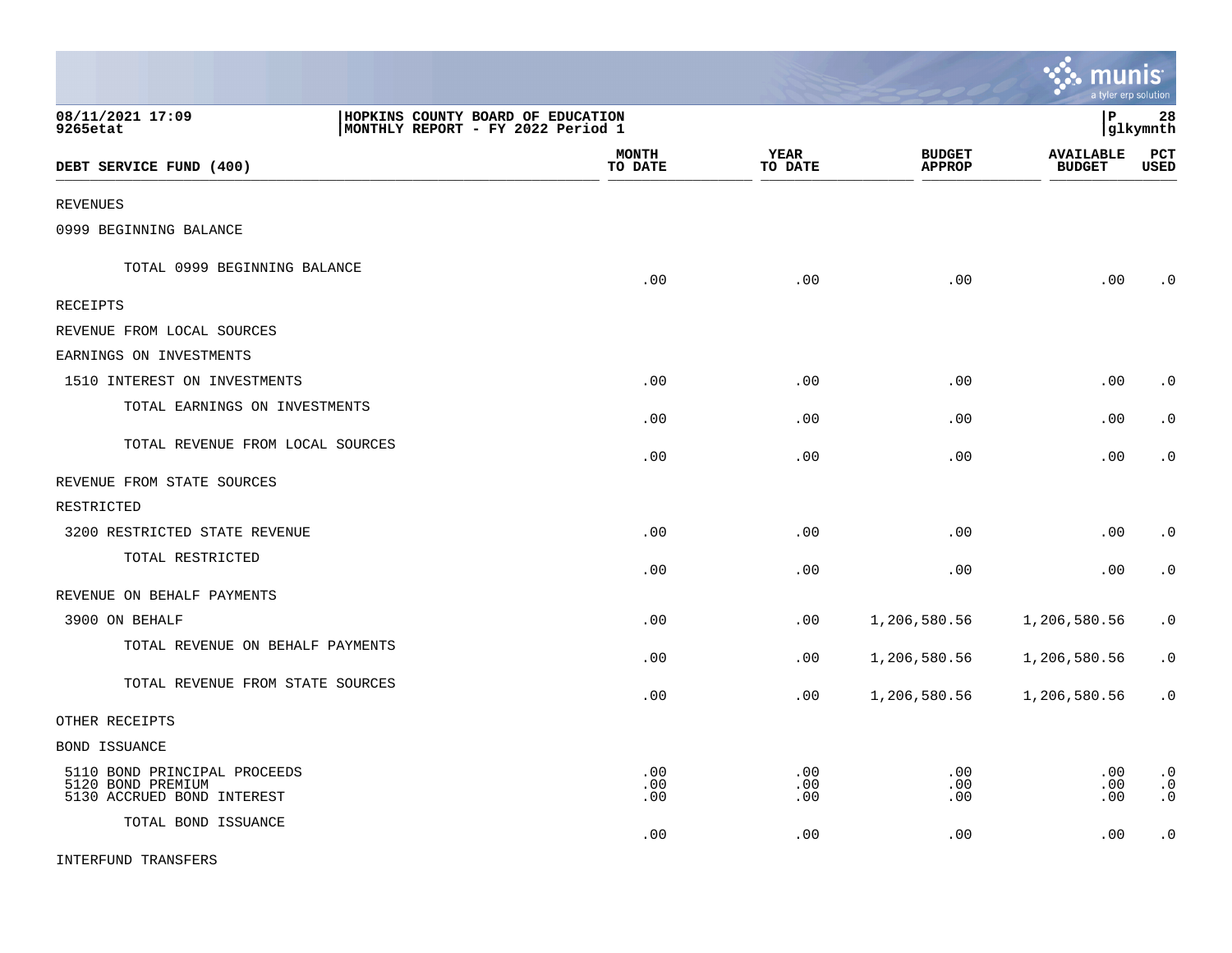

| 08/11/2021 17:09<br>9265etat | HOPKINS COUNTY BOARD OF EDUCATION<br>MONTHLY REPORT - FY 2022 Period 1 |                         |                 |                                | P                                 | 29<br> glkymnth    |
|------------------------------|------------------------------------------------------------------------|-------------------------|-----------------|--------------------------------|-----------------------------------|--------------------|
| DEBT SERVICE FUND (400)      |                                                                        | <b>MONTH</b><br>TO DATE | YEAR<br>TO DATE | <b>BUDGET</b><br><b>APPROP</b> | <b>AVAILABLE</b><br><b>BUDGET</b> | PCT<br><b>USED</b> |
| 5210 FUND TRANSFER           |                                                                        | .00                     | .00             | 3,318,494.00                   | 3,318,494.00                      | $\cdot$ 0          |
| TOTAL INTERFUND TRANSFERS    |                                                                        | .00                     | .00             | 3,318,494.00                   | 3,318,494.00                      | $\cdot$ 0          |
| TOTAL OTHER RECEIPTS         |                                                                        | .00                     | .00             | 3,318,494.00                   | 3,318,494.00                      | $\cdot$ 0          |
| TOTAL RECEIPTS               |                                                                        | .00                     | .00             | 4,525,074.56                   | 4,525,074.56                      | $\cdot$ 0          |
| TOTAL REVENUE                |                                                                        | .00                     | .00             | 4,525,074.56                   | 4,525,074.56                      | $\cdot$ 0          |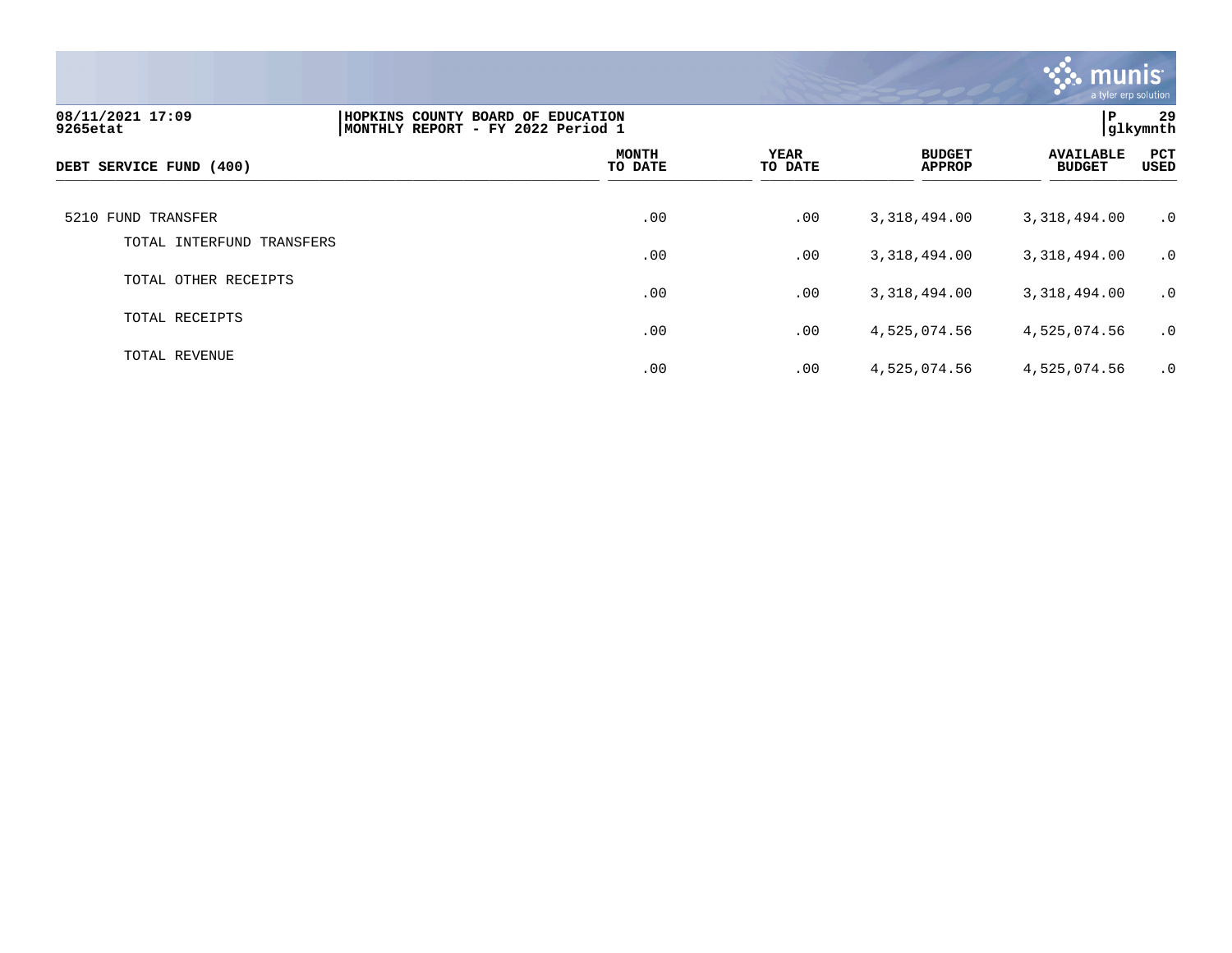

| 08/11/2021 17:09<br>9265etat                                  |                                | 30<br>l P<br>HOPKINS COUNTY BOARD OF EDUCATION<br> glkymnth<br>MONTHLY REPORT - FY 2022 Period 1 |                        |                                |                                   |                    |  |  |
|---------------------------------------------------------------|--------------------------------|--------------------------------------------------------------------------------------------------|------------------------|--------------------------------|-----------------------------------|--------------------|--|--|
| DEBT SERVICE FUND (400)                                       |                                | <b>MONTH</b><br>TO DATE                                                                          | <b>YEAR</b><br>TO DATE | <b>BUDGET</b><br><b>APPROP</b> | <b>AVAILABLE</b><br><b>BUDGET</b> | PCT<br><b>USED</b> |  |  |
| <b>EXPENDITURES</b>                                           |                                |                                                                                                  |                        |                                |                                   |                    |  |  |
| 0000<br>RESTRICT TO REV & BAL SHT ONLY                        |                                |                                                                                                  |                        |                                |                                   |                    |  |  |
| 0800<br>DEBT SERVICE AND MISCELLANEOUS                        |                                | .00                                                                                              | .00                    | .00                            | .00                               | $\cdot$ 0          |  |  |
| TOTAL 0000                                                    | RESTRICT TO REV & BAL SHT ONLY | .00                                                                                              | .00                    | .00                            | .00                               | $\cdot$ 0          |  |  |
| 5100<br>DEBT SERVICE                                          |                                |                                                                                                  |                        |                                |                                   |                    |  |  |
| 0800<br>DEBT SERVICE AND MISCELLANEOUS<br>0900<br>OTHER ITEMS |                                | 248,311.02<br>.00                                                                                | 248,311.02<br>.00      | 4,525,074.56<br>$.00 \,$       | 4,276,763.54<br>.00               | 5.5<br>.0          |  |  |
| TOTAL 5100                                                    | DEBT SERVICE                   | 248,311.02                                                                                       | 248,311.02             | 4,525,074.56                   | 4,276,763.54                      | 5.5                |  |  |
| 5200<br>TRANSFERS<br>FUND                                     |                                |                                                                                                  |                        |                                |                                   |                    |  |  |
| 0900<br>OTHER ITEMS                                           |                                | .00                                                                                              | .00                    | .00                            | .00                               | .0                 |  |  |
| TOTAL 5200                                                    | FUND TRANSFERS                 | .00                                                                                              | .00                    | .00                            | .00                               | $\cdot$ 0          |  |  |
| TOTAL EXPENDITURES                                            |                                | 248,311.02                                                                                       | 248,311.02             | 4,525,074.56                   | 4,276,763.54                      | 5.5                |  |  |
| TOTAL FOR DEBT SERVICE FUND (400)                             |                                | $-248, 311.02$                                                                                   | $-248, 311.02$         | .00                            | 248,311.02                        | $\cdot$ 0          |  |  |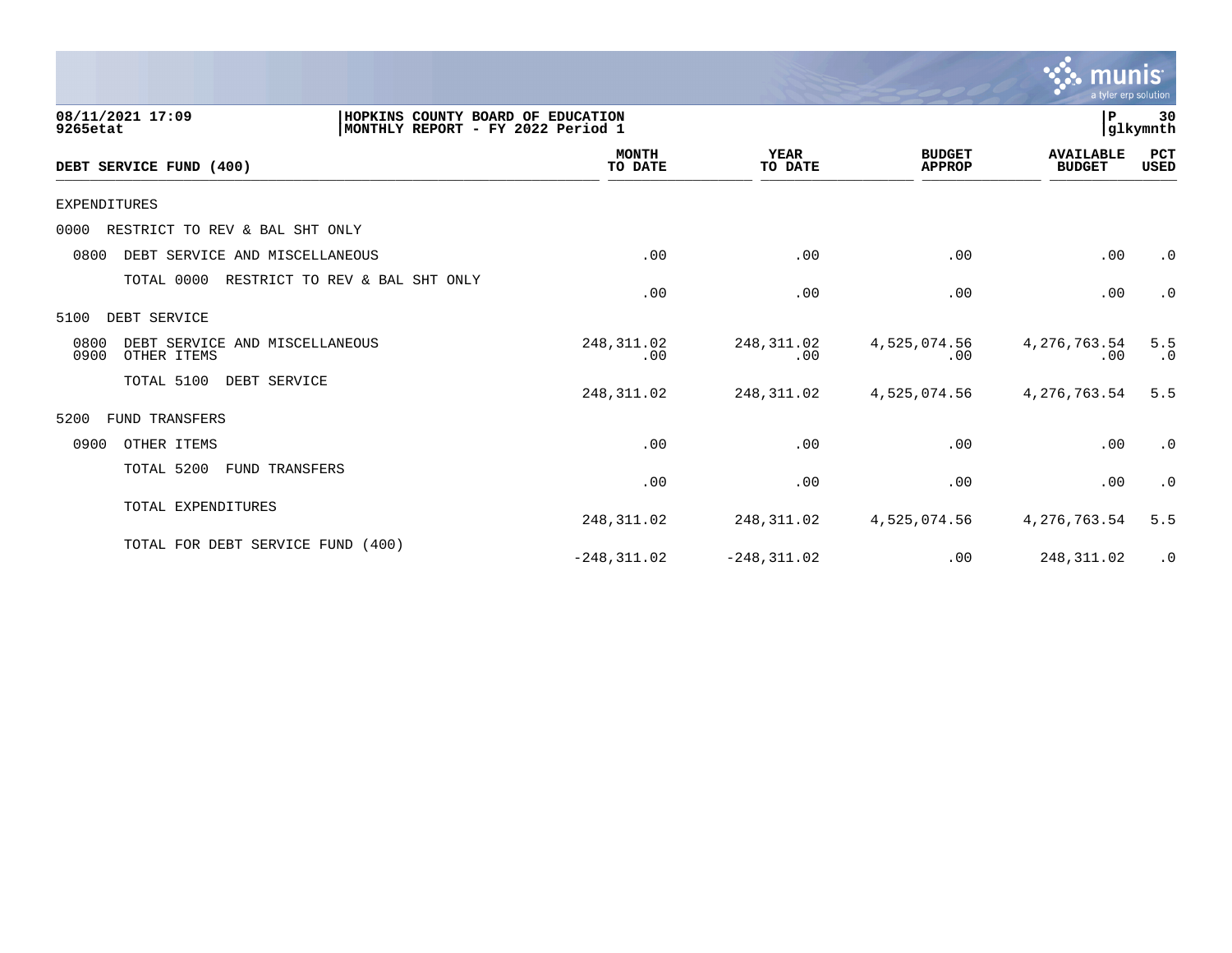|                                                                                                                                                                                                                                                                 |                                                                        |                                               |                                                                              | munis                                                      | a tyler erp solution                                                                    |
|-----------------------------------------------------------------------------------------------------------------------------------------------------------------------------------------------------------------------------------------------------------------|------------------------------------------------------------------------|-----------------------------------------------|------------------------------------------------------------------------------|------------------------------------------------------------|-----------------------------------------------------------------------------------------|
| 08/11/2021 17:09<br>9265etat                                                                                                                                                                                                                                    | HOPKINS COUNTY BOARD OF EDUCATION<br>MONTHLY REPORT - FY 2022 Period 1 |                                               |                                                                              | P.                                                         | 31<br> glkymnth                                                                         |
| FOOD SERVICE FUND (51)                                                                                                                                                                                                                                          | <b>MONTH</b><br>TO DATE                                                | <b>YEAR</b><br>TO DATE                        | <b>BUDGET</b><br><b>APPROP</b>                                               | <b>AVAILABLE</b><br><b>BUDGET</b>                          | PCT<br><b>USED</b>                                                                      |
| <b>REVENUES</b>                                                                                                                                                                                                                                                 |                                                                        |                                               |                                                                              |                                                            |                                                                                         |
| 0999 BEGINNING BALANCE                                                                                                                                                                                                                                          |                                                                        |                                               |                                                                              |                                                            |                                                                                         |
| TOTAL 0999 BEGINNING BALANCE                                                                                                                                                                                                                                    | .00                                                                    | .00                                           | 989,276.27                                                                   | 989,276.27                                                 | $\cdot$ 0                                                                               |
| <b>RECEIPTS</b>                                                                                                                                                                                                                                                 |                                                                        |                                               |                                                                              |                                                            |                                                                                         |
| REVENUE FROM LOCAL SOURCES                                                                                                                                                                                                                                      |                                                                        |                                               |                                                                              |                                                            |                                                                                         |
| EARNINGS ON INVESTMENTS                                                                                                                                                                                                                                         |                                                                        |                                               |                                                                              |                                                            |                                                                                         |
| 1510 INTEREST ON INVESTMENTS                                                                                                                                                                                                                                    | 436.19                                                                 | 436.19                                        | 4,161.00                                                                     | 3,724.81 10.5                                              |                                                                                         |
| TOTAL EARNINGS ON INVESTMENTS                                                                                                                                                                                                                                   | 436.19                                                                 | 436.19                                        | 4,161.00                                                                     | 3,724.81 10.5                                              |                                                                                         |
| FOOD SERVICE                                                                                                                                                                                                                                                    |                                                                        |                                               |                                                                              |                                                            |                                                                                         |
| 1611 REIMBURSABLE SCHOOL LUNCH PROG<br>1612 REIMBURSABLE SCH BREAKFAST PRG<br>1621 NON-REIMBURSABLE LUNCH PROG<br>1622 NON-REIMBURSABLE BREAKFAST PRG<br>1624 NON-REIMBURSBLE A LA CARTE PRG<br>1629 NON-REIMBURSBLE OTHER FOOD PRG<br>1650 SUMMER FOOD PROGRAM | .00<br>.00<br>.00<br>.00<br>.00<br>.00<br>.00                          | .00<br>.00<br>.00<br>.00<br>.00<br>.00<br>.00 | 554,105.47<br>$.00 \ \rm$<br>.00<br>$.00 \,$<br>$.00 \,$<br>12,000.00<br>.00 | 554,105.47<br>.00<br>.00<br>.00<br>.00<br>12,000.00<br>.00 | $\cdot$ 0<br>$\cdot$ 0<br>$\cdot$ 0<br>$\cdot$ 0<br>$\cdot$ 0<br>$\cdot$ 0<br>$\cdot$ 0 |
| TOTAL FOOD SERVICE                                                                                                                                                                                                                                              | .00                                                                    | .00                                           | 566,105.47                                                                   | 566,105.47                                                 | $\cdot$ 0                                                                               |
| OTHER REVENUE FROM LOCAL SOURCES                                                                                                                                                                                                                                |                                                                        |                                               |                                                                              |                                                            |                                                                                         |
| 1920 CONTRIBUTIONS DONATIONS<br>1990 MISCELLANEOUS REVENUE                                                                                                                                                                                                      | .00<br>.00                                                             | .00<br>.00                                    | 3,800.00<br>40,382.95                                                        | 3,800.00<br>40,382.95                                      | $\cdot$ 0<br>$\cdot$ 0                                                                  |
| TOTAL OTHER REVENUE FROM LOCAL SOURCES                                                                                                                                                                                                                          | .00                                                                    | .00                                           | 44,182.95                                                                    | 44,182.95                                                  | $\cdot$ 0                                                                               |
| TOTAL REVENUE FROM LOCAL SOURCES                                                                                                                                                                                                                                | 436.19                                                                 | 436.19                                        | 614,449.42                                                                   | 614,013.23                                                 | $\cdot$ 1                                                                               |
| REVENUE FROM STATE SOURCES                                                                                                                                                                                                                                      |                                                                        |                                               |                                                                              |                                                            |                                                                                         |
| RESTRICTED                                                                                                                                                                                                                                                      |                                                                        |                                               |                                                                              |                                                            |                                                                                         |
| 3200 RESTRICTED STATE REVENUE                                                                                                                                                                                                                                   | .00                                                                    | .00                                           | 43,539.00                                                                    | 43,539.00                                                  | $\cdot$ 0                                                                               |
| TOTAL RESTRICTED                                                                                                                                                                                                                                                | .00                                                                    | .00                                           | 43,539.00                                                                    | 43,539.00                                                  | $\cdot$ 0                                                                               |
| REVENUE ON BEHALF PAYMENTS                                                                                                                                                                                                                                      |                                                                        |                                               |                                                                              |                                                            |                                                                                         |

 $\bullet$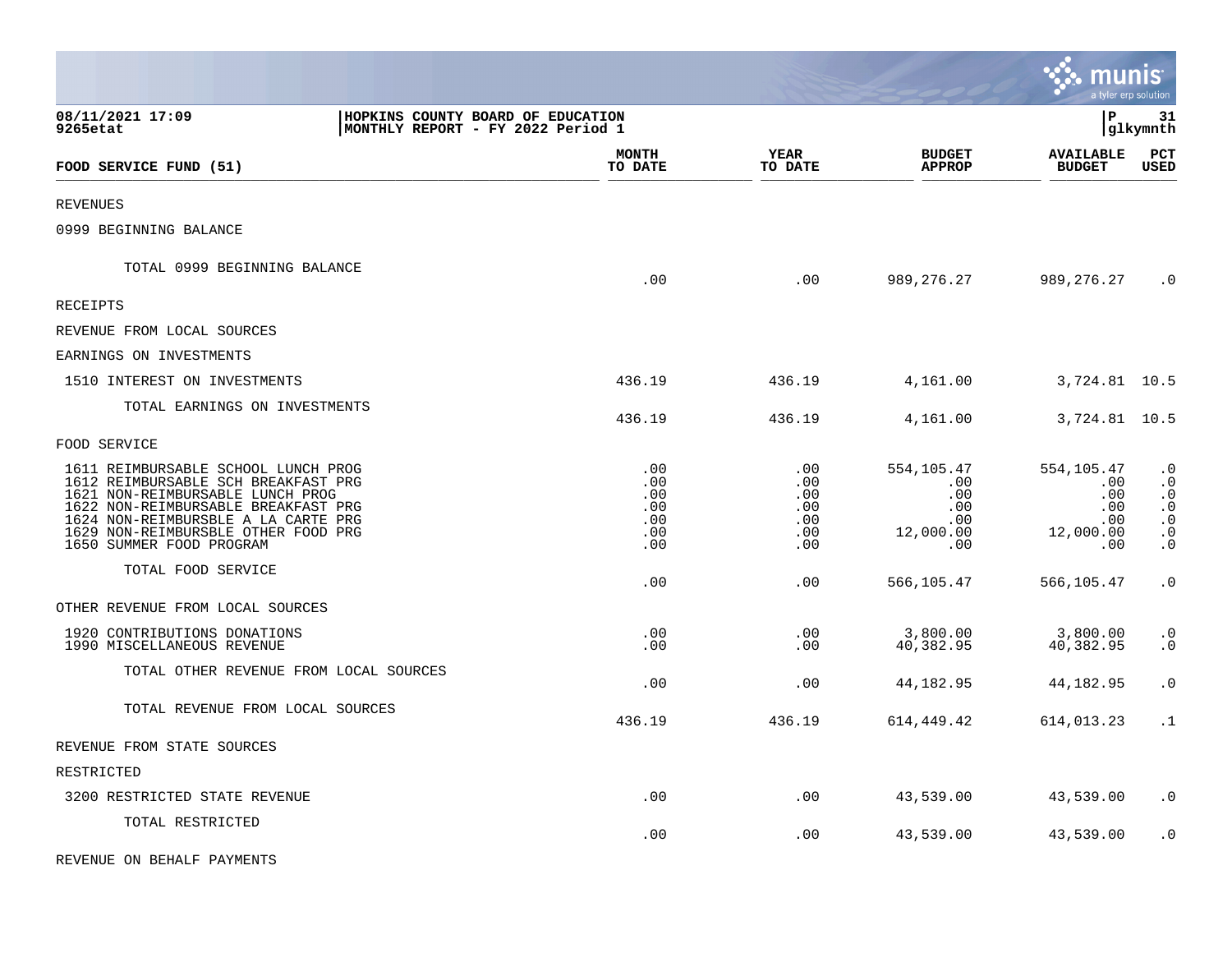

| 08/11/2021 17:09<br>9265etat                   | HOPKINS COUNTY BOARD OF EDUCATION<br>MONTHLY REPORT - FY 2022 Period 1 |                         |                        |                                | l P                               | 32<br>glkymnth     |
|------------------------------------------------|------------------------------------------------------------------------|-------------------------|------------------------|--------------------------------|-----------------------------------|--------------------|
| FOOD SERVICE FUND (51)                         |                                                                        | <b>MONTH</b><br>TO DATE | <b>YEAR</b><br>TO DATE | <b>BUDGET</b><br><b>APPROP</b> | <b>AVAILABLE</b><br><b>BUDGET</b> | PCT<br><b>USED</b> |
| 3900 ON BEHALF                                 |                                                                        | .00                     | .00                    | 476,962.24                     | 476,962.24                        | $\cdot$ 0          |
| TOTAL REVENUE ON BEHALF PAYMENTS               |                                                                        | .00                     | .00                    | 476,962.24                     | 476,962.24                        | $\cdot$ 0          |
| TOTAL REVENUE FROM STATE SOURCES               |                                                                        | .00                     | .00                    | 520,501.24                     | 520,501.24                        | $\cdot$ 0          |
| REVENUE FROM FEDERAL SOURCES                   |                                                                        |                         |                        |                                |                                   |                    |
| RESTRICTED THROUGH THE STATE                   |                                                                        |                         |                        |                                |                                   |                    |
| 4500 RESTRICTED FED THRU STATE                 |                                                                        | .00                     | .00                    | 3,051,681.20                   | 3,051,681.20                      | $\cdot$ 0          |
| TOTAL RESTRICTED THROUGH THE STATE             |                                                                        | .00                     | .00                    | 3,051,681.20                   | 3,051,681.20                      | $\cdot$ 0          |
| CHILD NUTRITION PROGRAM DONATED COMMODIT       |                                                                        |                         |                        |                                |                                   |                    |
| 4950 CHILD NUTR PRG DONATED COMMOD             |                                                                        | .00                     | .00                    | .00                            | .00                               | $\cdot$ 0          |
| TOTAL CHILD NUTRITION PROGRAM DONATED COMMODIT |                                                                        | .00                     | .00                    | .00                            | .00                               | $\cdot$ 0          |
| TOTAL REVENUE FROM FEDERAL SOURCES             |                                                                        | .00                     | .00                    | 3,051,681.20                   | 3,051,681.20                      | $\cdot$ 0          |
| OTHER RECEIPTS                                 |                                                                        |                         |                        |                                |                                   |                    |
| INTERFUND TRANSFERS                            |                                                                        |                         |                        |                                |                                   |                    |
| 5210 FUND TRANSFER                             |                                                                        | .00                     | .00                    | .00                            | .00                               | $\cdot$ 0          |
| TOTAL INTERFUND TRANSFERS                      |                                                                        | .00                     | .00                    | .00                            | .00                               | $\cdot$ 0          |
| TOTAL OTHER RECEIPTS                           |                                                                        | .00                     | .00                    | .00                            | .00                               | $\cdot$ 0          |
| TOTAL RECEIPTS                                 |                                                                        | 436.19                  | 436.19                 | 4,186,631.86                   | 4,186,195.67                      | $\cdot$ 0          |
| TOTAL REVENUE                                  |                                                                        | 436.19                  | 436.19                 | 5, 175, 908. 13                | 5, 175, 471.94                    | $\cdot$ 0          |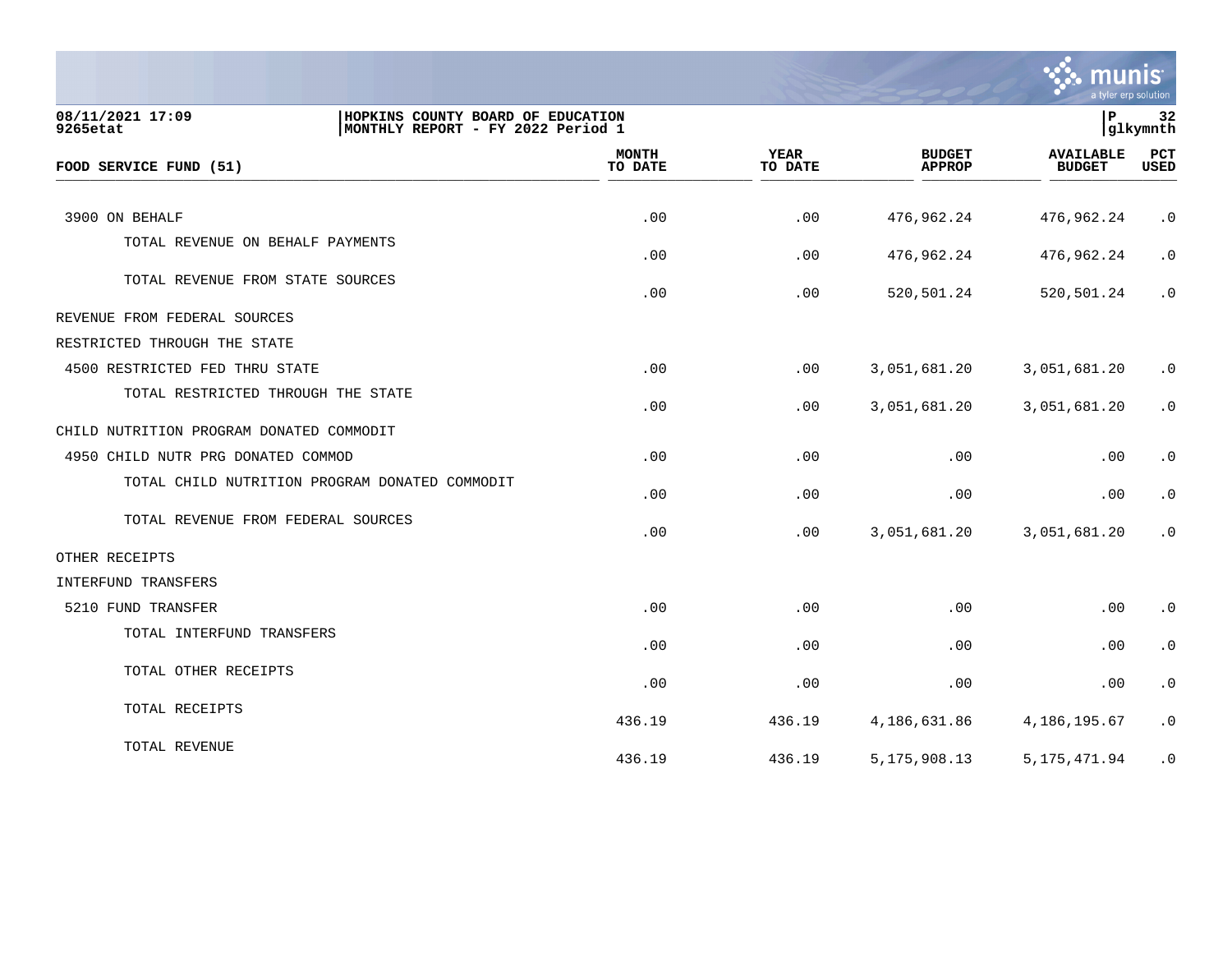

## **08/11/2021 17:09 |HOPKINS COUNTY BOARD OF EDUCATION |P 33 9265etat |MONTHLY REPORT - FY 2022 Period 1 |glkymnth**

| FOOD SERVICE FUND (51)                                                                                                                                                                                                                                                                                                   | <b>MONTH</b><br>TO DATE                                                                     | YEAR<br>TO DATE                                                                             | <b>BUDGET</b><br><b>APPROP</b>                                                                                                     | <b>AVAILABLE</b><br><b>BUDGET</b>                                                                                                 | PCT<br><b>USED</b>                                                                |
|--------------------------------------------------------------------------------------------------------------------------------------------------------------------------------------------------------------------------------------------------------------------------------------------------------------------------|---------------------------------------------------------------------------------------------|---------------------------------------------------------------------------------------------|------------------------------------------------------------------------------------------------------------------------------------|-----------------------------------------------------------------------------------------------------------------------------------|-----------------------------------------------------------------------------------|
| EXPENDITURES                                                                                                                                                                                                                                                                                                             |                                                                                             |                                                                                             |                                                                                                                                    |                                                                                                                                   |                                                                                   |
| 3100<br>FOOD SERVICE OPERATION                                                                                                                                                                                                                                                                                           |                                                                                             |                                                                                             |                                                                                                                                    |                                                                                                                                   |                                                                                   |
| 0100<br>SALARIES PERSONNEL SERVICES<br>0200<br>EMPLOYEE BENEFITS<br>0280<br>ON-BEHALF<br>0300<br>PURCHASED PROF AND TECH SERV<br>0400<br>PURCHASED PROPERTY SERVICES<br>0500<br>OTHER PURCHASED SERVICES<br>0600<br><b>SUPPLIES</b><br>0700<br>PROPERTY<br>0800<br>DEBT SERVICE AND MISCELLANEOUS<br>0840<br>CONTINGENCY | 10,460.16<br>1,649.20<br>.00<br>.00<br>1,307.65<br>422.00<br>20,496.42<br>.00<br>.00<br>.00 | 10,460.16<br>1,649.20<br>.00<br>.00<br>1,307.65<br>422.00<br>20,496.42<br>.00<br>.00<br>.00 | 1,294,296.95<br>451, 375.99<br>476,962.24<br>6,750.00<br>117,000.00<br>41,900.00<br>2,064,642.95<br>21,480.00<br>.00<br>701,500.00 | 1,283,836.79<br>449,726.79<br>476,962.24<br>6,750.00<br>115,692.35<br>41,478.00<br>2,044,146.53<br>21,480.00<br>.00<br>701,500.00 | .8<br>.4<br>$\cdot$ 0<br>1:1<br>1.0<br>1.0<br>$\cdot$ 0<br>$\cdot$ 0<br>$\cdot$ 0 |
| TOTAL 3100<br>FOOD SERVICE OPERATION                                                                                                                                                                                                                                                                                     | 34, 335. 43                                                                                 | 34, 335. 43                                                                                 | 5, 175, 908. 13                                                                                                                    | 5, 141, 572. 70                                                                                                                   | .7                                                                                |
| TOTAL EXPENDITURES                                                                                                                                                                                                                                                                                                       | 34, 335. 43                                                                                 | 34, 335. 43                                                                                 | 5, 175, 908. 13                                                                                                                    | 5, 141, 572. 70                                                                                                                   | .7                                                                                |
| TOTAL FOR FOOD SERVICE FUND (51)                                                                                                                                                                                                                                                                                         | $-33,899.24$                                                                                | $-33,899.24$                                                                                | .00                                                                                                                                | 33,899.24                                                                                                                         | $\cdot$ 0                                                                         |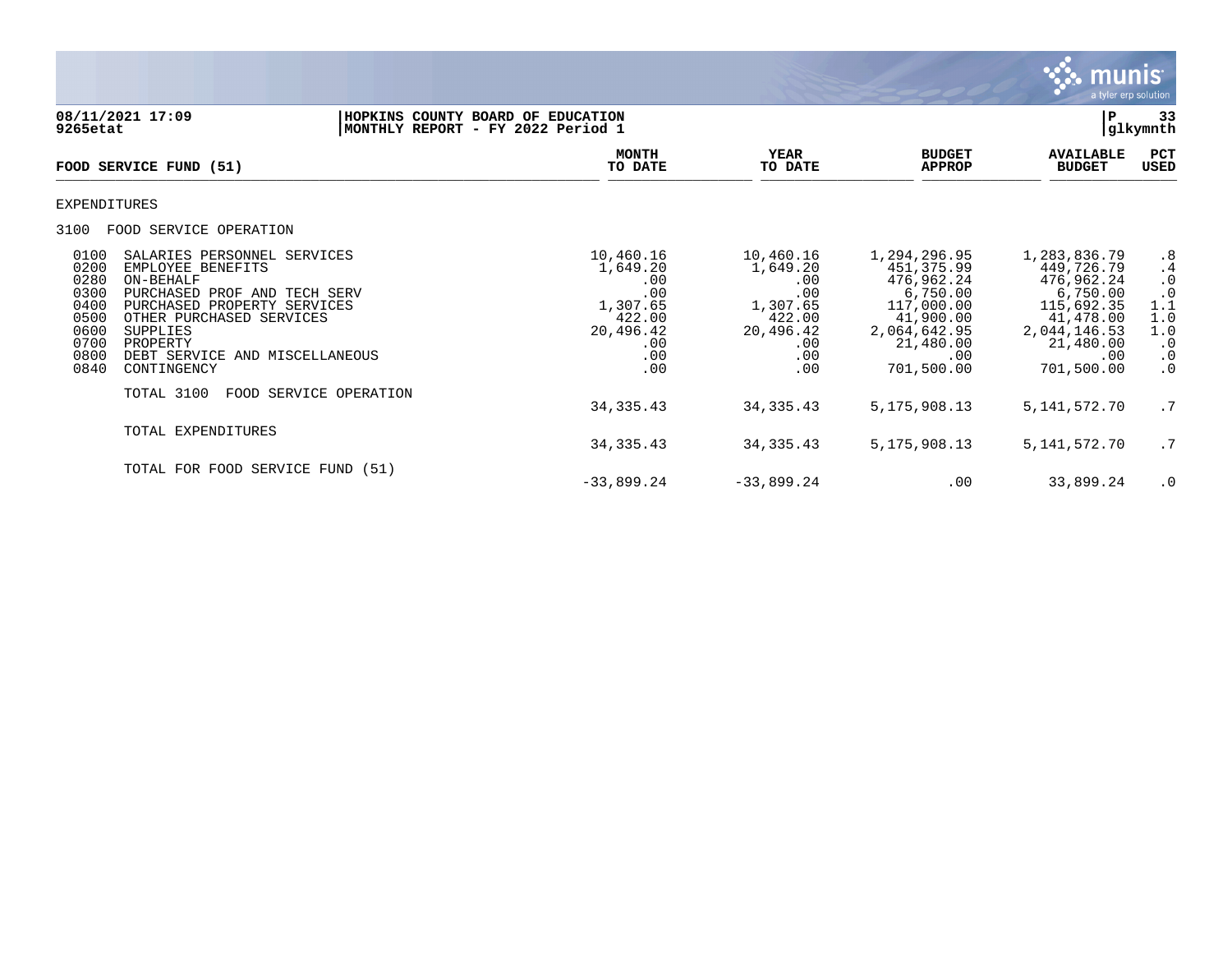|                                                                        |                                                                        |                      |                                | munis <sup>.</sup>                | a tyler erp solution   |
|------------------------------------------------------------------------|------------------------------------------------------------------------|----------------------|--------------------------------|-----------------------------------|------------------------|
| 08/11/2021 17:09<br>9265etat                                           | HOPKINS COUNTY BOARD OF EDUCATION<br>MONTHLY REPORT - FY 2022 Period 1 |                      |                                | ΙP                                | 34<br>glkymnth         |
| CHILD CARE CENTER (52)                                                 | <b>MONTH</b><br>TO DATE                                                | YEAR<br>TO DATE      | <b>BUDGET</b><br><b>APPROP</b> | <b>AVAILABLE</b><br><b>BUDGET</b> | PCT<br><b>USED</b>     |
| <b>REVENUES</b>                                                        |                                                                        |                      |                                |                                   |                        |
| 0999 BEGINNING BALANCE                                                 |                                                                        |                      |                                |                                   |                        |
| TOTAL 0999 BEGINNING BALANCE                                           | .00                                                                    | .00                  | .00                            | .00                               | $\cdot$ 0              |
| RECEIPTS                                                               |                                                                        |                      |                                |                                   |                        |
| REVENUE FROM LOCAL SOURCES                                             |                                                                        |                      |                                |                                   |                        |
| EARNINGS ON INVESTMENTS                                                |                                                                        |                      |                                |                                   |                        |
| 1510 INTEREST ON INVESTMENTS<br>1510 INTEREST ON INVESTMENTS           | 14.36<br>.00                                                           | 14.36<br>.00         | 190.00<br>.00                  | 175.64<br>.00                     | 7.6<br>$\cdot$ 0       |
| TOTAL EARNINGS ON INVESTMENTS                                          | 14.36                                                                  | 14.36                | 190.00                         | 175.64                            | 7.6                    |
| COMMUNITY SERVICE ACTIVITIES                                           |                                                                        |                      |                                |                                   |                        |
| 1810 COMMUNITY SERVICE ACTIVITIES<br>1810 COMMUNITY SERVICE ACTIVITIES | .00<br>.00                                                             | .00<br>.00           | 91,024.87<br>.00               | 91,024.87<br>$.00 \,$             | $\cdot$ 0<br>$\cdot$ 0 |
| TOTAL COMMUNITY SERVICE ACTIVITIES                                     | .00                                                                    | .00                  | 91,024.87                      | 91,024.87                         | $\cdot$ 0              |
| TOTAL REVENUE FROM LOCAL SOURCES                                       | 14.36                                                                  | 14.36                | 91,214.87                      | 91,200.51                         | $\cdot$ 0              |
| REVENUE FROM STATE SOURCES                                             |                                                                        |                      |                                |                                   |                        |
| RESTRICTED                                                             |                                                                        |                      |                                |                                   |                        |
| 3200 RESTRICTED STATE REVENUE<br>3200 RESTRICTED STATE REVENUE         | 3,215.00<br>$.00 \,$                                                   | 3,215.00<br>$.00 \,$ | 13,520.32<br>$.00 \,$          | 10,305.32 23.8<br>.00             | $\cdot$ 0              |
| TOTAL RESTRICTED                                                       | 3,215.00                                                               | 3,215.00             | 13,520.32                      | 10,305.32 23.8                    |                        |
| REVENUE ON BEHALF PAYMENTS                                             |                                                                        |                      |                                |                                   |                        |
| 3900 ON BEHALF                                                         | .00                                                                    | .00                  | 27,361.02                      | 27,361.02 .0                      |                        |
| TOTAL REVENUE ON BEHALF PAYMENTS                                       | .00                                                                    | .00                  | 27,361.02                      | 27,361.02                         | $\boldsymbol{\cdot}$ 0 |
| TOTAL REVENUE FROM STATE SOURCES                                       | 3,215.00                                                               | 3,215.00             | 40,881.34                      | 37,666.34                         | 7.9                    |
| TOTAL RECEIPTS                                                         | 3,229.36                                                               | 3,229.36             | 132,096.21                     | 128,866.85 2.4                    |                        |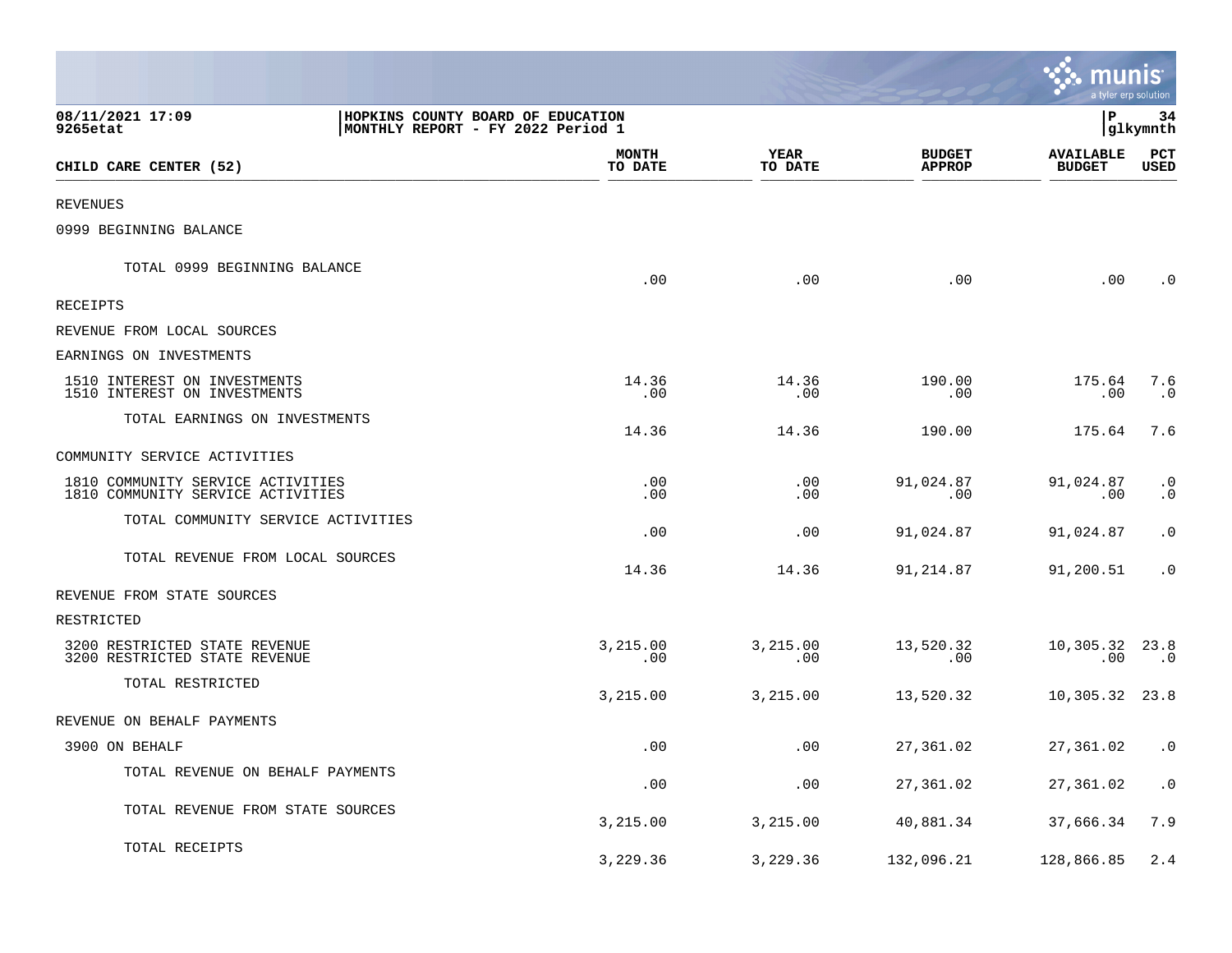|                              |                                                                        |                 |                         | <b>munis</b>                      | a tyler erp solution |
|------------------------------|------------------------------------------------------------------------|-----------------|-------------------------|-----------------------------------|----------------------|
| 08/11/2021 17:09<br>9265etat | HOPKINS COUNTY BOARD OF EDUCATION<br>MONTHLY REPORT - FY 2022 Period 1 |                 |                         | l P                               | 35<br>glkymnth       |
| CHILD CARE CENTER (52)       | <b>MONTH</b><br>TO DATE                                                | YEAR<br>TO DATE | <b>BUDGET</b><br>APPROP | <b>AVAILABLE</b><br><b>BUDGET</b> | PCT<br>USED          |
| TOTAL REVENUE                | 3,229.36                                                               | 3,229.36        | 132,096.21              | 128,866.85                        | 2.4                  |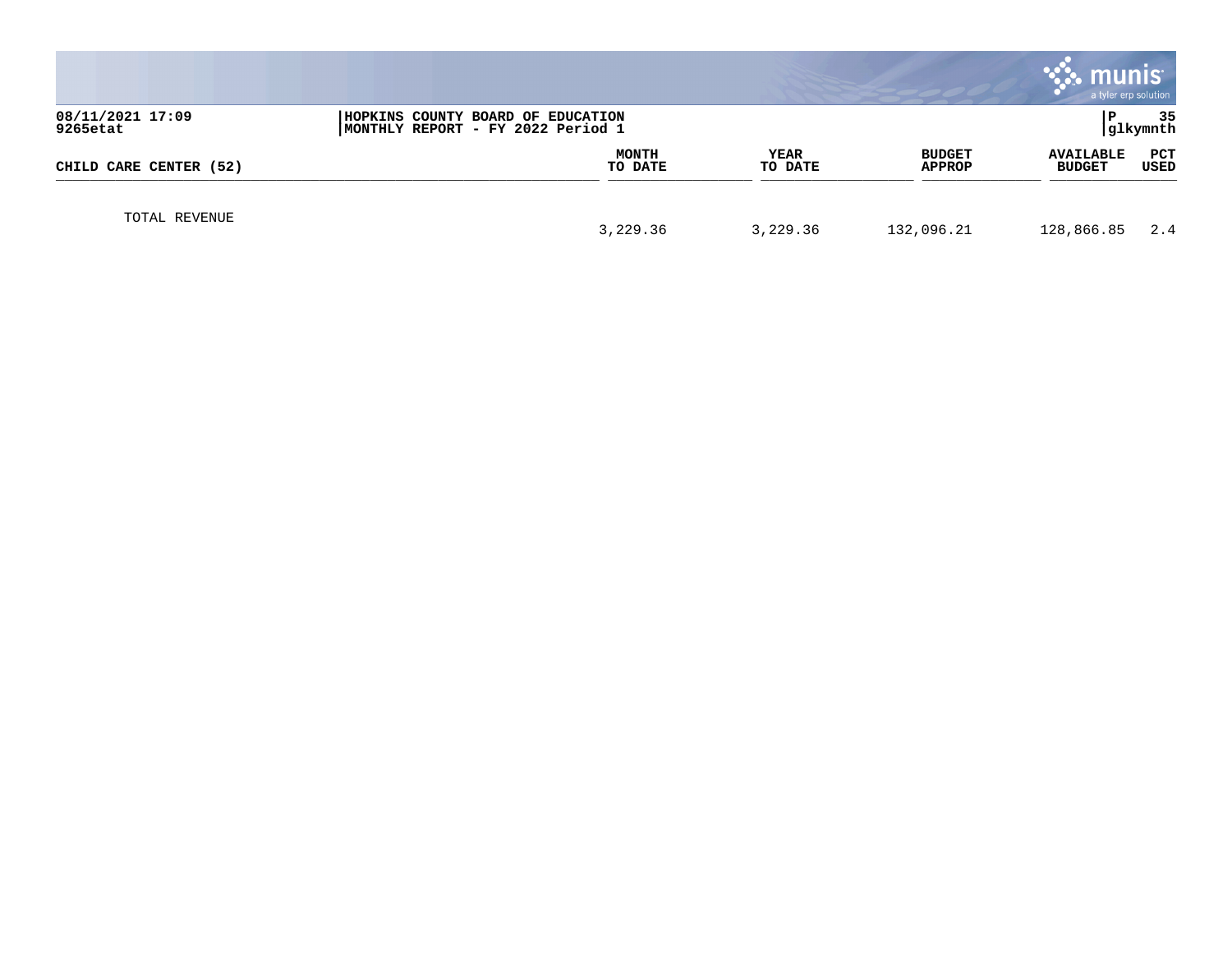|                                                                                                                                                                                                                                                                                                                   |                                                                         |                                                                         |                                                                                                        | <b>munis</b><br>a tyler erp solution                                                              |                                                                                                                                         |
|-------------------------------------------------------------------------------------------------------------------------------------------------------------------------------------------------------------------------------------------------------------------------------------------------------------------|-------------------------------------------------------------------------|-------------------------------------------------------------------------|--------------------------------------------------------------------------------------------------------|---------------------------------------------------------------------------------------------------|-----------------------------------------------------------------------------------------------------------------------------------------|
| 08/11/2021 17:09<br>HOPKINS COUNTY BOARD OF EDUCATION<br>9265etat<br>MONTHLY REPORT - FY 2022 Period 1                                                                                                                                                                                                            |                                                                         |                                                                         |                                                                                                        | Р                                                                                                 | 36<br>glkymnth                                                                                                                          |
| CHILD CARE CENTER (52)                                                                                                                                                                                                                                                                                            | <b>MONTH</b><br>TO DATE                                                 | <b>YEAR</b><br>TO DATE                                                  | <b>BUDGET</b><br><b>APPROP</b>                                                                         | <b>AVAILABLE</b><br><b>BUDGET</b>                                                                 | <b>PCT</b><br>USED                                                                                                                      |
| <b>EXPENDITURES</b>                                                                                                                                                                                                                                                                                               |                                                                         |                                                                         |                                                                                                        |                                                                                                   |                                                                                                                                         |
| RESTRICT TO REV & BAL SHT ONLY<br>0000                                                                                                                                                                                                                                                                            |                                                                         |                                                                         |                                                                                                        |                                                                                                   |                                                                                                                                         |
| UNDEFINED EXP OBJ                                                                                                                                                                                                                                                                                                 | .00                                                                     | .00                                                                     | .00                                                                                                    | .00                                                                                               | $\cdot$ 0                                                                                                                               |
| TOTAL 0000<br>RESTRICT TO REV & BAL SHT ONLY                                                                                                                                                                                                                                                                      | .00                                                                     | .00                                                                     | .00                                                                                                    | .00                                                                                               | $\cdot$ 0                                                                                                                               |
| 3200<br>DAY CARE OPERATIONS                                                                                                                                                                                                                                                                                       |                                                                         |                                                                         |                                                                                                        |                                                                                                   |                                                                                                                                         |
| 0100<br>SALARIES PERSONNEL SERVICES<br>0200<br>EMPLOYEE BENEFITS<br>0280<br>ON-BEHALF<br>0300<br>PURCHASED PROF AND TECH SERV<br>0400<br>PURCHASED PROPERTY SERVICES<br>0500<br>OTHER PURCHASED SERVICES<br>0600<br>SUPPLIES<br>0700<br>PROPERTY<br>0800<br>DEBT SERVICE AND MISCELLANEOUS<br>0900<br>OTHER ITEMS | .00<br>.00<br>.00<br>.00<br>.00<br>48.36<br>205.16<br>.00<br>.00<br>.00 | .00<br>.00<br>.00<br>.00<br>.00<br>48.36<br>205.16<br>.00<br>.00<br>.00 | 74,345.11<br>18,878.40<br>27,361.02<br>800.00<br>.00<br>3,200.00<br>7,511.68<br>.00<br>$.00 \,$<br>.00 | 74,345.11<br>18,878.40<br>27,361.02<br>800.00<br>.00<br>3,151.64<br>7,306.52<br>.00<br>.00<br>.00 | $\cdot$ 0<br>$\begin{array}{c} .0 \\ .0 \\ .0 \\ .0 \\ .5 \\ .5 \end{array}$<br>2.7<br>$\cdot$ 0<br>$\cdot$ 0<br>$\boldsymbol{\cdot}$ 0 |
| TOTAL 3200<br>DAY CARE OPERATIONS                                                                                                                                                                                                                                                                                 | 253.52                                                                  | 253.52                                                                  | 132,096.21                                                                                             | 131,842.69                                                                                        | $\cdot$ 2                                                                                                                               |
| 5200<br>FUND TRANSFERS                                                                                                                                                                                                                                                                                            |                                                                         |                                                                         |                                                                                                        |                                                                                                   |                                                                                                                                         |
| 0900<br>OTHER ITEMS                                                                                                                                                                                                                                                                                               | .00                                                                     | .00                                                                     | .00                                                                                                    | .00                                                                                               | $\cdot$ 0                                                                                                                               |
| TOTAL 5200<br>FUND TRANSFERS                                                                                                                                                                                                                                                                                      | .00                                                                     | .00                                                                     | .00                                                                                                    | .00                                                                                               | $\cdot$ 0                                                                                                                               |
| TOTAL EXPENDITURES                                                                                                                                                                                                                                                                                                | 253.52                                                                  | 253.52                                                                  | 132,096.21                                                                                             | 131,842.69                                                                                        | $\cdot$ 2                                                                                                                               |
| TOTAL FOR CHILD CARE CENTER (52)                                                                                                                                                                                                                                                                                  | 2,975.84                                                                | 2,975.84                                                                | .00                                                                                                    | $-2,975.84$                                                                                       | $\cdot$ 0                                                                                                                               |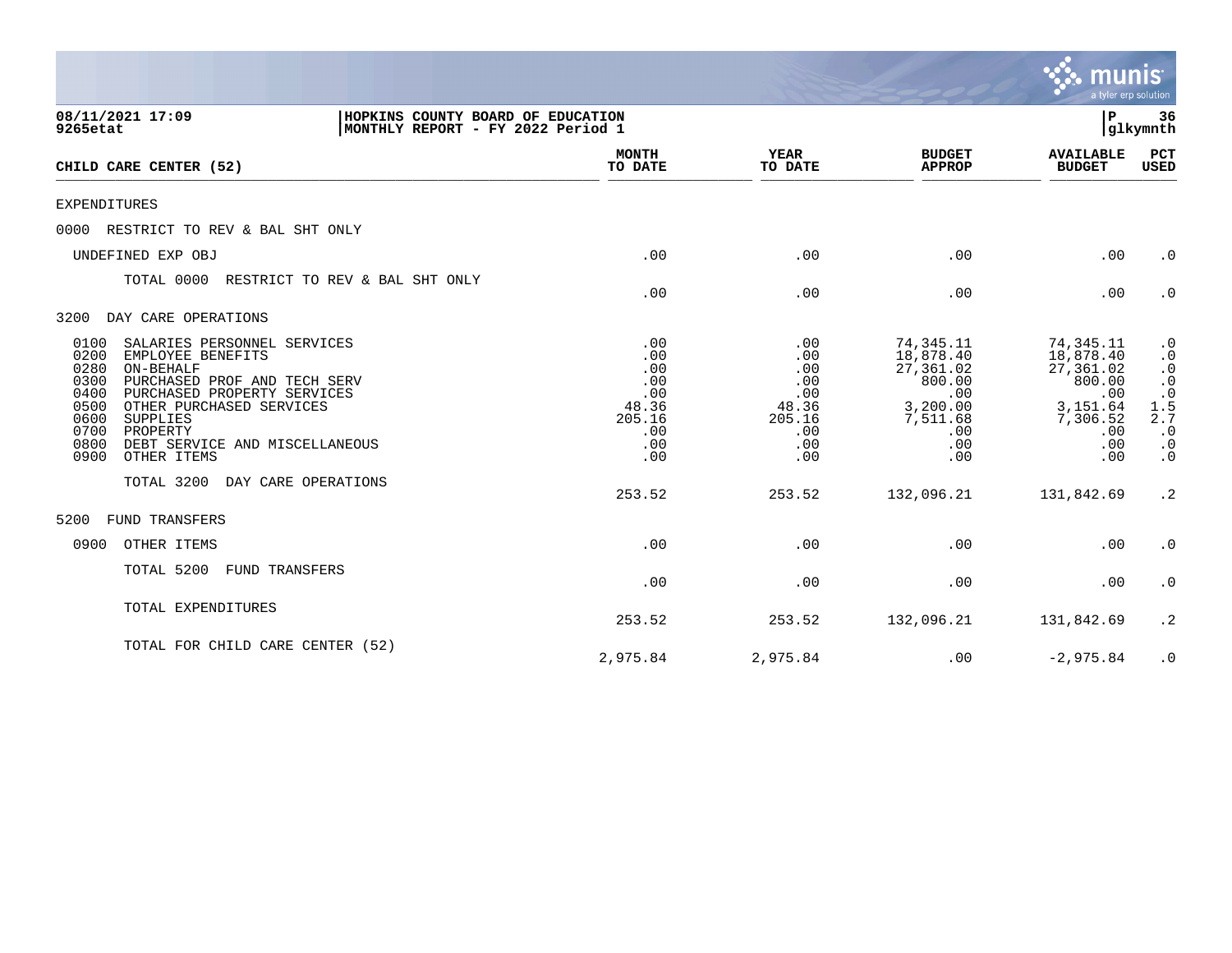

| 08/11/2021 17:09<br>9265etat   |                                            | HOPKINS COUNTY BOARD OF EDUCATION<br>Р<br>glkymnth<br>MONTHLY REPORT - FY 2022 Period 1 |                 |                                |                                   |                    |  |
|--------------------------------|--------------------------------------------|-----------------------------------------------------------------------------------------|-----------------|--------------------------------|-----------------------------------|--------------------|--|
| FIDUCIARY FUND AGENCY FUNDS (6 |                                            | <b>MONTH</b><br>TO DATE                                                                 | YEAR<br>TO DATE | <b>BUDGET</b><br><b>APPROP</b> | <b>AVAILABLE</b><br><b>BUDGET</b> | <b>PCT</b><br>USED |  |
| EXPENDITURES                   |                                            |                                                                                         |                 |                                |                                   |                    |  |
| 3300<br>COMMUNITY SERVICES     |                                            |                                                                                         |                 |                                |                                   |                    |  |
| 0600<br>SUPPLIES               |                                            | .00                                                                                     | .00             | .00                            | .00                               | $\cdot$ 0          |  |
| TOTAL 3300                     | COMMUNITY SERVICES                         | .00                                                                                     | .00             | .00                            | .00                               | $\cdot$ 0          |  |
| TOTAL EXPENDITURES             |                                            | .00                                                                                     | .00             | .00                            | .00                               | $\cdot$ 0          |  |
|                                | TOTAL FOR FIDUCIARY FUND AGENCY FUNDS (61) | .00                                                                                     | .00             | .00                            | .00                               | $\cdot$ 0          |  |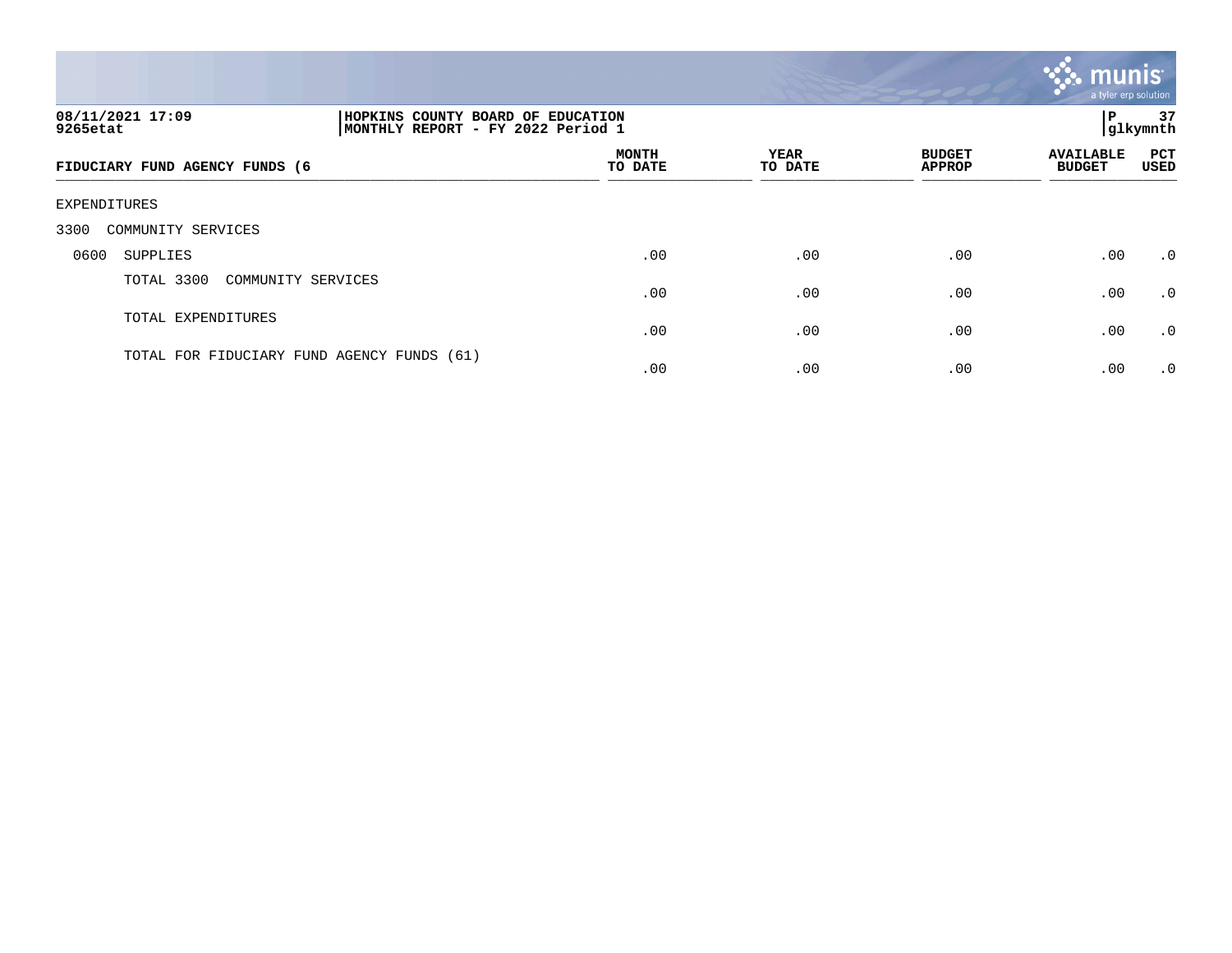|                                        |                                                                        |                         |                        |                                | $\mathbf{\mathcal{C}}$ . munis<br>a tyler erp solution |                    |
|----------------------------------------|------------------------------------------------------------------------|-------------------------|------------------------|--------------------------------|--------------------------------------------------------|--------------------|
| 08/11/2021 17:09<br>9265etat           | HOPKINS COUNTY BOARD OF EDUCATION<br>MONTHLY REPORT - FY 2022 Period 1 |                         |                        |                                | l P                                                    | 38<br>glkymnth     |
| FIDUCIARY PPP TRUST FUND (7000         |                                                                        | <b>MONTH</b><br>TO DATE | <b>YEAR</b><br>TO DATE | <b>BUDGET</b><br><b>APPROP</b> | <b>AVAILABLE</b><br><b>BUDGET</b>                      | PCT<br><b>USED</b> |
| <b>REVENUES</b>                        |                                                                        |                         |                        |                                |                                                        |                    |
| 0999 BEGINNING BALANCE                 |                                                                        |                         |                        |                                |                                                        |                    |
| TOTAL 0999 BEGINNING BALANCE           |                                                                        | .00                     | .00                    | .00                            | .00                                                    | $\cdot$ 0          |
| <b>RECEIPTS</b>                        |                                                                        |                         |                        |                                |                                                        |                    |
| REVENUE FROM LOCAL SOURCES             |                                                                        |                         |                        |                                |                                                        |                    |
| EARNINGS ON INVESTMENTS                |                                                                        |                         |                        |                                |                                                        |                    |
| 1510 INTEREST ON INVESTMENTS           |                                                                        | 29.67                   | 29.67                  | .00                            | $-29.67$                                               | $\cdot$ 0          |
| TOTAL EARNINGS ON INVESTMENTS          |                                                                        | 29.67                   | 29.67                  | .00                            | $-29.67$                                               | $\cdot$ 0          |
| OTHER REVENUE FROM LOCAL SOURCES       |                                                                        |                         |                        |                                |                                                        |                    |
| 1920 CONTRIBUTIONS DONATIONS           |                                                                        | .00                     | .00                    | .00                            | .00                                                    | $\cdot$ 0          |
| TOTAL OTHER REVENUE FROM LOCAL SOURCES |                                                                        | .00                     | .00                    | .00                            | .00                                                    | $\cdot$ 0          |
| TOTAL REVENUE FROM LOCAL SOURCES       |                                                                        | 29.67                   | 29.67                  | .00                            | $-29.67$                                               | $\cdot$ 0          |
| OTHER RECEIPTS                         |                                                                        |                         |                        |                                |                                                        |                    |
| INTERFUND TRANSFERS                    |                                                                        |                         |                        |                                |                                                        |                    |
| 5210 FUND TRANSFER                     |                                                                        | .00                     | .00                    | .00                            | .00                                                    | $\cdot$ 0          |
| TOTAL INTERFUND TRANSFERS              |                                                                        | .00                     | .00                    | .00                            | .00                                                    | $\cdot$ 0          |
| TOTAL OTHER RECEIPTS                   |                                                                        | .00                     | .00                    | .00                            | .00                                                    | $\cdot$ 0          |
| TOTAL RECEIPTS                         |                                                                        | 29.67                   | 29.67                  | .00                            | $-29.67$                                               | $\cdot$ 0          |
| TOTAL REVENUE                          |                                                                        | 29.67                   | 29.67                  | .00                            | $-29.67$                                               | $\cdot$ 0          |

the contract of the contract of the contract of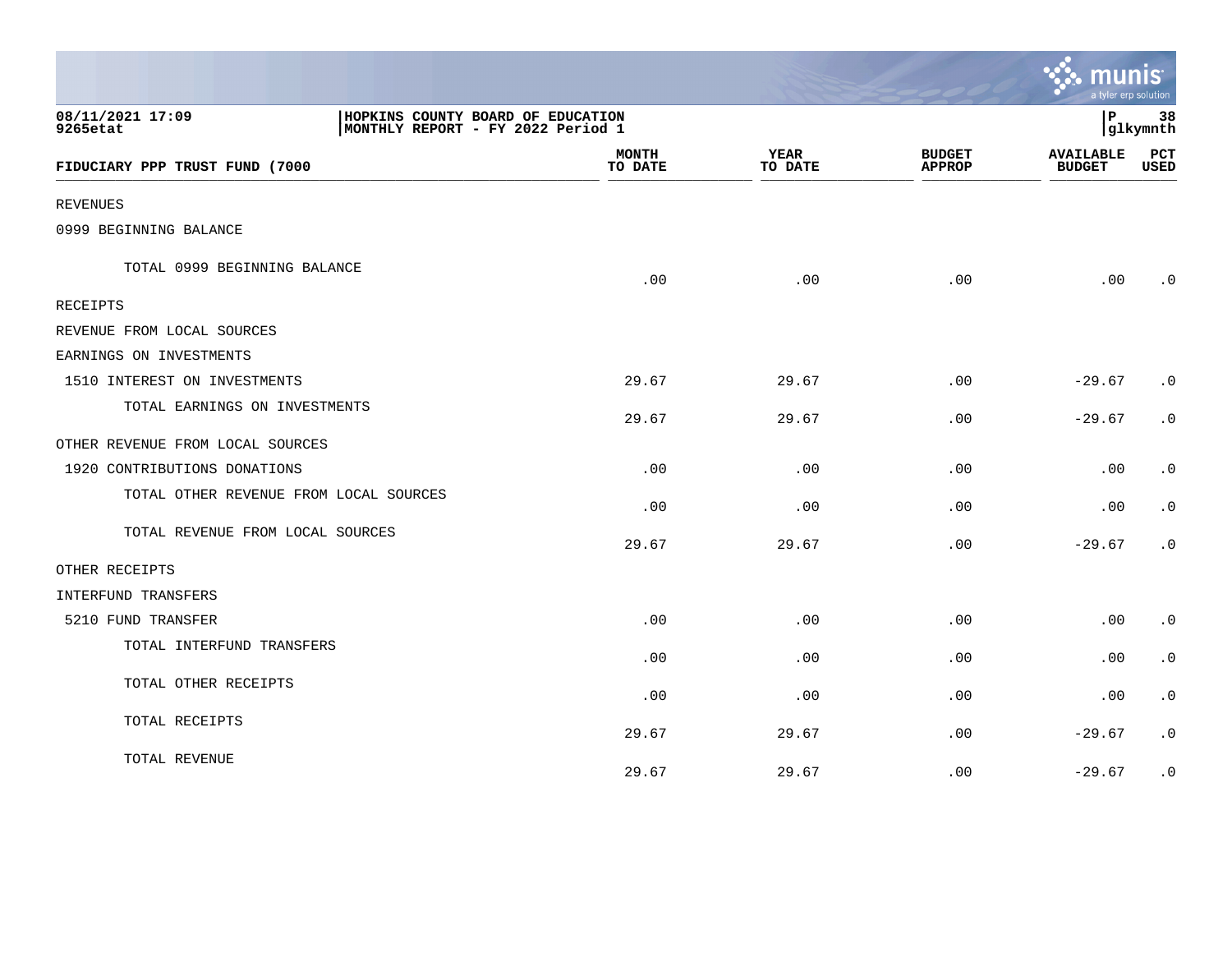

| 08/11/2021 17:09<br>9265etat              |                    | HOPKINS COUNTY BOARD OF EDUCATION<br>Р<br>glkymnth <br> MONTHLY REPORT - FY 2022 Period 1 |                        |                                |                                   |                    |  |
|-------------------------------------------|--------------------|-------------------------------------------------------------------------------------------|------------------------|--------------------------------|-----------------------------------|--------------------|--|
| FIDUCIARY PPP TRUST FUND (7000            |                    | <b>MONTH</b><br>TO DATE                                                                   | <b>YEAR</b><br>TO DATE | <b>BUDGET</b><br><b>APPROP</b> | <b>AVAILABLE</b><br><b>BUDGET</b> | <b>PCT</b><br>USED |  |
| EXPENDITURES                              |                    |                                                                                           |                        |                                |                                   |                    |  |
| 3300<br>COMMUNITY SERVICES                |                    |                                                                                           |                        |                                |                                   |                    |  |
| 0600<br>SUPPLIES                          |                    | .00                                                                                       | .00                    | .00                            | .00                               | .0                 |  |
| TOTAL 3300                                | COMMUNITY SERVICES | .00                                                                                       | .00                    | .00                            | .00                               | .0                 |  |
| TOTAL EXPENDITURES                        |                    | .00                                                                                       | .00                    | .00                            | .00                               | $\cdot$ 0          |  |
| TOTAL FOR FIDUCIARY PPP TRUST FUND (7000) |                    | 29.67                                                                                     | 29.67                  | .00                            | $-29.67$                          | .0                 |  |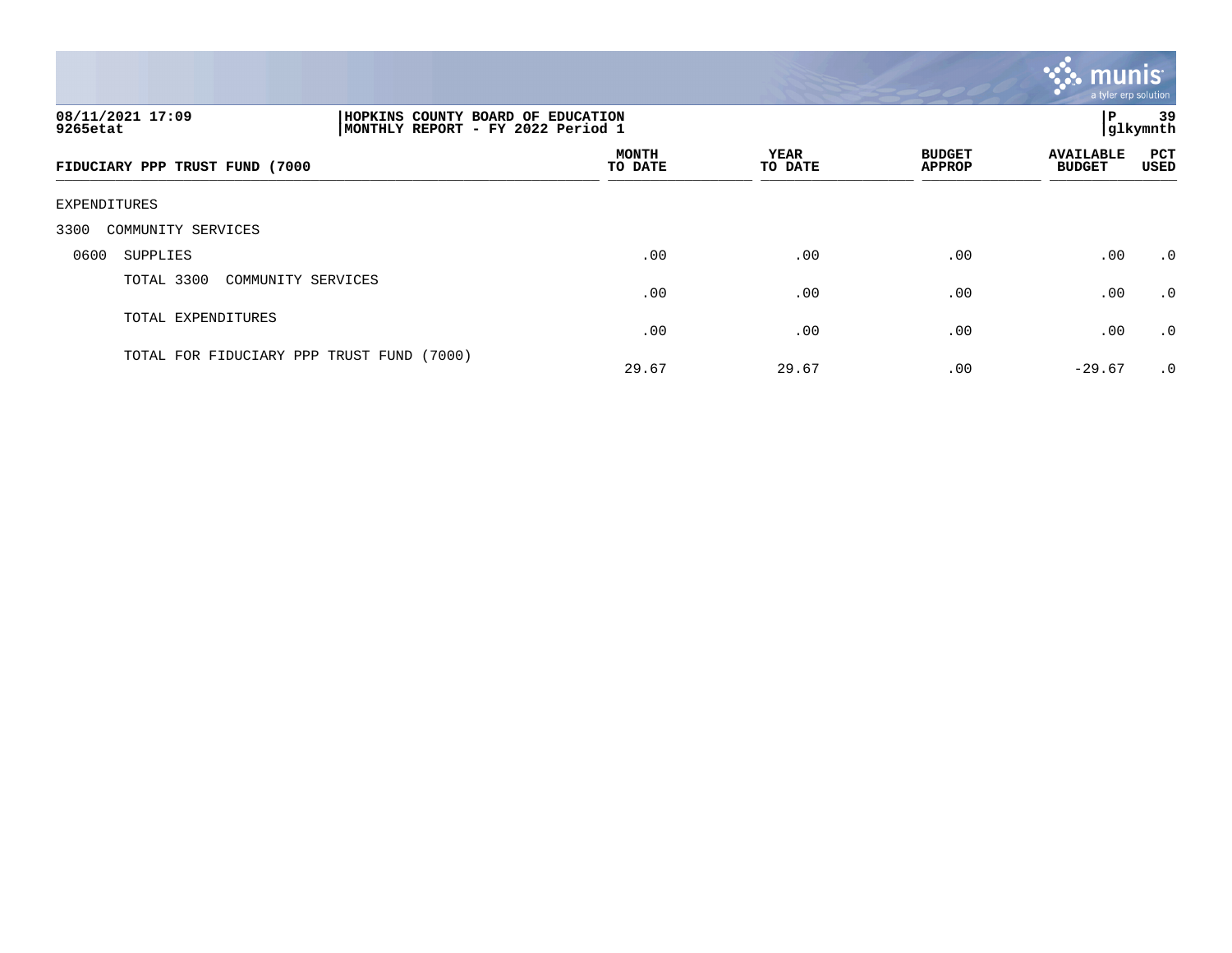| 08/11/2021 17:09<br>9265etat                                                             | HOPKINS COUNTY BOARD OF EDUCATION<br>MONTHLY REPORT - FY 2022 Period 1 |                   |                                | $\, {\bf P}$                      | 40<br>glkymnth                      |  |  |  |
|------------------------------------------------------------------------------------------|------------------------------------------------------------------------|-------------------|--------------------------------|-----------------------------------|-------------------------------------|--|--|--|
| GOVERNMENTAL ASSETS (8)                                                                  | <b>MONTH</b><br>TO DATE                                                | YEAR<br>TO DATE   | <b>BUDGET</b><br><b>APPROP</b> | <b>AVAILABLE</b><br><b>BUDGET</b> | PCT<br>USED                         |  |  |  |
| <b>REVENUES</b>                                                                          |                                                                        |                   |                                |                                   |                                     |  |  |  |
| RECEIPTS                                                                                 |                                                                        |                   |                                |                                   |                                     |  |  |  |
| OTHER RECEIPTS                                                                           |                                                                        |                   |                                |                                   |                                     |  |  |  |
| SALE OR COMP FOR LOSS OF ASSETS                                                          |                                                                        |                   |                                |                                   |                                     |  |  |  |
| 5311 SALE OF LAND & IMPROVEMENTS<br>5331 SALE OF BUILDINGS<br>5341 SALE OF EQUIPMENT ETC | .00<br>.00<br>.00                                                      | .00<br>.00<br>.00 | .00<br>.00<br>.00              | .00<br>.00<br>.00                 | $\cdot$ 0<br>$\cdot$ 0<br>$\cdot$ 0 |  |  |  |
| TOTAL SALE OR COMP FOR LOSS OF ASSETS                                                    | .00                                                                    | .00               | .00                            | .00                               | $\cdot$ 0                           |  |  |  |
| TOTAL OTHER RECEIPTS                                                                     | .00                                                                    | .00               | .00                            | .00                               | $\cdot$ 0                           |  |  |  |
| TOTAL RECEIPTS                                                                           | .00                                                                    | .00               | .00                            | .00                               | $\cdot$ 0                           |  |  |  |
| TOTAL REVENUE                                                                            | .00                                                                    | .00               | .00                            | .00                               | $\cdot$ 0                           |  |  |  |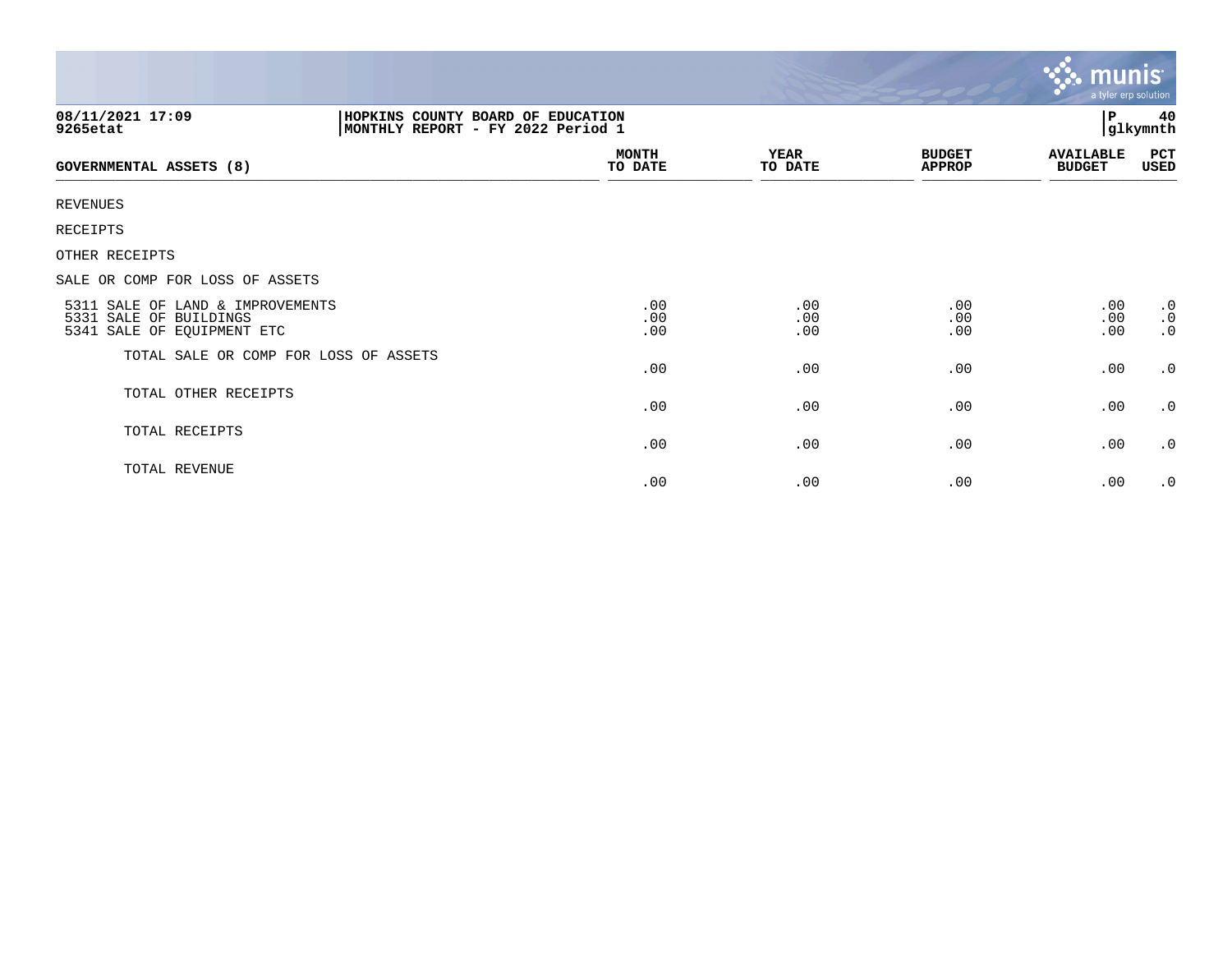|                                                                                                        |                                  |                         |                        |                                | a tyler erp solution              |                    |
|--------------------------------------------------------------------------------------------------------|----------------------------------|-------------------------|------------------------|--------------------------------|-----------------------------------|--------------------|
| 08/11/2021 17:09<br>HOPKINS COUNTY BOARD OF EDUCATION<br>MONTHLY REPORT - FY 2022 Period 1<br>9265etat |                                  |                         |                        |                                | l P                               | 41<br> glkymnth    |
| GOVERNMENTAL ASSETS (8)                                                                                |                                  | <b>MONTH</b><br>TO DATE | <b>YEAR</b><br>TO DATE | <b>BUDGET</b><br><b>APPROP</b> | <b>AVAILABLE</b><br><b>BUDGET</b> | PCT<br><b>USED</b> |
| <b>EXPENDITURES</b>                                                                                    |                                  |                         |                        |                                |                                   |                    |
| 2100<br>STUDENT SUPPORT SERVICES                                                                       |                                  |                         |                        |                                |                                   |                    |
| 0700 PROPERTY                                                                                          |                                  | .00                     | .00                    | .00                            | .00                               | $\cdot$ 0          |
| TOTAL 2100<br>STUDENT SUPPORT SERVICES                                                                 |                                  | .00                     | .00                    | .00                            | .00                               | $\cdot$ 0          |
| 2200<br>INSTRUCTIONAL STAFF SUPP SERV                                                                  |                                  |                         |                        |                                |                                   |                    |
| 0700 PROPERTY                                                                                          |                                  | .00                     | .00                    | .00                            | .00                               | $\cdot$ 0          |
| TOTAL 2200                                                                                             | INSTRUCTIONAL STAFF SUPP SERV    | .00                     | .00                    | .00                            | .00                               | $\cdot$ 0          |
| DISTRICT ADMIN SUPPORT<br>2300                                                                         |                                  |                         |                        |                                |                                   |                    |
| 0700 PROPERTY                                                                                          |                                  | .00                     | .00                    | .00                            | .00                               | $\cdot$ 0          |
| TOTAL 2300 DISTRICT ADMIN SUPPORT                                                                      |                                  | .00                     | .00                    | .00                            | .00                               | $\cdot$ 0          |
| 2400<br>SCHOOL ADMIN SUPPORT                                                                           |                                  |                         |                        |                                |                                   |                    |
| 0700 PROPERTY                                                                                          |                                  | .00                     | .00                    | .00                            | .00                               | $\cdot$ 0          |
| TOTAL 2400<br>SCHOOL ADMIN SUPPORT                                                                     |                                  | .00                     | .00                    | .00                            | .00                               | $\cdot$ 0          |
| 2500<br>BUSINESS SUPPORT SERVICES                                                                      |                                  |                         |                        |                                |                                   |                    |
| 0700 PROPERTY                                                                                          |                                  | .00                     | .00                    | .00                            | .00                               | $\cdot$ 0          |
| TOTAL 2500                                                                                             | BUSINESS SUPPORT SERVICES        | .00                     | .00                    | .00                            | .00                               | $\cdot$ 0          |
| PLANT OPERATIONS AND MAINTENANCE<br>2600                                                               |                                  |                         |                        |                                |                                   |                    |
| 0700 PROPERTY                                                                                          |                                  | .00                     | .00                    | .00                            | .00                               | $\cdot$ 0          |
| TOTAL 2600                                                                                             | PLANT OPERATIONS AND MAINTENANCE | .00                     | .00                    | .00                            | .00                               | $\cdot$ 0          |
| 2700<br>STUDENT TRANSPORTATION                                                                         |                                  |                         |                        |                                |                                   |                    |
| 0700 PROPERTY                                                                                          |                                  | .00                     | .00                    | .00                            | .00                               | $\cdot$ 0          |
| TOTAL 2700<br>STUDENT TRANSPORTATION                                                                   |                                  | .00                     | .00                    | .00                            | .00                               | $\cdot$ 0          |

3300 COMMUNITY SERVICES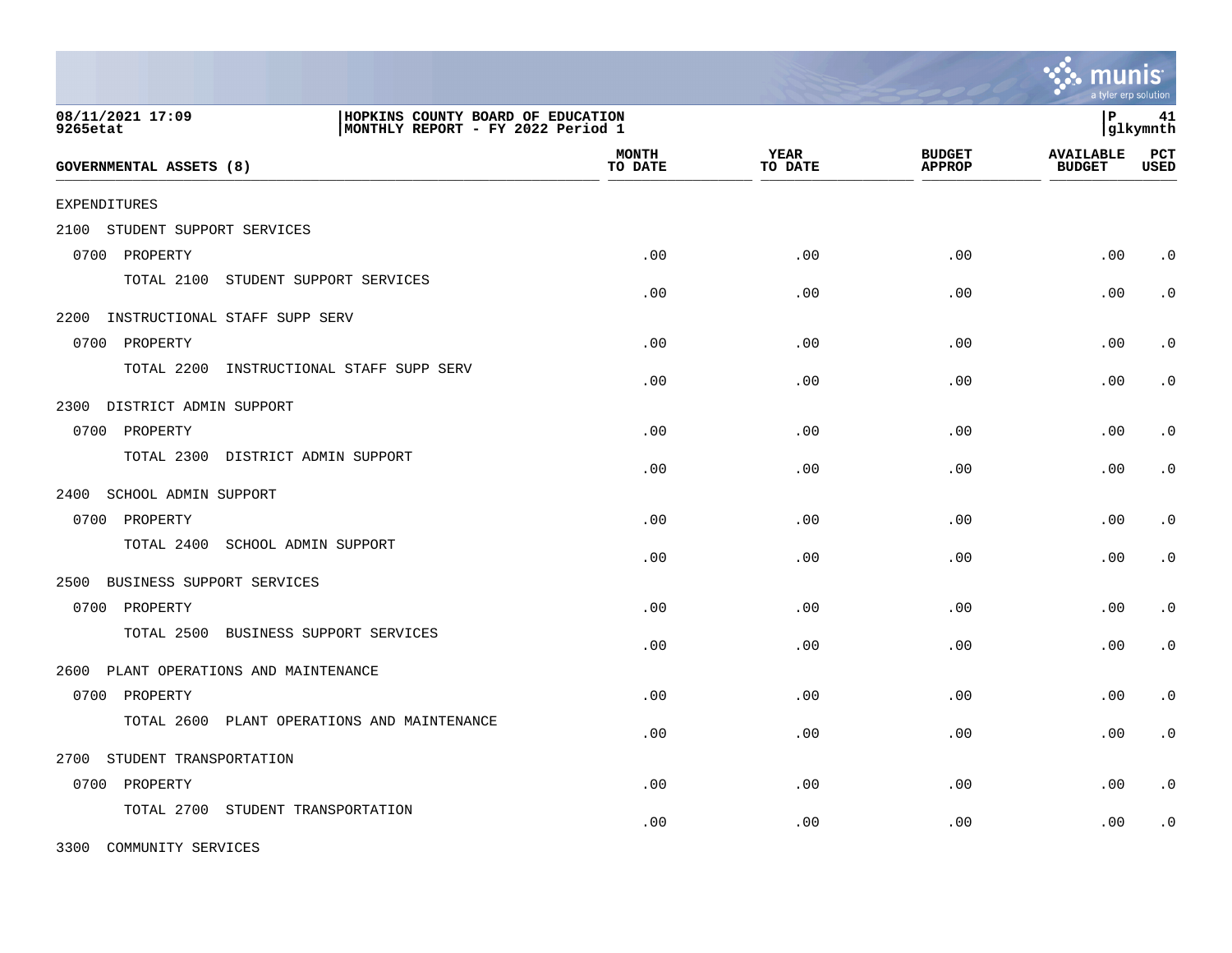

| 08/11/2021 17:09<br>9265etat      | 42<br>HOPKINS COUNTY BOARD OF EDUCATION<br>P<br>glkymnth<br> MONTHLY REPORT - FY 2022 Period 1 |                        |                                |                                   |             |
|-----------------------------------|------------------------------------------------------------------------------------------------|------------------------|--------------------------------|-----------------------------------|-------------|
| GOVERNMENTAL ASSETS (8)           | <b>MONTH</b><br>TO DATE                                                                        | <b>YEAR</b><br>TO DATE | <b>BUDGET</b><br><b>APPROP</b> | <b>AVAILABLE</b><br><b>BUDGET</b> | PCT<br>USED |
| 0700<br>PROPERTY                  | .00                                                                                            | .00                    | .00                            | .00                               | $\cdot$ 0   |
| TOTAL 3300<br>COMMUNITY SERVICES  | .00                                                                                            | .00                    | .00                            | .00                               | $\cdot$ 0   |
| 4200<br>LAND IMPROVEMENTS         |                                                                                                |                        |                                |                                   |             |
| 0700<br>PROPERTY                  | .00                                                                                            | .00                    | .00                            | .00                               | $\cdot$ 0   |
| TOTAL 4200<br>LAND IMPROVEMENTS   | .00                                                                                            | .00                    | .00                            | .00                               | $\cdot$ 0   |
| TOTAL EXPENDITURES                | .00                                                                                            | .00                    | .00                            | .00                               | $\cdot$ 0   |
| TOTAL FOR GOVERNMENTAL ASSETS (8) | .00                                                                                            | .00                    | .00                            | .00                               | $\cdot$ 0   |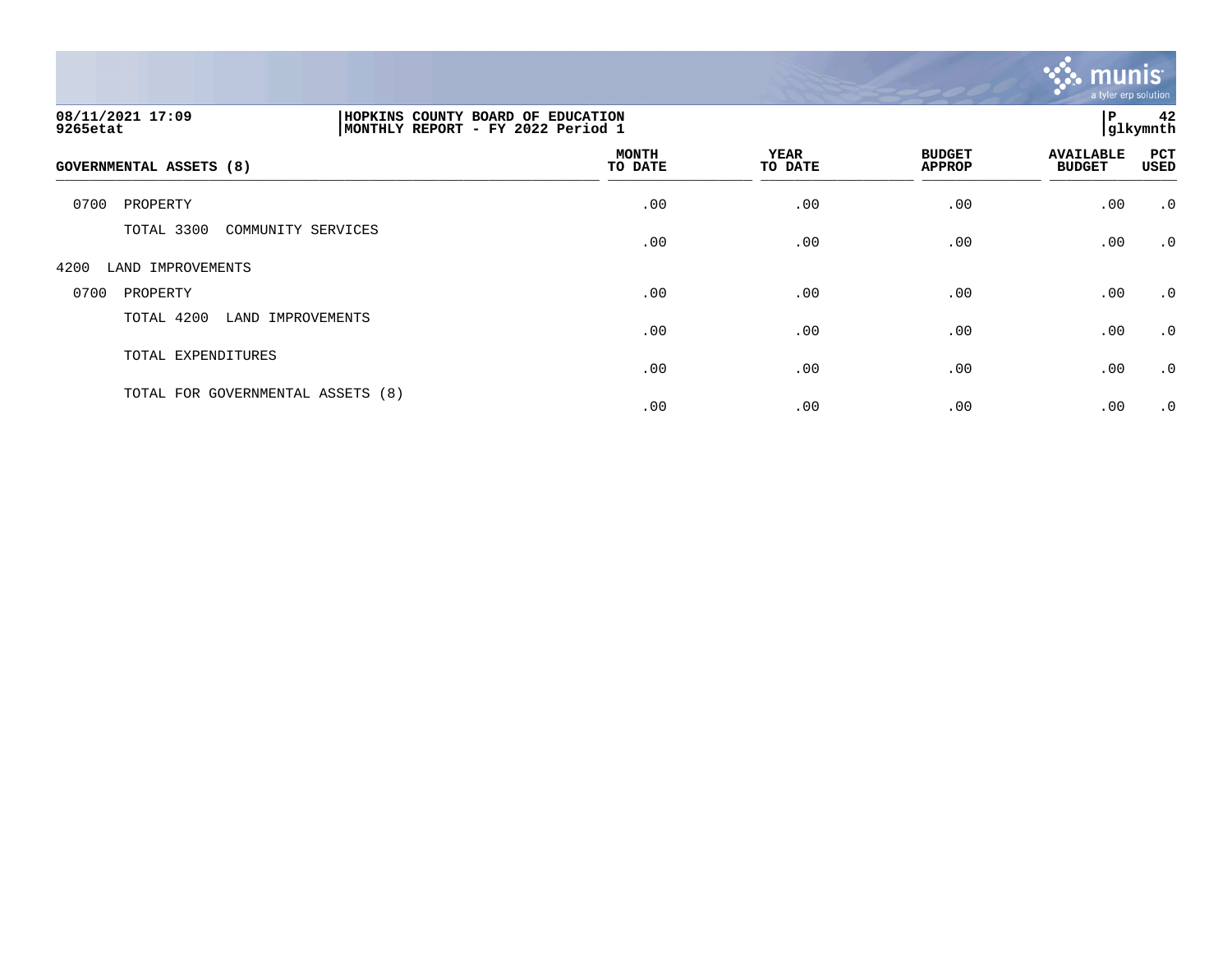|                                        |                                                                        |                        |                                |                                   | munis<br>a tyler erp solution |  |
|----------------------------------------|------------------------------------------------------------------------|------------------------|--------------------------------|-----------------------------------|-------------------------------|--|
| 08/11/2021 17:09<br>9265etat           | HOPKINS COUNTY BOARD OF EDUCATION<br>MONTHLY REPORT - FY 2022 Period 1 |                        | $\mathbf{P}$                   | 43<br>glkymnth                    |                               |  |
| FOOD SERVICE ASSETS (81)               | <b>MONTH</b><br>TO DATE                                                | <b>YEAR</b><br>TO DATE | <b>BUDGET</b><br><b>APPROP</b> | <b>AVAILABLE</b><br><b>BUDGET</b> | PCT<br>USED                   |  |
| <b>REVENUES</b>                        |                                                                        |                        |                                |                                   |                               |  |
| RECEIPTS                               |                                                                        |                        |                                |                                   |                               |  |
| REVENUE FROM LOCAL SOURCES             |                                                                        |                        |                                |                                   |                               |  |
| OTHER REVENUE FROM LOCAL SOURCES       |                                                                        |                        |                                |                                   |                               |  |
| 1930 GAIN ORLOSS SALE CAPITAL ASSET    | .00                                                                    | .00                    | .00                            | .00                               | $\cdot$ 0                     |  |
| TOTAL OTHER REVENUE FROM LOCAL SOURCES | .00                                                                    | .00                    | .00                            | .00                               | $\cdot$ 0                     |  |
| TOTAL REVENUE FROM LOCAL SOURCES       | .00                                                                    | .00                    | .00                            | .00                               | $\cdot$ 0                     |  |
| TOTAL RECEIPTS                         | .00                                                                    | .00                    | .00                            | .00                               | $\cdot$ 0                     |  |
| TOTAL REVENUE                          | .00                                                                    | .00                    | .00                            | .00                               | $\cdot$ 0                     |  |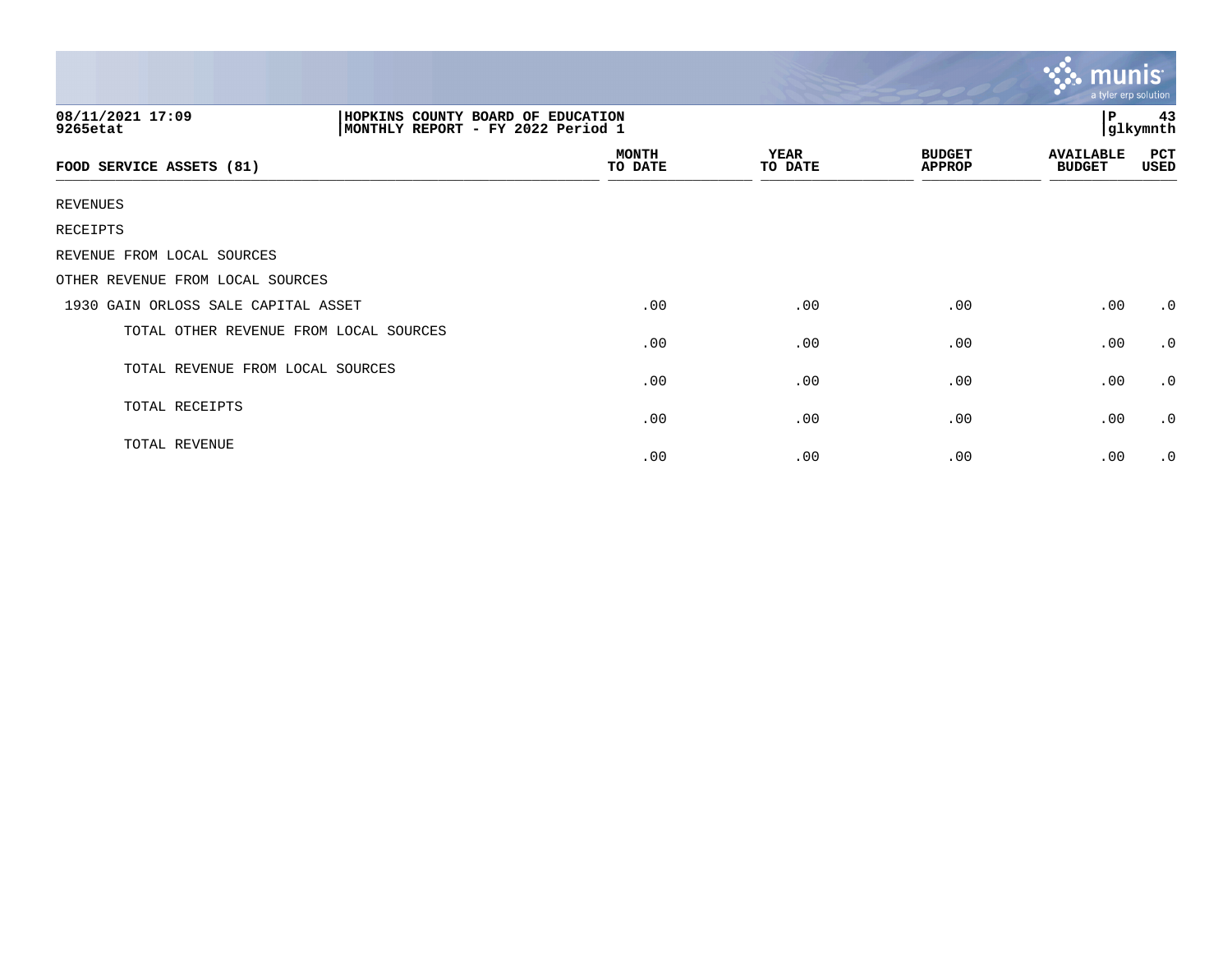

| 08/11/2021 17:09<br>9265etat         | HOPKINS COUNTY BOARD OF EDUCATION<br>P<br> glkymnth<br> MONTHLY REPORT - FY 2022 Period 1 |                 |                                |                                   |             |
|--------------------------------------|-------------------------------------------------------------------------------------------|-----------------|--------------------------------|-----------------------------------|-------------|
| FOOD SERVICE ASSETS (81)             | <b>MONTH</b><br>TO DATE                                                                   | YEAR<br>TO DATE | <b>BUDGET</b><br><b>APPROP</b> | <b>AVAILABLE</b><br><b>BUDGET</b> | PCT<br>USED |
| EXPENDITURES                         |                                                                                           |                 |                                |                                   |             |
| FOOD SERVICE OPERATION<br>3100       |                                                                                           |                 |                                |                                   |             |
| 0700<br>PROPERTY                     | .00                                                                                       | .00             | .00                            | .00                               | $\cdot$ 0   |
| TOTAL 3100<br>FOOD SERVICE OPERATION | .00                                                                                       | .00             | .00                            | .00                               | $\cdot$ 0   |
| TOTAL EXPENDITURES                   | .00                                                                                       | .00             | .00                            | .00                               | $\cdot$ 0   |
| TOTAL FOR FOOD SERVICE ASSETS (81)   | .00                                                                                       | .00             | .00                            | .00                               | $\cdot$ 0   |